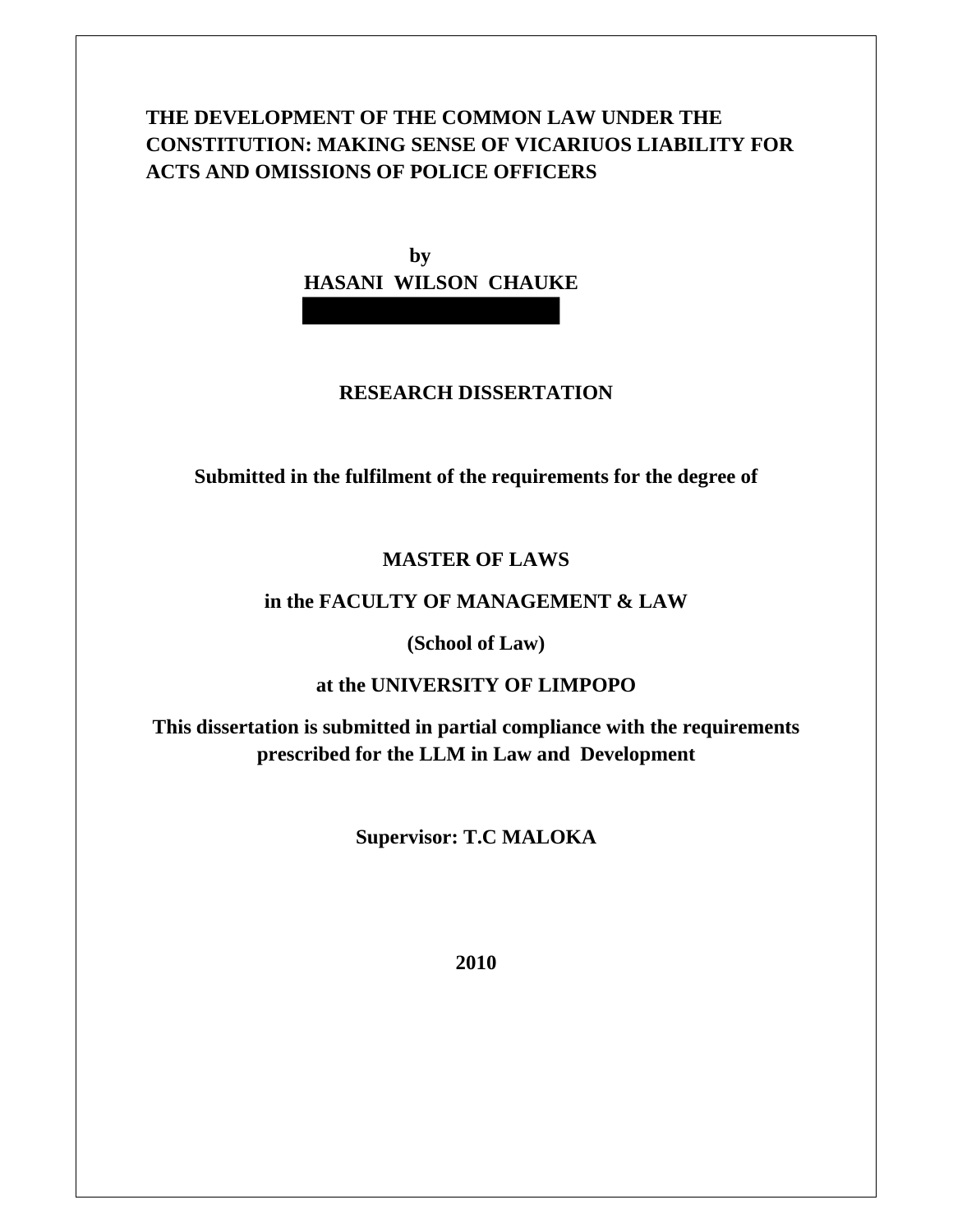# **DECLARATION**

I declare that mini dissertation hereby submitted at the University of Limpopo, for the degree of Master of laws (in Development and management) has not previously been submitted by me for a degree at this or any other university; that it is my work in design and in execution, and that all the material contained herein has been duly acknowledged.

H.W. Chauke (Mr.) DATE

\_\_\_\_\_\_\_\_\_\_\_\_\_\_\_\_\_\_\_ \_\_\_\_\_\_\_\_\_\_\_\_\_\_\_\_\_\_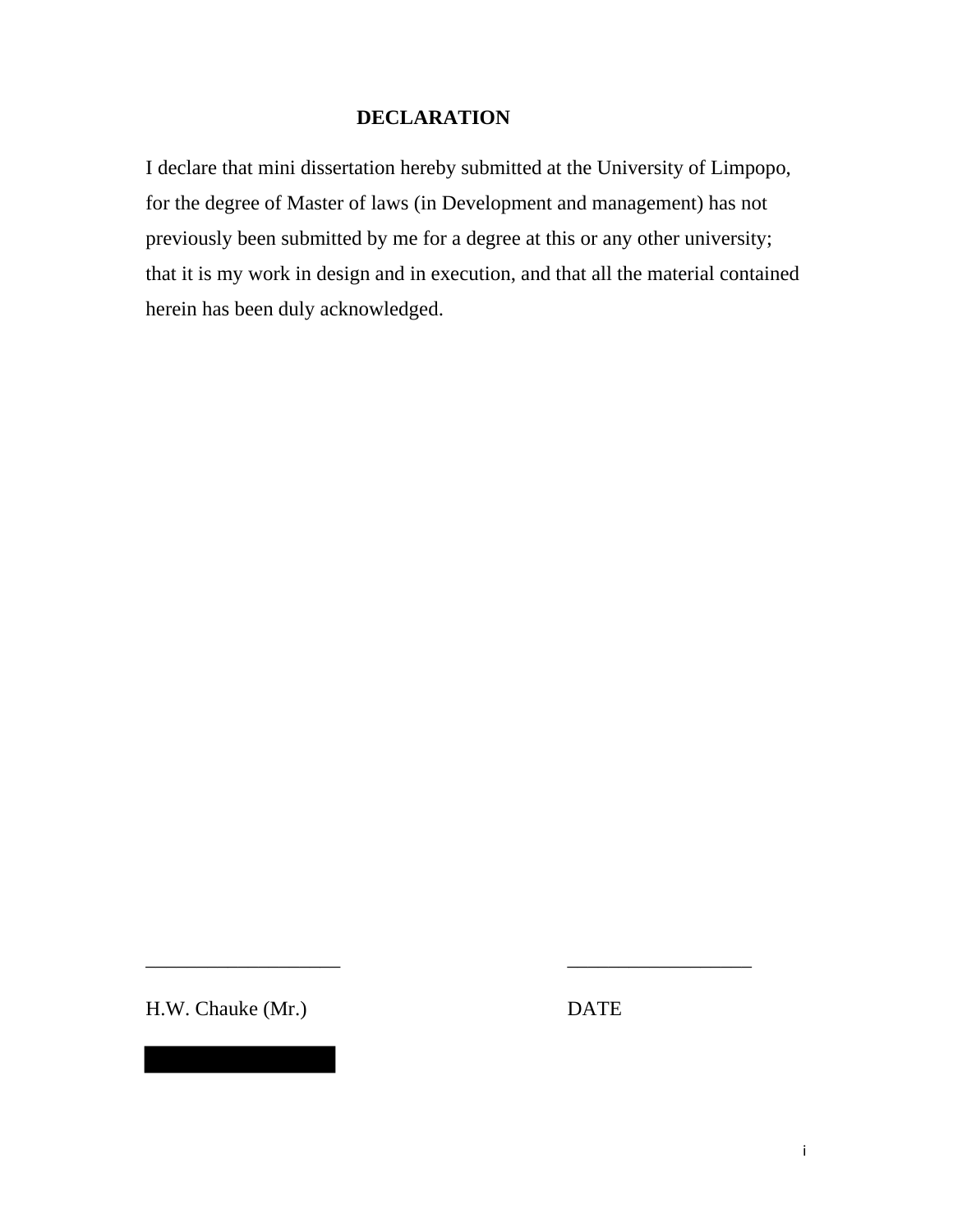# **ACKNOWLEDGEMENTS**

I am dedicating this research to my wife *Maurine*, my three daughters *Brenda*, *Khanyisa*, *Amanda* and my son *Coldrin* for their support during my studies

The research preparation and the writing of this dissertation was made possible because of the helpful guidance of my supervisor, **Mr TC Maloka**.

Hasani Wilson Chauke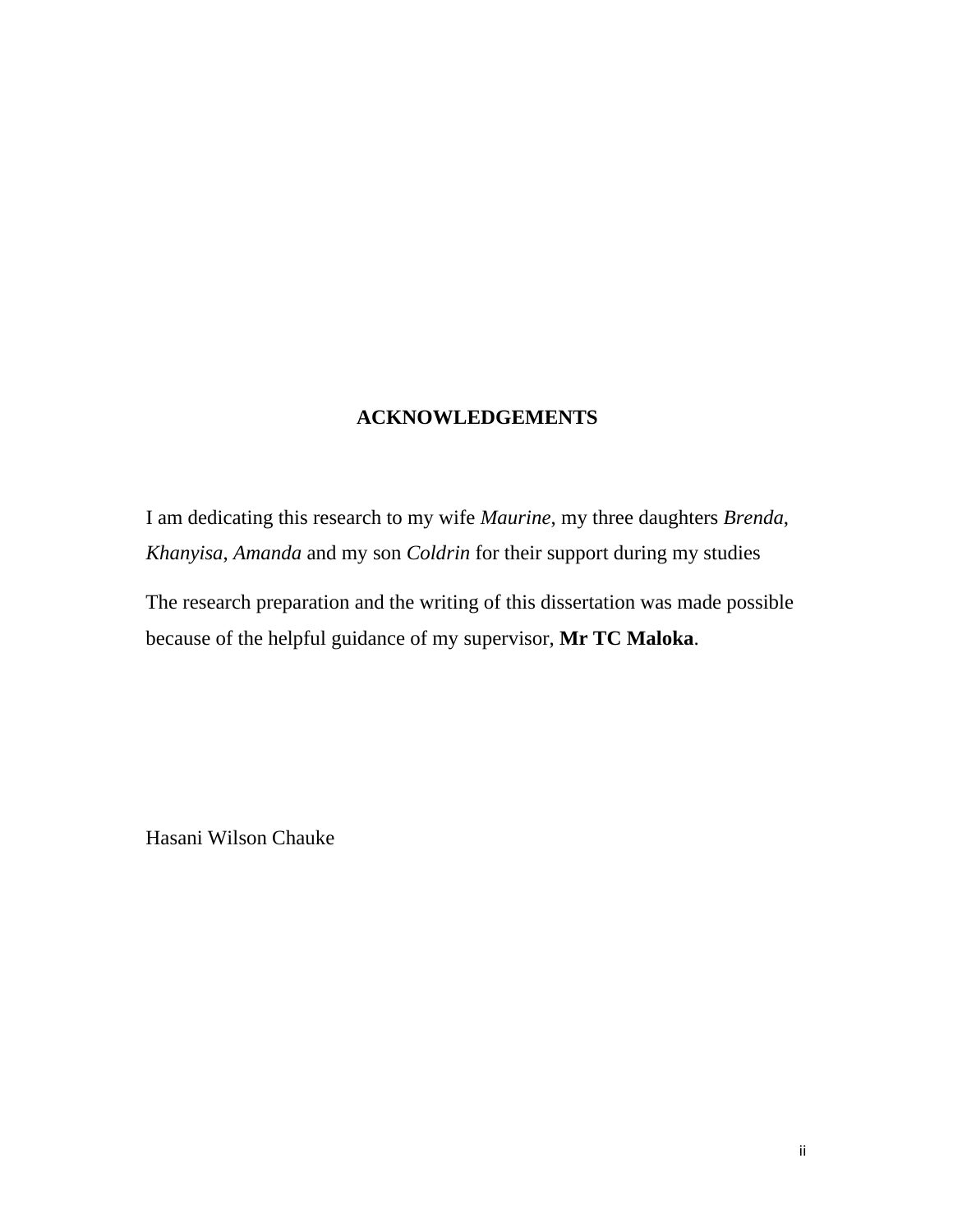# **TABLE OF CONTENTS**

| 3. |                                                              |                                                              |  |  |  |
|----|--------------------------------------------------------------|--------------------------------------------------------------|--|--|--|
| 4. | The Birth of Transformative Jurisprudence: Carmichele13-16   |                                                              |  |  |  |
|    |                                                              |                                                              |  |  |  |
|    | 5.1. Vicarious Liability in the Aftermath of Carmichele22-24 |                                                              |  |  |  |
|    |                                                              | 5.2. The case of the three rapist police officers in NK24-27 |  |  |  |
|    |                                                              |                                                              |  |  |  |
| 7. | The Accounting Aspect of Transformative Jurisprudence37-42   |                                                              |  |  |  |
|    |                                                              |                                                              |  |  |  |
|    | 9. Bibliography                                              |                                                              |  |  |  |
|    | 9.1. Table of Cases                                          |                                                              |  |  |  |
|    | (i)                                                          |                                                              |  |  |  |
|    | (ii)                                                         |                                                              |  |  |  |
|    | (iii)                                                        |                                                              |  |  |  |
|    | (iv)                                                         |                                                              |  |  |  |
|    | (v)                                                          |                                                              |  |  |  |
|    | 9.2.                                                         |                                                              |  |  |  |
|    | 9.3.                                                         |                                                              |  |  |  |
|    | 9.4.                                                         |                                                              |  |  |  |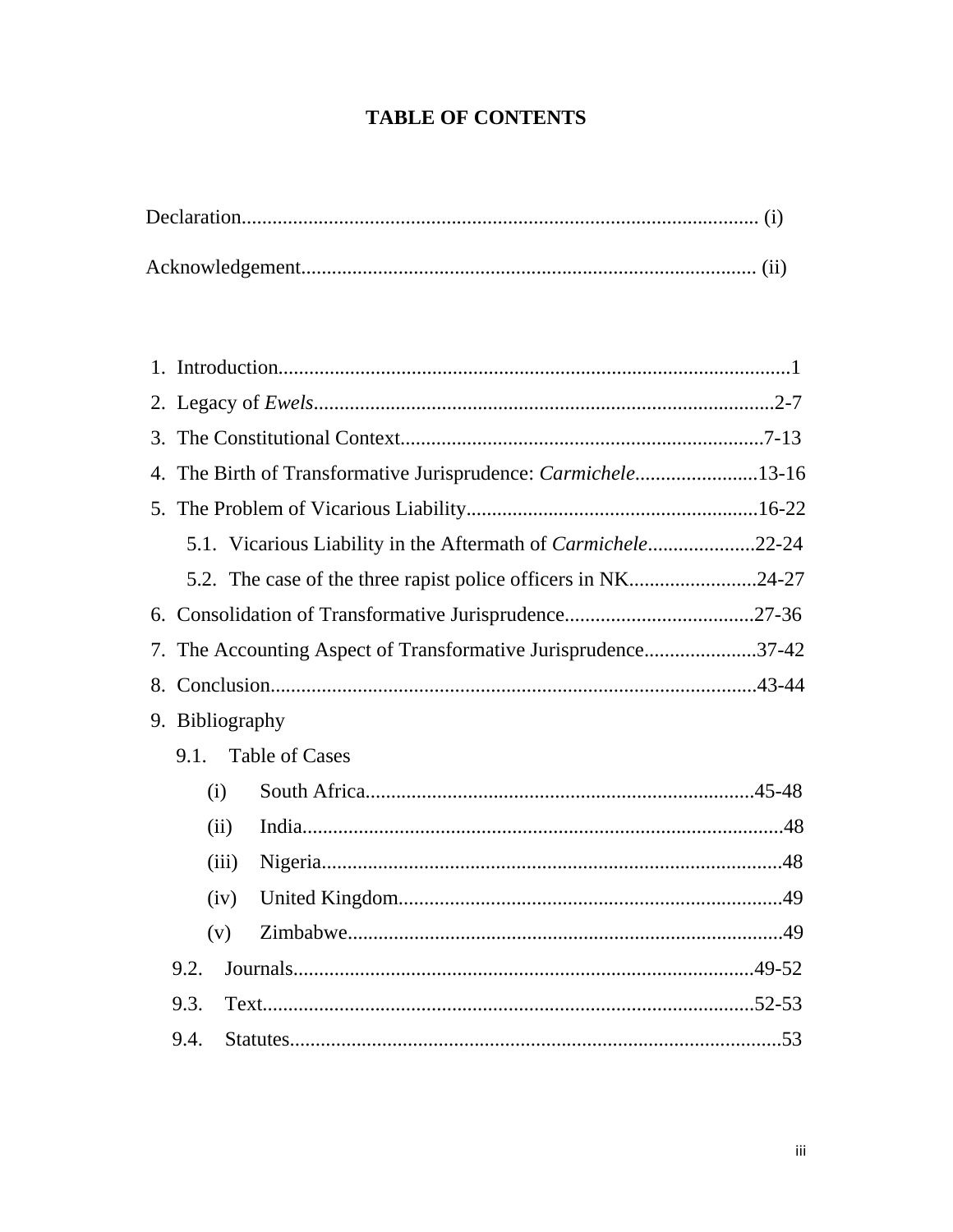#### **1. Introduction**

The landmark decisions of the Constitutional Court in *Carmichele v Minister of Safety & Security & another*<sup>1</sup> and *K v Minister of Safety &*  Security<sup>2</sup> represent its first steps forward in the journey of modernising the law of state delictual liability to remedy the violation of fundamental rights occasioned by acts and omissions of police officers in the discharge of their duties. The Court reformulated the test for determining vicarious liability for the wrongful, negligent or intentional wrongs committed by public officers, including police officers so as to bring the concept of policy within the framework of the spirit, purport and object of the Bill of Rights. Its clarion calls to the Supreme Court of Appeal and the High Court to develop the common law in line with the mandatory dictates of section 39(2) of the Constitution has been consolidated in subsequent police liability cases.<sup>3</sup>

The purpose of this thesis is to consider the development of the common law under Constitution, $4$  with particular attention to the government's vicarious liability for the acts and omissions of police officers. The experience of other Commonwealth countries will also be analysed and discussed.

l *1 2001 (10) BCLR 995 (CC) at 1014 par 56.* 

*<sup>2</sup> 2005 (9) BCLR 835; 2005 (6) SA 419 (CC) (hereinafter NK).* 

*<sup>3</sup> See Minister of Safety & Security v Van Duivenboden 2002 (6) SA 431 (SCA); Van Eeden v Minister of Safety & Security (Women's Legal Centre Trust, as Amicus Curiae) 2003 (1) SA 389 (SCA).* 

*<sup>4</sup> In S v Thebus & another 2003 (6) SA 505 (CC); 2003 (10) BCLR 1100 (CC) at para 28, Moseneke J noted that there were at least two instances in which the need to develop the common law under s 39(2) of the Constitution could arise:* 

*<sup>&</sup>quot;The first would be when a rule of the common law is inconsistent with a constitutional provision. Repugnancy of this kind would compel an adaptation of the common law to resolve the inconsistency. The second possibility arises even when a rule of the common law is not inconsistent with a specific arises even when a rule of the common law is not inconsistent with a specific constitutional provision but may fall short of its spirit, purport and objects. Then, the common*  law must be adapted so that it grows in harmony with the "objective normative *value system" found the Constitution."*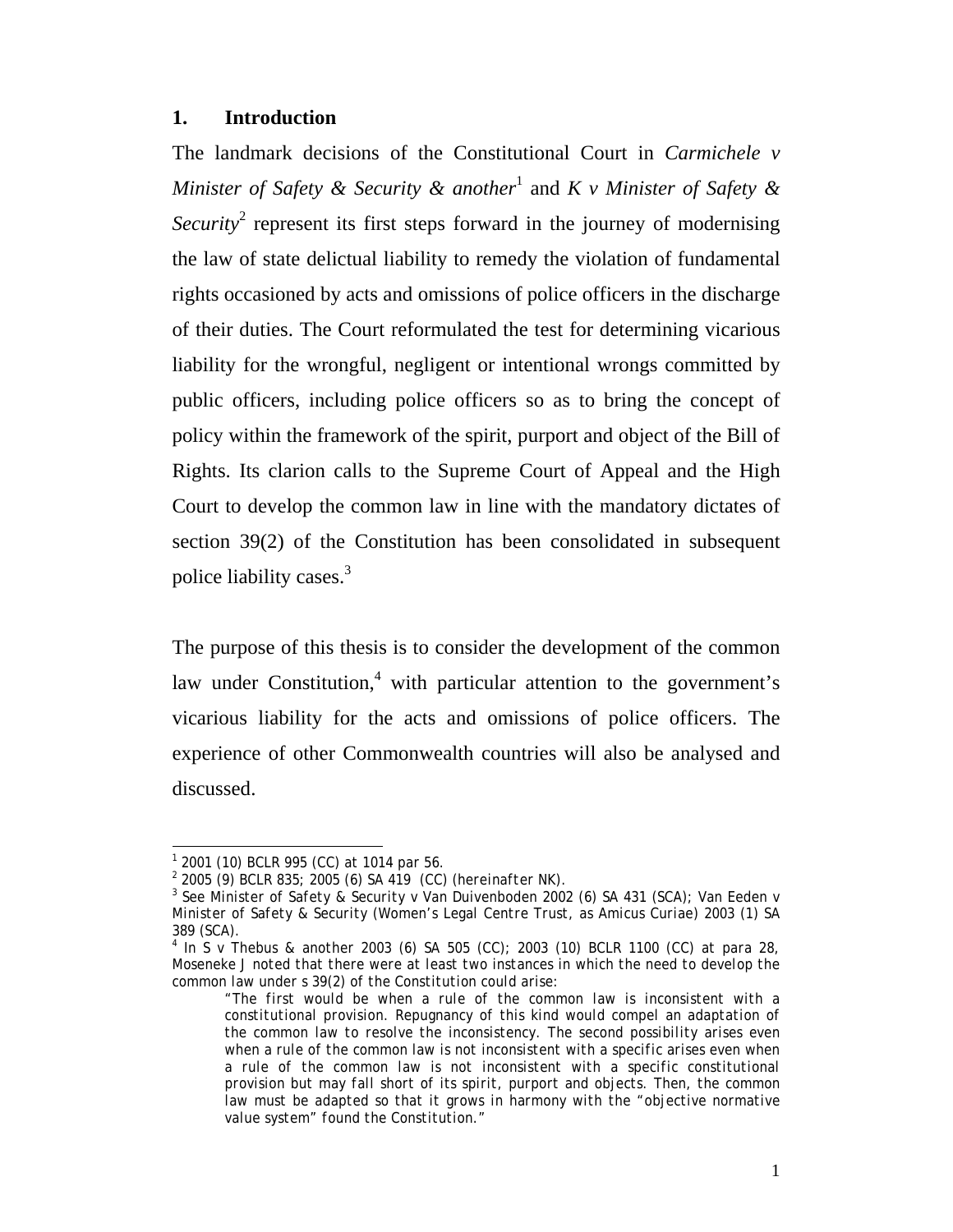#### **2. The legacy of** *Ewels*

The factual scenario in *Minister van Polisie v Ewels*<sup>5</sup> was that Ewels had been assaulted in a café by Barnard, an off-duty police sergeant, and went to the local police station to lay a charge. Barnard followed him there and, in the presence of police officers on duty at the time, once again assaulted him. Ewels sued the Minister in delict, seeking to hold him vicariously liable for the failure by police officers in charge of the station to come to his assistance and protect him from Barnard.

Speaking for the unanimous Appellate Division, Rumpff CJ stated<sup>6</sup> that the law on omissions had developed through cases to the stage where a measure of clarity at last prevailed. The point of departure remained that, as a matter of law rather than morality, no general duty existed to take positive action to prevent harm to another, even when such action could easily be taken.<sup>7</sup> In certain circumstances, however, the law did regard an omission as wrongful and thus as capable of giving rise to delictual liability. Such circumstances were not limited to cases involving prior conduct or the control of property, though these cases were relevant factors in determining the issue of wrongfulness.

'It appears that the stage of development has been reached wherein an omission is regarded as unlawful conduct also when the circumstances of the case are of such a nature that the omission not only excites moral indignation but also that the legal convictions of the community demand that the omission should be considered

 $\overline{a}$ 

*<sup>5</sup> 1975(3) SA 570(A) at 597 A-C.* 

*<sup>6</sup> Minister van Polisie v Ewels at 596.* 

*<sup>7</sup> Hutchison, D 'Aquilian Liability II (Twentieth Century) in Zimmerman, R & Visser, D (eds) Civil and Common Law in South Africa (1996) Ch. 18, 595, 626.*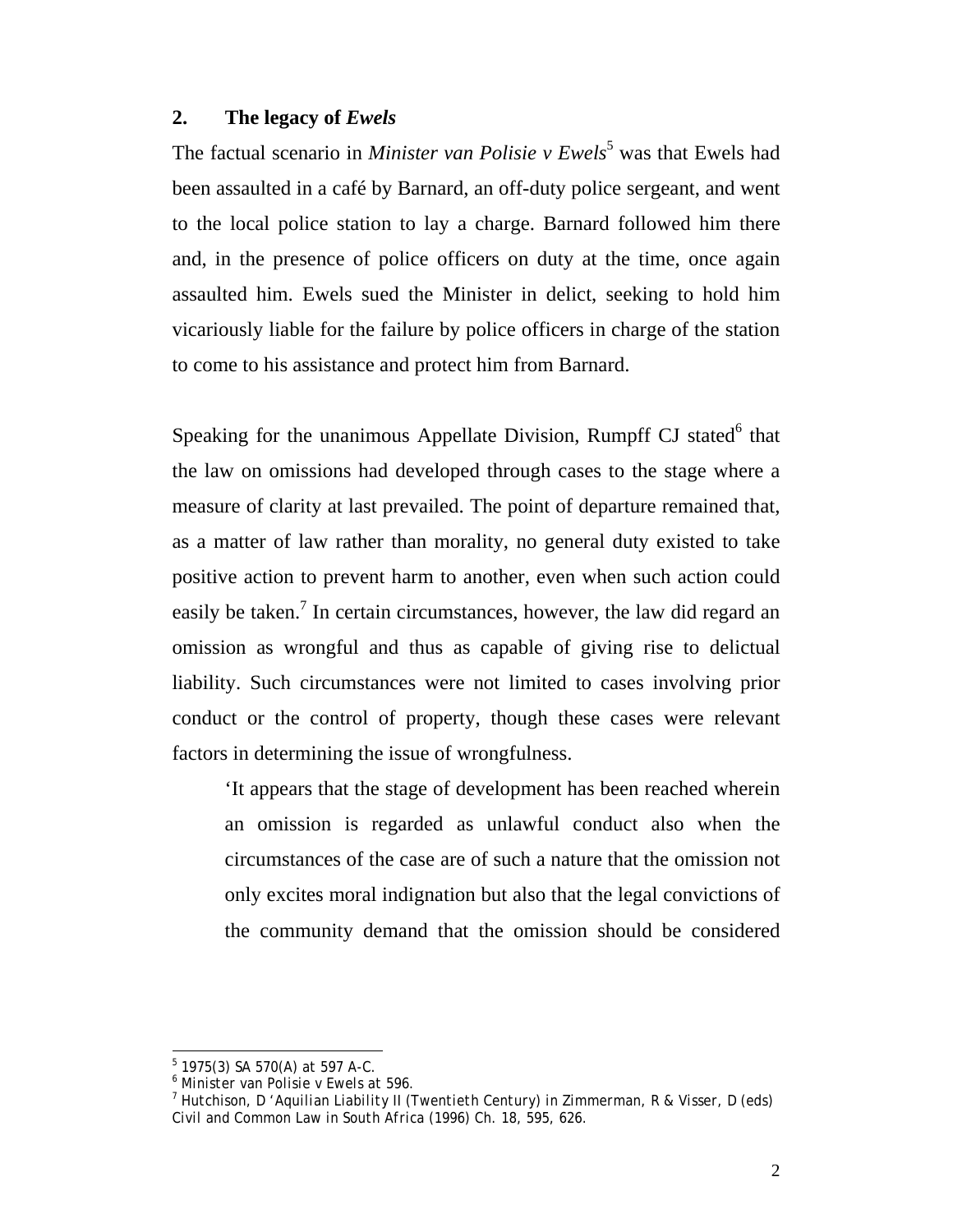wrongful and that the loss suffered should be made good by the person who neglected to take positive action.<sup>8</sup>

As to when the legal convictions of the community so demanded, no general rule could be laid down: whether there was a legal duty to act depended on all pertinent facts. The 'much-flogged unruly horse'<sup>9</sup> public policy, public interest and legal policy have played a decisive role in determining the legal convictions of the community. That public policy is problematic as is axiomatic, $10$  but its relevance and utility is not in  $d$ oubt.<sup>11</sup> The formula for the application of this criteria consisted in weighing up and balancing of the conflicting interests of the parties concerned in the light of the interest of the community.<sup>12</sup>

In the case at hand the important factors were: the fact that the assault took place in the police station over which the police officers had control;

 $\overline{a}$ *8 Minister van Police v Ewels at 597A-B (Hutchison's, translation from the original Afrikaans, 'Aquilian Liability II (Twentieth Century) in Zimmerman, R & Visser, D (eds) Civil and Common Law in South Africa (1996) Ch. 18, 595, 626)* 

*<sup>9</sup> Richardson v Mellish (1824) 2 Bing. 229 252, per Burrough J; Jansen v Driefontein Consolidated Mines Ltd [1902] AC 484 491; Texaco Ltd v Mulberry Filling Station Ltd [1972] 1 WLR 814 at 827; Geismar v Sun Alliance & London Insurance [1978] QB 383 at 389; Nickerson v Barraclough [1981] Ch. 426; Deutsche Schachbau-und Tiefbohrgesellschaft MBH v Ras Al Khaima National Oil Co. [1990] 1 AC 295 316. See further, Sand, J 'Unblinkering* 

<sup>&</sup>lt;sup>10</sup> Bairamian J writing for then Supreme Court of Lagos (Nigeria) in Harry v Martins (1949) *19 N.L.R. 42, 43, commented as follows respecting the issues of public policy: "Public policy is… very unruly horse and 'judges are more to be trusted as interpreters of the law than expounders of what is called public policy'. I distrust that unruly horse and prefer to act on the accepted principle that a contract freely entered into should be enforced unless it is clearly shown to be illegal under some authoritative decision in the common law or to be illegal under a statute." See also Olsen v Standaloft 1983 (2) SA 668 (ZS) 678-79; and cultural groups?" See, generally, Fleming The Law of Torts 4 ed 136; Lubbe & Murray Farlam & Hathaway Contract – Cases, Materials, Commentary 3ed (1988) 240-242.* 

*<sup>11</sup> For more recent pronouncement: Olitzki Property Holdings v State Tender Board 2001 (8) BCLR 779, (3) SA 1247 (SCA) at para 30; Media 24 Ltd & another v Grobler (2005) 26 ILJ 1007 (SCA) para [68]; Telematrix (Pty) Ltd t/a Matrix Vehicle Tracking v Advertising Standards Authority of SA 2006 (1) SA 461 (SCA) at paras 13 & 14; FNB of SA Ltd v Duvenhage 2006 (5) SA 310 (SCA) at para 2. See, generally, Lubbe & Murray Farlam & Hathaway Contract – Cases, Materials, Commentary 3ed (1988) 240-242.* 

*<sup>12</sup> Van Aswegen, A "Policy considerations in the law of delict" 1993(56) THRHR 171,180 and 'Aquilian Liability I (Nineteenth Century) in Zimmerman, R & Visser, D (eds) Civil and Common Law in South Africa (1996) Ch. 18, 559.*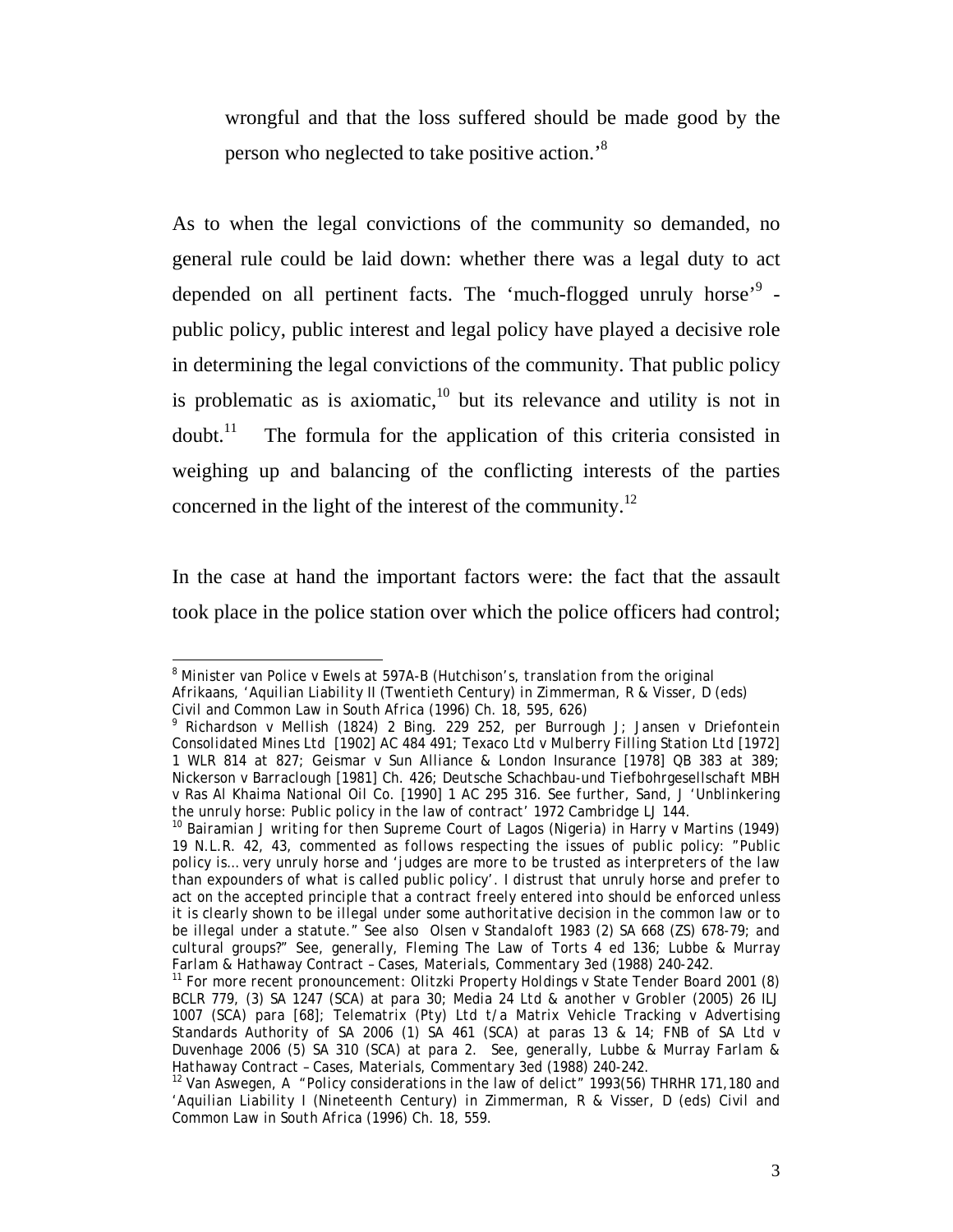the general duty of the police to protect members of the public from crime; the ease with which the assault could have been prevented or stopped; and the fact that one of the bystanders held a rank equal to that of Barnard.<sup>13</sup>

The impact of the *Ewels'* case for the development of the South African law, not merely of omissions but of delict in general, cannot be overemphasised.14 Indeed, its impact may without too much exaggeration be likened to the significance of *Donoghue v Stevenson*<sup>15</sup> for the development of the tort of negligence in English law. In the same manner that Lord Atkin's neighbour principle united the various categories of liability for negligence and opened the door to the recognition of new ones, so too Rumpff CJ's broad formula not only explained the existing instances of liability for an omission but also provided precious mechanism for judicial development of the law. The critical issues raised by *Ewels* are most cogently summed up by Corbett CJ as follows:

'Even in 1975 there was probably still two choices open to the court in the Ewels case. The one was to confine liability for an omission to certain stereotypes, possibly adding to them from time to time; the other was to adopt a wider, more open-ended general principle, which, while comprehending existing grounds of liability, would lay the foundation for a more flexible and allembracing approach to the question whether a person's omission to act should be held unlawful or not. The court made the latter

 $\overline{a}$ *13 Minister van Police v Ewels at 597.* 

*<sup>14</sup> Amicus Curiae, 'The actionable omission:* Another *view of Ewels' case' (1976) 93 SALJ 85.* 

*<sup>15 [1932]</sup> AC 562 (HL).*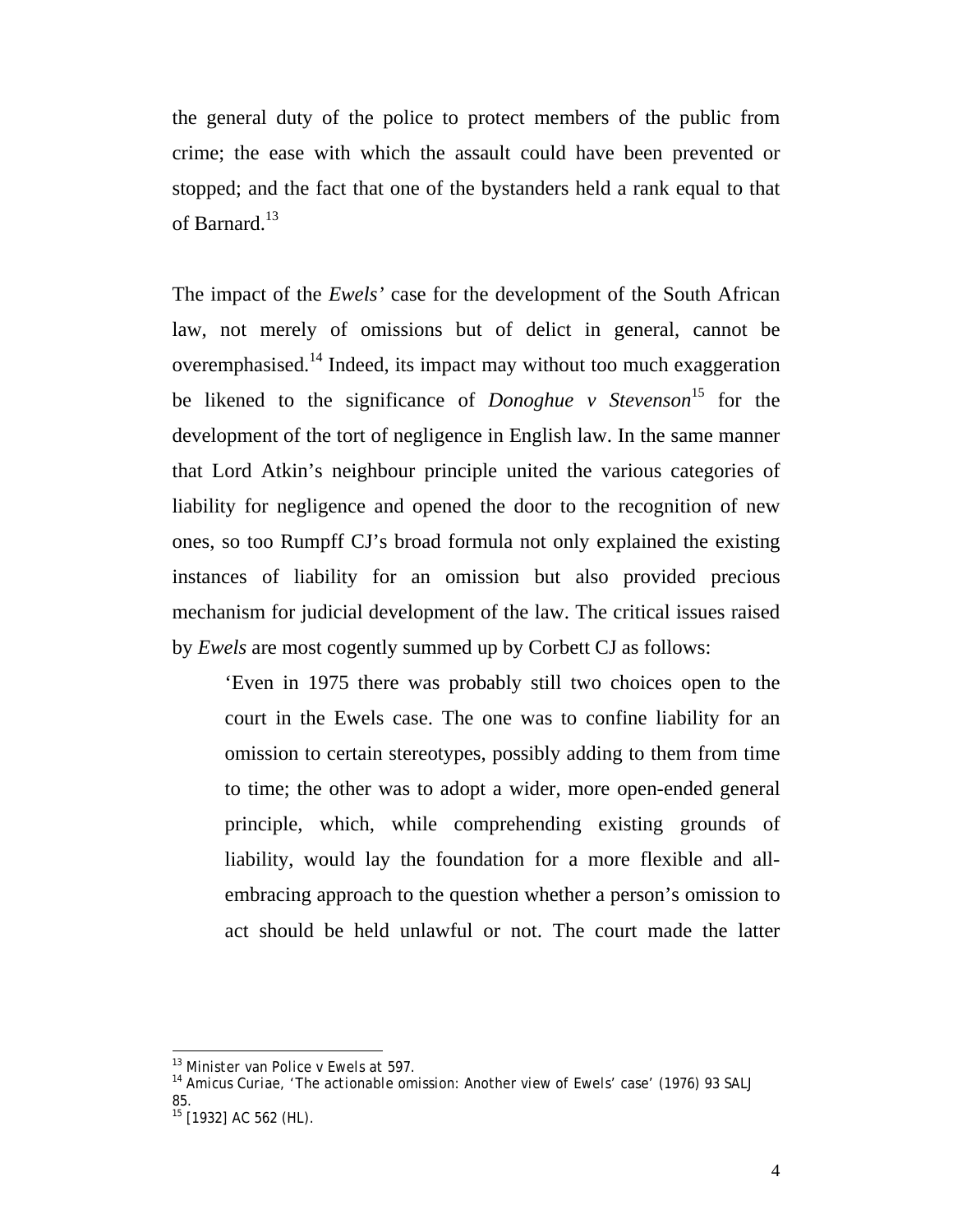choice; and, of course, in doing so cast the courts for general policy-making role in this area of the law.'<sup>16</sup>

Similarly, Hutchison has put the matter extremely well: $^{17}$ 

'The decision has had this profound influence because it clearly established wrongfulness as a distinct element of liability in which the courts can openly take account of policy considerations in developing the law. For this very reason an eminent judge complained that the decision in Ewels created legal uncertainty by substituting judicial discretion for principle, but his was a lone voice amidst the general chorus of approval. It was widely appreciated that if Aquilian liability was to be extended into these new, controversial fields without giving rise to indeterminate liability or undesirable social and economic consequences then a much greater degree of flexibility or judicial discretion, if you like) would have to be introduced into the tests for liability.'

The *Ewels* judgement did not do much to influence the courts to do away with their attitudes against the extension of the existing common law rule in delictual claims. $18$  The courts held a strong view that the extension of the existing remedies be preserved, unless there was a need for the development of the established rules and standards in respect of liability

 $\overline{a}$ *16 'Aspects on the role of policy in the evolution of our common law (1987) 104 SALJ 52, 56.* 

*<sup>17</sup> Hutchison, D 'Aquilian Liability II (Twentieth Century) in Zimmerman, R & Visser, D (eds) Civil and Common Law in South Africa (1996) Ch. 18, 595, 627.*

<sup>18</sup> *Union Government v Ocean Accident Guarantee Corporation Ltd* 1956(1) SA 577(A) at 585E-F where the court held that "although it is true that our law recognises that in applying the *Lex Aqulia* elasticity is a valuable factor, it is equally true that growth must be controlled, not only in the interest of the systematic development of the law but also in the interest of practical convenience. Justice may sometimes be better served by denying a remedy than granting one."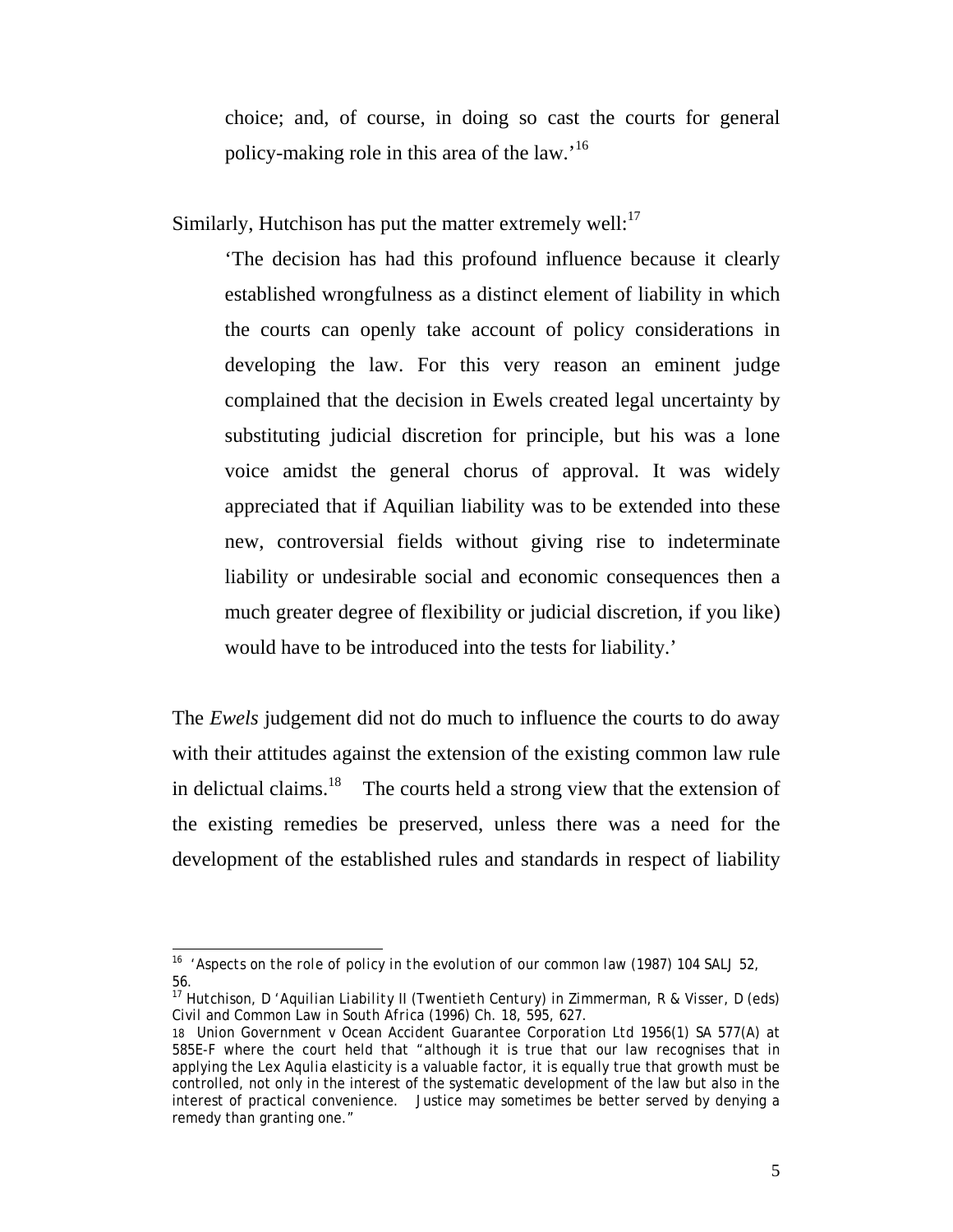to situations to which they were not previously applied.<sup>19</sup> The courts were of the view that if the delictual actions against the police could be readily recognised this may have a crippling and adverse effects on the state *fiscus* to run a police service<sup>20</sup> as this could lead to multiplicity of actions of delictual claims based on existing police practice and procedures. In *Kadir*<sup>21</sup> it was held in this case that viewed objectively, society would take account of the fact that the functions of the police in terms of the Police Act relate to criminal matters and were not designed for the purpose of assisting civil litigants and therefore society would baulk at the idea of holding policemen personally liable for damages arising from what was a relatively insignificant dereliction of duty.

It is worth noting that the English courts did not find the need for the extension of the old established rule to situations to which they were not previously applied. Public policy did not allow their courts to find liability against police authorities as they were regarded to be immune from liability when carrying out their duties. In the leading case of *Hill v Chief Constable of Yorkshire*<sup>22</sup> it was found to be undesirable to impose

l <sup>19</sup> *Minister of Law & Order v Kadir* 1995(1) SA 303 (A) at B-C where the court held that "save for stating that the extension of the principles of liability to the case under consideration would not lead to a multiplicity of actions, the court *a quo* failed to consider the effect such a decision would have on existing police practice and procedures. The functions performed by the police, such as search and rescue operations and rendering assistance in a multitude of situations, would be seriously inhibited should such action by the police expose them to civil liability."

<sup>&</sup>lt;sup>20</sup> Saaiman and Others v Minister of Safety and Security& others 2003(3) SA 496 (OFS) at para 21 where the court held that "now if such a new category of delictual liability based on omission is recognised and such a type of general benefit liberally given to indirect victims of crime as in the present case, on what logical, legal or moral basis can any of these vulnerable classes of direct victims of crime be denied similar relief? It is very clear that recognition of this type of a new delictual action as contended for in this case can have a crippling and adverse effects on the state *fiscus* to run the police service. Such an action will be too general and rangeless. Every single member of the general public will instantly become a potential claimant against the police service. It will diminish drastically the morale of the police. It will discourage young men and young women from serving the country as peace keepers…"

<sup>21</sup> *Minister of Law & Order v Kadir* 1995 (1) SA 303 (A) at 321H/I-J-322A.

<sup>22 [1987]</sup> All ER 1173at 116 B-C where the court held that liability should not be extended to cover an "action… against the police for consequences of a direct physical attack on one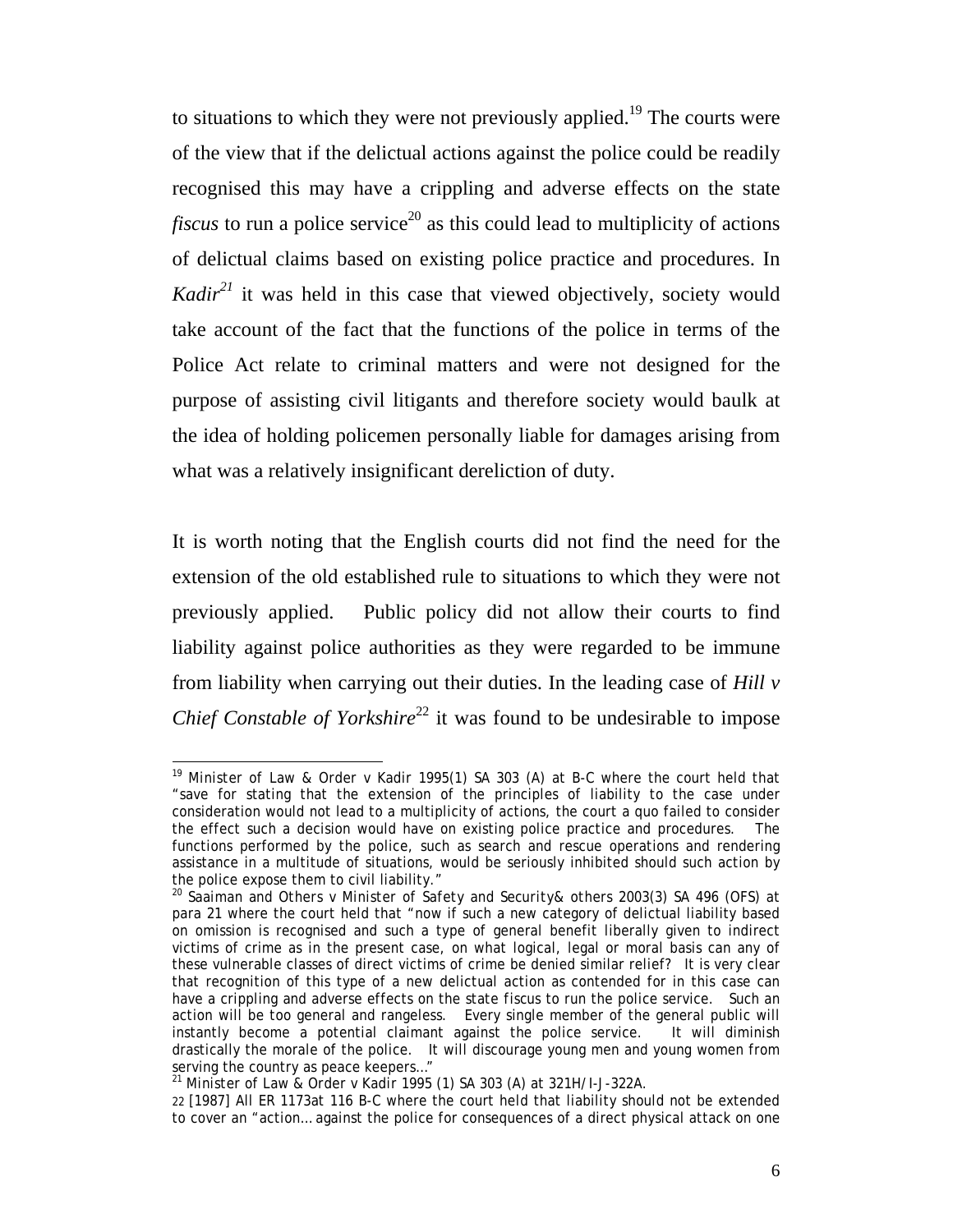civil liability on the police on the ground of public policy. The need for a soft concept as flexible tools for judicial lawmaking in extending the scope of liability for negligent conduct is clearly not limited to South African law.

### **3. The constitutional context**

l

An early step in any constitutional rights analysis should be the identification of all relevant constitutional rights. Section 173 of the 1996 Constitution gives to all the Higher Courts, the inherent power to develop the common law, taking into account the interest of justice.<sup>23</sup> In section 7 of the Constitution, the Bill of Rights enshrines the rights of all people in South Africa, and obliges the State to respect, promote and fulfil these rights.<sup>24</sup> Section 8(1) of the Constitution makes the Bill of Rights to be binding on the judiciary as well as on the legislature and the executive.<sup>25</sup> Section 39(2) of the constitution obliges the courts to develop common law appropriately where the common law deviates from the spirit, purport and objects of the Bill of Rights. Section 39(1)(b) imposed the duty on the state to recognize its obligation under international law<sup>26</sup> to

citizen (Miss Hill) by another (Sutcliffe) in circumstances where the attacker was not a police officer and was not in police custody or, having arrested, was allowed to escape from police custody but where reasonable care on the part of the police would have resulted in the attacker's previous arrest.'' See also *Home Office v Dorset Yacht Co Ltd* [1970] 2 All ER 294; [1970] AC 1004; [1970] 2 WLR 1140 (HL).

 $^{23}$  Section 173 of the Constitution provides: "The Constitutional Court, Supreme Court of Appeal and High Courts have the inherent power to protect and regulate their own process, and to develop the common law, taking into account the interests of justice."<br><sup>24</sup> Section 7 of the Constitution provides: "This Bill of Rights is a cornerstone of democracy

in South Africa. It enshrines the rights of all people in our country and affirms the democratic values of human dignity, equality and freedom. The state must respect, protect, promote and fulfil the rights in the Bill of Rights..."<br><sup>25</sup> Section 8(1) of the Constitution provides: "The Bill of Rights applies to all law, and binds

the legislature, the executive, the judiciary and all organs of State.

<sup>&</sup>lt;sup>26</sup> Section 39(1)(b) provides that: "When interpreting the Bill of Rights, a court tribunal or forum may consider foreign law".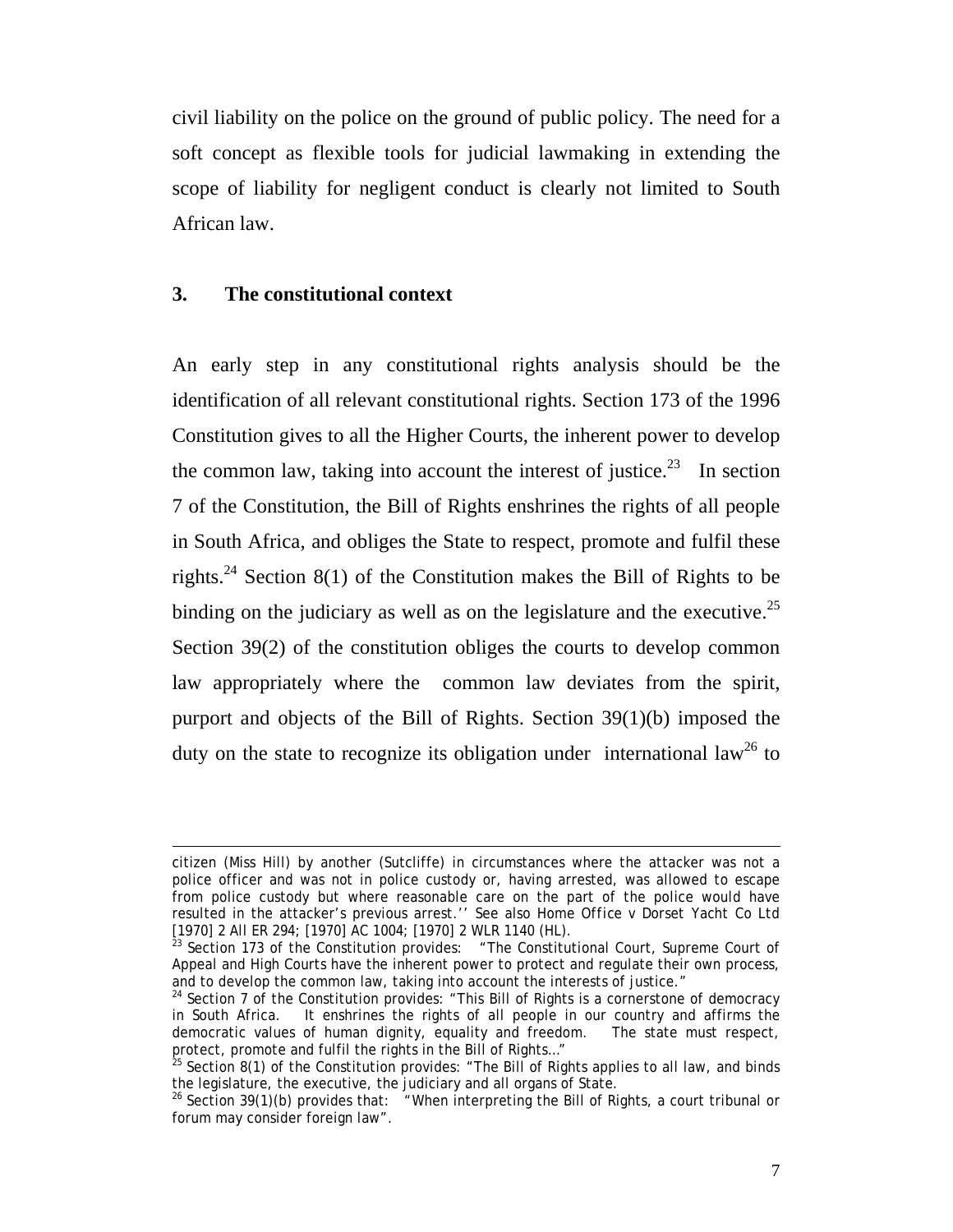protect women<sup>27</sup> and children<sup>28</sup> against violent crime and against gender discrimination inherent in violence against women.<sup>29</sup>

The Bill of Rights also entrenches, among others, the right to the protection of the security of the person including, *inter alia*, the right to be free from all forms of violence from either public or private sources;  $30$ the right to life;<sup>31</sup> the right to human dignity;<sup>32</sup> the right to privacy;<sup>33</sup> the right to equality before the law and the prohibition against unfair discrimination based, for example, on grounds such as race, gender, sex or sexual orientation.<sup>34</sup> The final Constitution "contains a strong, positive commitment to deleting the stamp of apartheid from South African social, economic and political life.<sup>35</sup> The achievement of a society in which all

 $\overline{a}$ 27 See generally Maloka, TC 'Rape shield in the wake of *S v M'* (2004) *Speculum Juris* 264; Wood, K., & Jewekes, R 'Violence, rape, and sexual coercion: everyday love in a South African township' (1997) 5(2) *Gender & Development* 41-46; Armstrong, S. 'Rape in South Africa: An invisible part of Apartheid's legacy' (1994) 2(2) *Focus on Gender* 35-39; Artz, L, & Combrinck, H 'A Wall of words' redefining the offence of rape in South African law (2003)

<sup>&</sup>lt;sup>28</sup> See generally; Maloka, TC 'Childhood sexual abuse narratives: Taking their place in a long line "gendered harms" and "mirrored silence" (2006) 20(1) *Speculum Juris* 78; Sloth-Nielsen, J 'Chicken soup or chainsaws: Some Implications of the constitutionalisation of children's rights in South Africa' (1996) *Acta Juridica* 6; Clarke, B 'The duty of the state to support children in need' (2000) 117 *SALJ* 342; Bonthuys, E 'The South African bill of rights and the development of family law' (2002) 119 *SALJ* 748; Muller, B & Holley, K. '"I just want to go home": juvenile offenders and their perceptions of the legal process' (2003) 120 *SALJ* 71;, Britz, Vetten & Low, *Violence against Women in Metropolitan South Africa* (155 Monograph Series No. 41).

<sup>29</sup> McColgan, A 'Common law – Relevance of sexual history evidence' (1996) 16(2) *Oxford Journal of Legal Studies* 272, 297 notes:

*<sup>&</sup>quot;*Sexual assault is a crime, which is overwhelmingly committed by men against women. The widespread failure of the criminal justice system to convict men who are guilty of rape amounts to a significant shortfall in its service to women who, after all comprise half of those whose protection justifies its very existence. This failure results, in part, from the acceptance by that system of evidence, which is irrelevant to the issue of guilt, the perceived relevance of which stems from unsupported stereotypes surrounding that sector of the population (women), which suffers from sexual victimization."<br><sup>30</sup> S 12(1) 1996 Constitution.

 $31$  S 11, 1996 Constitution.

<sup>32</sup> S 10, 1996 Constitution.

<sup>33</sup> S 14, 1996 Constitution.

<sup>34</sup> S 9, 1996 Constitution.

 $35$  "At the heart of the prohibition of unfair discrimination" the Constitutional Court has declared "lies a recognition that the purpose of a society in which all human beings will be accorded equal dignity and respect regardless of their membership of a particular group,"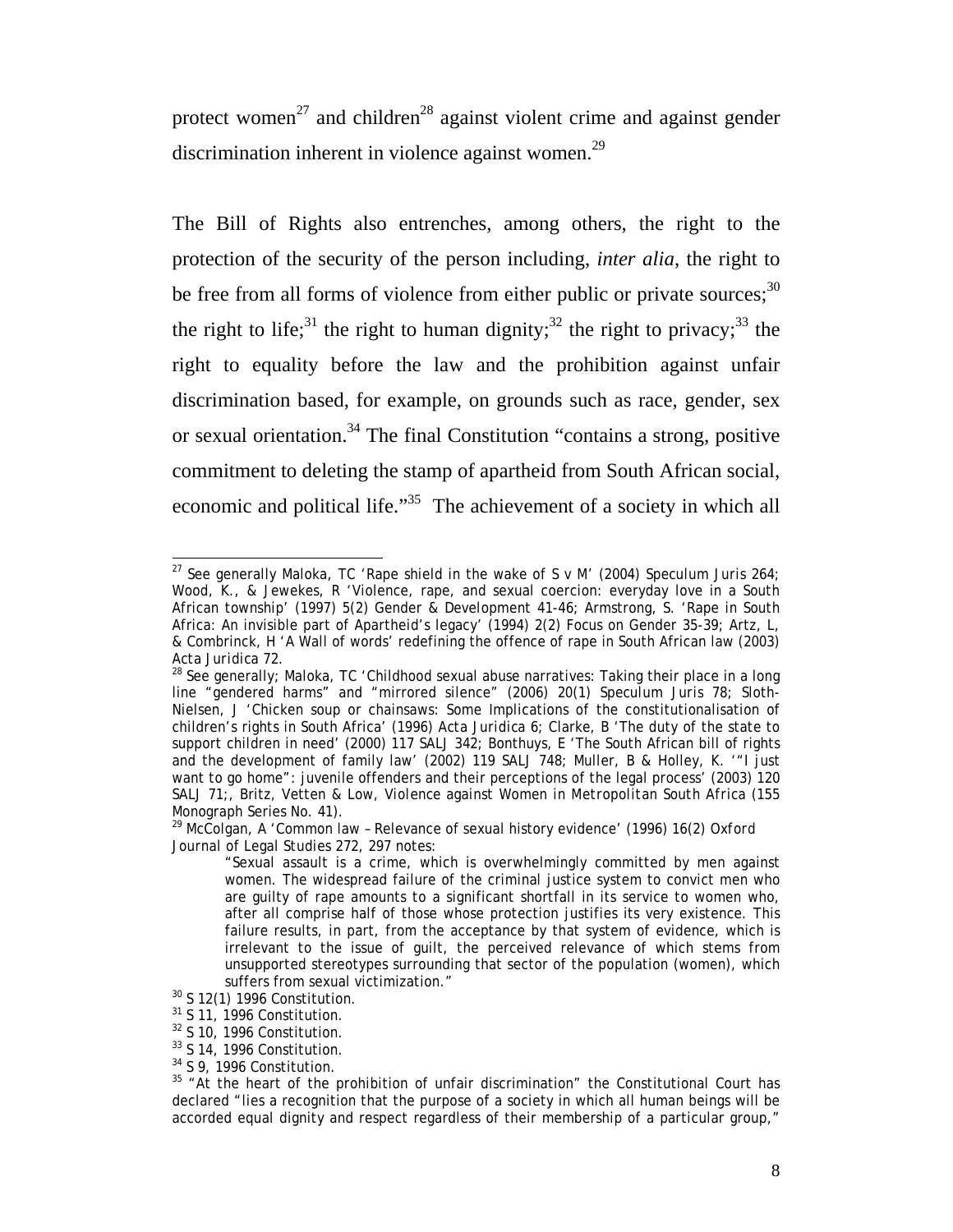human beings will be accorded equal dignity and respect regardless of their membership of a particular group has been the abiding theme of the Chakalson Court.<sup>36</sup>

The passage of domestic violence legislation across many jurisdictions<sup>37</sup> represent belated efforts to pull back the curtain concealing gendered harms that were traditionally defined as "private," so that they could be recognised as violations of women's public right to equality and dignity. Encouragingly, however, Constitutional Court<sup>38</sup> and Supreme Court<sup>39</sup> decisions have made it clear that domestic and public violence pose the greatest threats to the self-determination of women, and their deprivation of equality in society while simultaneously amplifying the voices of those

l and "[t]he achievement of such a society" is "the goal of the Constitution" in *President of the Republic of South Africa v Hugo* 1997 (6) BCLR 708 (CC) at para 141. In *Harksen v Lane No* 1997 (11) BCLR 1489 (CC) at para 53 the Constitutional Court observed that "whether or not there is discrimination will depend on upon whether, objectively, the ground is based on attributes and characteristics which have the potential to impair the fundamental human dignity of persons as human or to affect them in a comparably serious manner." See too *Fedsure Life Assurance Ltd v Greater Johannesburg Transitional Metropolitan Council*

<sup>1999 1</sup> SA 374 (CC) paras121-122; *Brink v Kitshoff No* 1996 (6) BCLR 752 (CC).<br><sup>36</sup> See following landmark holdings: *S v Makwanyane & another* 1995 (3) SA 391 (CC); 1995 (6) BCLR 665 (CC)*; Soobramoney v Minister of Health, KwaZulu-Natal* 1998 (1) SA 765 (CC); *City Council of Pretoria v Walker* 1998 (3) BCLR 257 (CC); *Government of the Republic of South Africa & others v Grootboom & others* 2001 (1) SA 46 (CC); *Hoffman v South African Airways* 2000 (11) BCLR 1211 (CC); 2001 (1) SA 1 (CC); *Minister of Health v Treatment* 

<sup>&</sup>lt;sup>37</sup> See, for example, the Domestic Violence Act 116 of 1998 of South Africa; the Domestic Violence Act 86 of 1995 of New Zealand; the Family Law Act 1996 of the United Kingdom; the Domestic Violence Act, 1996 of Ireland; The Domestic Violence Protection Act 2000 of Ontario, Canada; and the Domestic Violence Bill of India. The concern seemed to be worldwide: See, for instance, Senator Joseph R. Biden, 'The civil remedy of the Violence Against women Act: A defence' (2000) 37(1) *Harvard Journal of Legislation* 1, explains that the 1994 Violence Against Women Act was introduced "in response to the escalating problem of violence against women – a national tragedy played out every day in the lives of millions of American women at home, in the workplace, and on the streets."

<sup>38</sup> See *S v Baloyi* 2000 (2) SA 425 (CC); 2000 (1) BCLR 86 (CC); *Omar v Government of the Republic of South Africa (Commission of Gender Equality, Amicus Curiae* 2006 (2) SA 284 (CC).

<sup>39</sup> See *Carmichele v Minister of Safety & Security & another* [2000] 4 All SA 537 (SCA), 2001 (1) SA 489 (SCA); *Minister of Safety & Security v Van Duivenboden* [2002] 3 All SA 741 (SAC), 2002 (6) SA 431 (SCA); *Van Eeden v Minister of Safety & Security (Women's Legal Centre Trust,* as Amicus Curiae) [2002] 4 All SA 346 (SCA); 2003 (1) SA 389 (SCA); *Minister of Safety & Security & another v Hamilton* [2004] 4 All SA 117 (SCA), 2004 (2) SA 216 (SCA); *Van v Hoogenhout*2005 (2) SA 93 (SCA).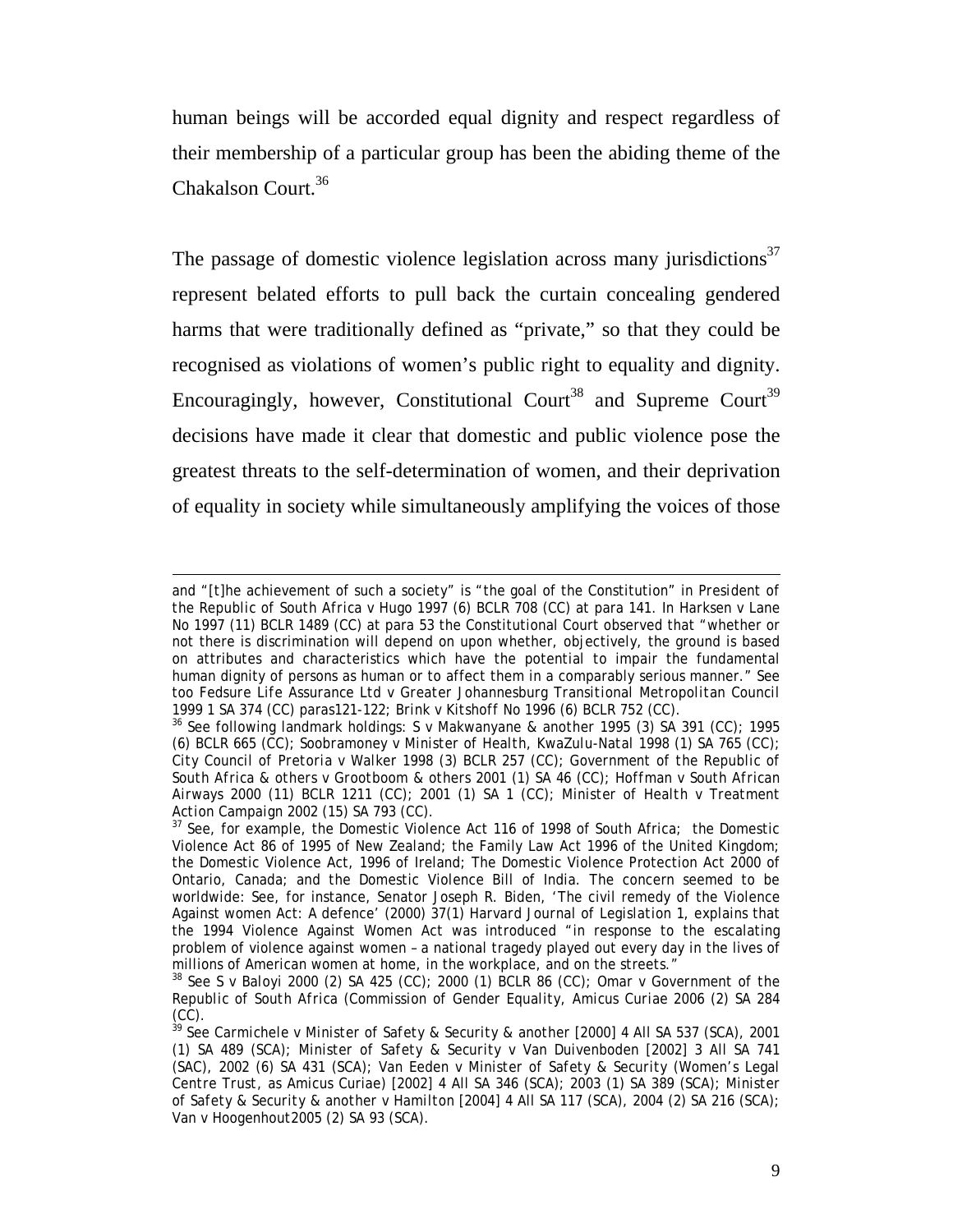who experience intersecting inequalities, such as women and children.<sup>40</sup> The observations of the Supreme Court of Appeal in  $S$  v Chapman<sup>41</sup> are worth quoting:

'Rape is a very serious offence constituting as it does a humiliating, degrading and brutal invention of the privacy, the dignity and the person of the victim. The right to dignity to privacy and the integrity of every person are basic to the other of the constitution to any defensible civilization. Women in this country are entitled to the protection of these rights.<sup>42</sup>

MacFarland J put it this way: $43$ 

'Rape is unlike any other sort of injury incurred by accident or neglect. Survivors of rape must bear social stigmatisation which accident victims do not, Rape is not about sex; it is about anger, it is about power and it is about control. It is … 'an overwhelming life event.'

 $\overline{a}$ <sup>40</sup> See generally, Boyle, C & McCrimmon, M. 'The constitutionality of Bill C-49: Analysing sexual assault law as if equality really mattered' (1998) 41(2) *Criminal Law Quarterly* 198; Boyle, C. 'The role of equality in criminal law' (1994) 54 *Saskatchewan LR* 203; Nightingale, M.L. 'Judicial attitudes and differential treatment: Native women in sexual cases' (1991) 23 *Ottawa LR* 71; McInnes, J & Boyle, C. 'Judging sexual assault law against a standard of equality' (1995) 29 *University of British Columbia LR* 341. 41 1977(3) SA 34(A).

<sup>42</sup> *S v Chapman* at 344J-345B. The views expressed by Justice Sabharwal in *State of Rajasthan v Om Prakash* 2002 (8) *Criminal Law Journal* 29 (SC) at para 9, concerning the importance of safeguarding childhood and youth against exploitation and against sexual abuse are reflective of this enlightened approach:

<sup>&</sup>quot;Child rapes cases are cases of perverse lust for sex where even innocent children are not spared in pursuit of the sexual pleasure. There cannot be anything more obscene than this. *It is a crime against humanity.* Many such cases are not even brought to light because of social stigma attached thereto. According to some surveys, there has been steep rise in the child rape cases. *Children need special care and protection. In such cases, responsibility on the shoulders of the courts is more onerous so as to provide proper legal protection to these children. Their physical and mental immobility call for such protection. Children are the natural resource of our country. They are our country's future. Hope of tomorrow rests on them. In our country, a girl child is in very vulnerable position and one of the modes of her exploitation is rape besides other mode of sexual abuse.* These factors point towards a different approach required to be adopted." (Emphasis

added). 43 *Jane Doe v Metro Toronto (Municipality Commissioner of Police*) (1998) 160 DLR 697 at 746.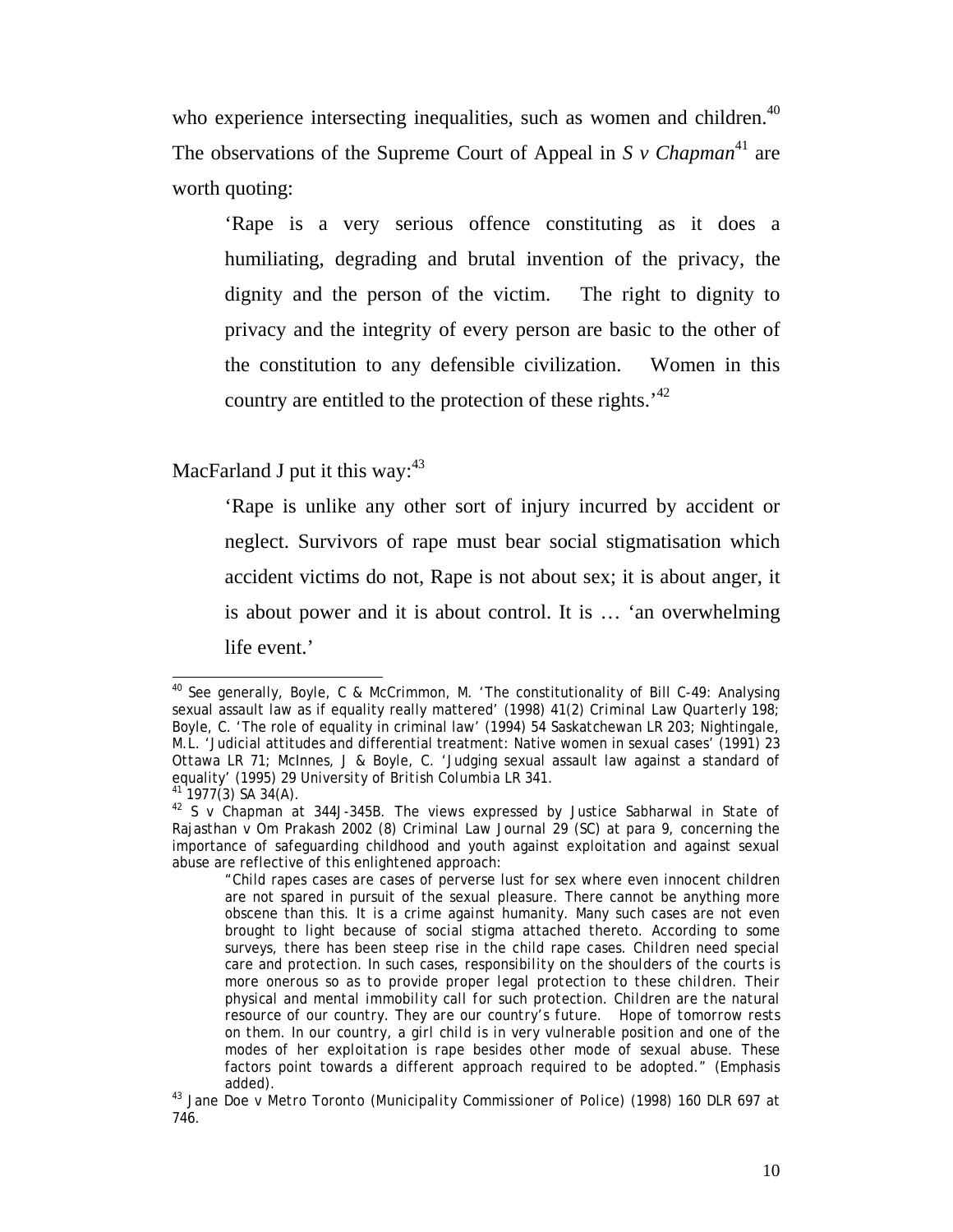The police services are obliged to combat and investigate crime, to maintain public order, to protect and to secure the inhabitants of South Africa and their property.<sup>44</sup> In light of these obligations, the Constitutional Court said in *Carmichele*: 45

'In addressing these obligations in relation to dignity and the freedom and security of the person, few things can be more important to women than freedom from the threat of sexual violence. As it was put by counsel on behalf of *amicus curiae*:

"Sexual violence and the threat of sexual violence goes to the core of women's subordination in society. It is the single greatest threat to the self-determination of South African women."

South Africa also has a duty under international law to prohibit all gender-based discrimination that has the effect or purpose of impairing the enjoyment by women of fundamental rights and freedoms and to take reasonable and appropriate measures to prevent the violation of those rights. The police is one of the primary agencies of the State responsible for the protection of the public in general and women and children in particular against the invasion of their fundamental rights by perpetrators of violent crime.'

 $\overline{a}$ 

<sup>&</sup>lt;sup>44</sup> Section 205(3) of the constitution provides that:  $\pi$  <sup>+</sup>The objects of the police service are to prevent, combat and investigate crime, to maintain public order, to protect and secure the inhabitants of the Republic and their property, and to uphold and enforce the law." 45 *Carmichele v Minister of Safety & Security & another* at para 62. See Convention on the

Elimination of Discrimination against Women (CEDAW) 1979. For further reading: Dugan, J 'International Human Rights' in Van Wyk *et al* (eds) *Rights and Constitutionalism: The South African Legal Order* (1994) 171, 178-180; Greenberg 'Race, sex and religious discrimination in international law' in Meron (ed) Human Rights in International Law: Legal and Policy Issues (1984) 307; Evatt, 'Eliminating discrimination against women' (1991) 18 *Melbourne University LR* 435.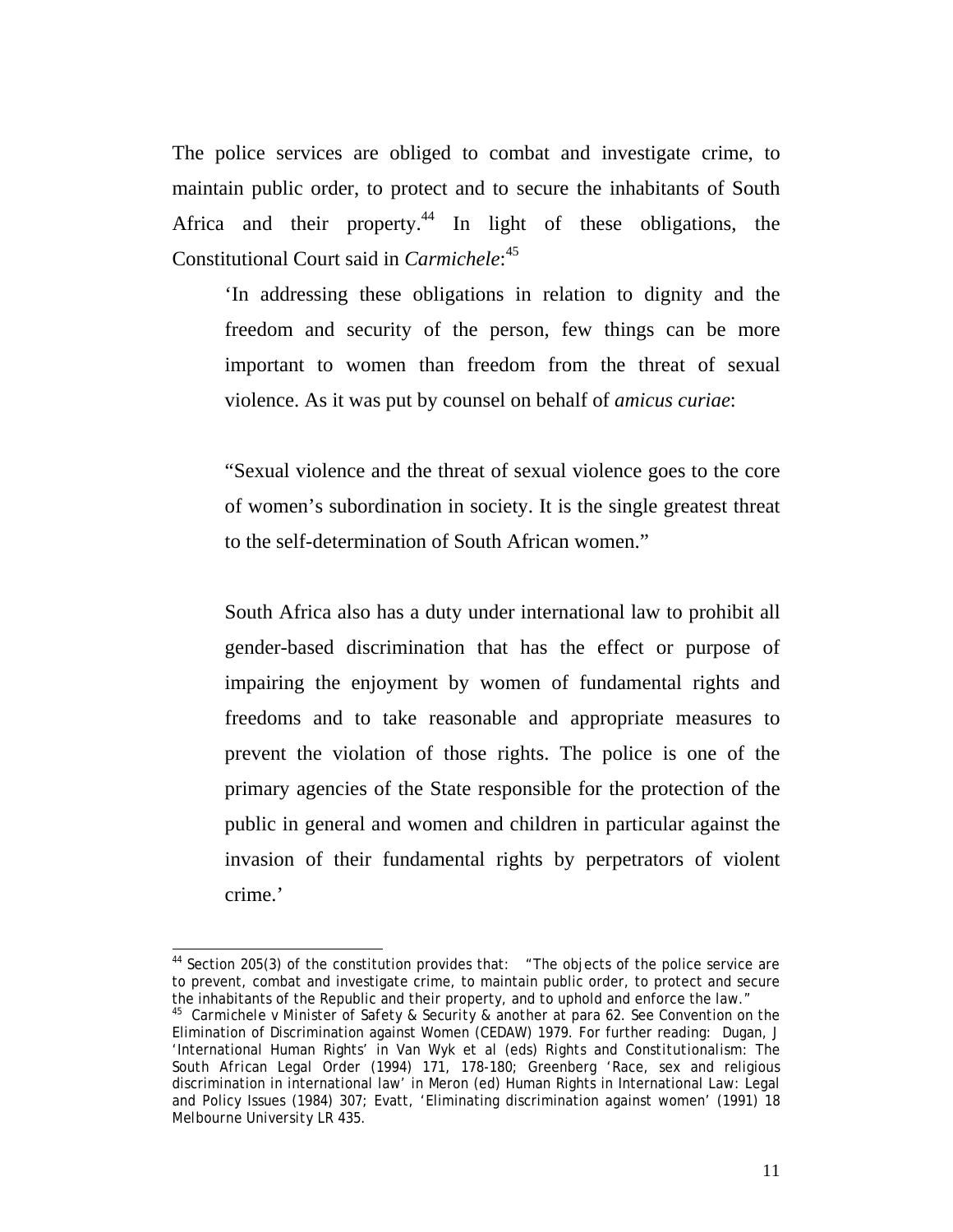The constitution makes provision for all spheres of government and all organs of state within such sphere to provide effective, transparent, accountable and coherent government for the Republic as a whole.<sup>46</sup> This commitment is confirmed by section 1(d) of the Constitution which requires government to be accountable, responsive and open.<sup>47</sup>

The Bill of Rights requires that when an entrenched right is limited, the limitation should be constitutionally permissible, reasonable and justifiable in an open and democratic society based upon human dignity, equality and freedom.<sup>48</sup> In terms of section  $12(1)(C)$  of the constitution, everyone has the right to freedom and security of the person, which includes the rights to be free from all forms of violence either from public or private sources. The state is required to protect individuals, both by refraining from such invasions itself and by taking active steps to prevent the violation of the rights.<sup>49</sup> Section 2 read with section 7(2) of the

<sup>&</sup>lt;sup>46</sup> Section 41(1)(C) of the Constitution provides:  $\mu$  and spheres of government and all organs of state within each sphere must provide effective, transparent, accountable and coherent government for the Republic as a whole."

 $^{17}$  S 1 of the Constitution of Republic of South Africa Act 108 of 1996 immediately provides:

<sup>&</sup>quot;The Republic of South Africa is one sovereign democratic state founded on the following values;

<sup>(</sup>a) Human dignity, the achievement of equality and the advancement of human rights and freedoms.

<sup>(</sup>b) Non-racialism and non-sexism.

<sup>(</sup>c) Supremacy of the Constitution and the rule of law.

<sup>(</sup>d) Universal suffrage, a national common voters roll, regular elections and a multiparty system of democratic government, to ensure accountability, responsiveness and openness".

See generally *President of the Republic of South Africa & others v South African Rugby Football Union & others* 2000 (1) SA 1 (CC) at para 133; *Rail commuters Action Group & Others v Transnet Ltd t/a Metrorail & others* 2005(2) SA 359(CC), BCLR 301(CC) at paras 74 and 78.

<sup>48</sup> Section 36(1) of the Constitution.

<sup>49</sup> The subsection places a positive duty on the state to protect everyone from violent crime. See also De Waal, Currie and Erasmus, *The Bill of Rights Handbook* 4ed (2001) 258; Combrinck, H : "Positive state duties to protect women from violence: Recent South African developments" (1998) 20. *Human Rights Quarterly* 666, 683; Carpenter: "The right to physical safety as a constitutionally protected human right" in *Suprema Lex Essays on the Constitution Presented to Marius Wiechers* (1998) 139, 144; Pieterse 'The right to be free from public or private violence after *Carmichele* (2002) 119 *SALJ* 27, 29.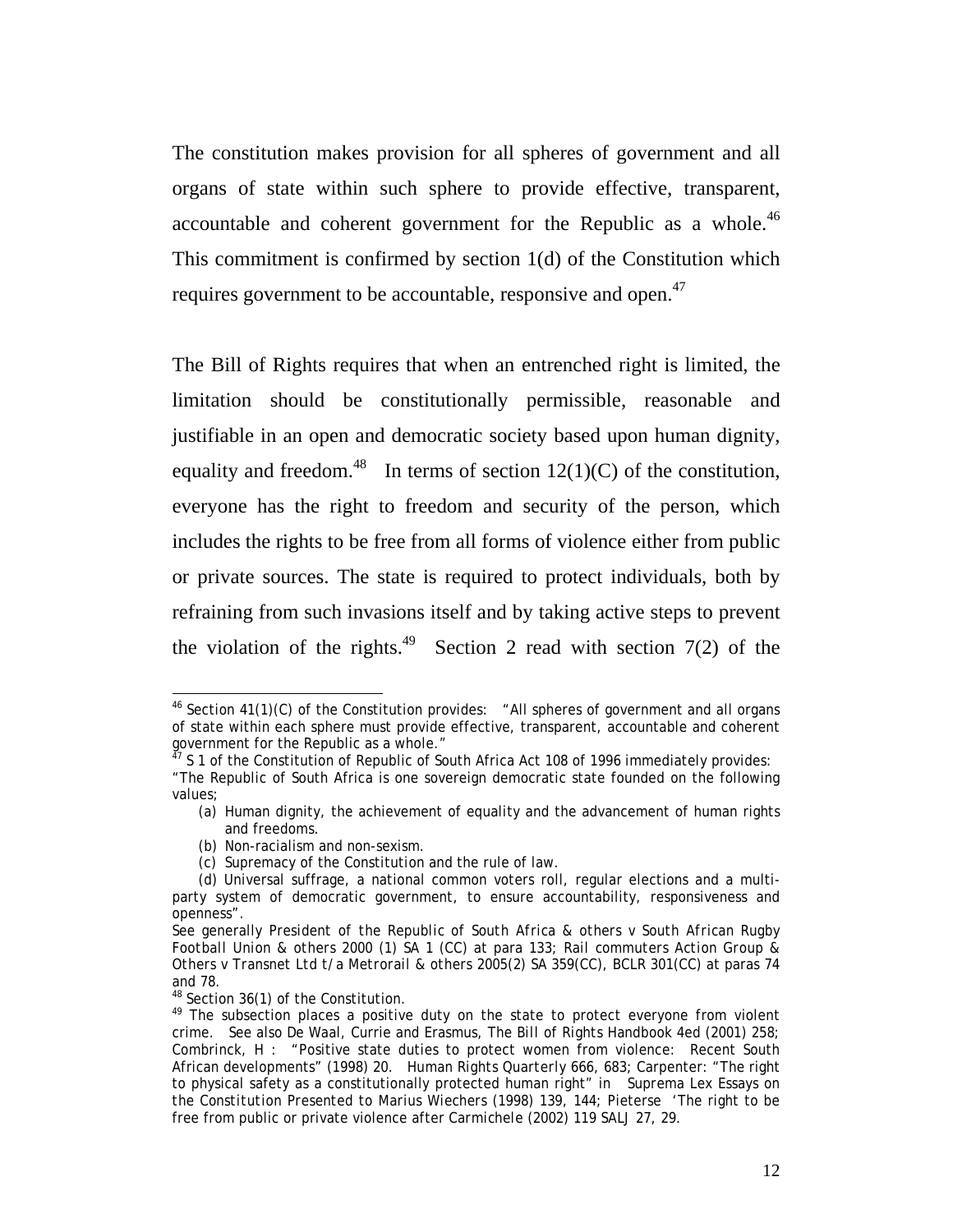constitution imposes a duty on the state to "respect, protect, promote and to fulfil the rights in the Bill of Rights.

# **4. The birth of transformative jurisprudence:<sup>50</sup>** *Carmichele*

The decision in *Carmichele* was unanimously hailed by academic commentators,<sup>51</sup> and is undoubtedly one of the milestones in the development of our law of delict. Here the plaintiff, a victim of violent sexual assault, had claimed that the police investigators and prosecutors who did not oppose her assailant's bail application, although they were aware of his criminal propensity especially towards sexual offences, were negligent in not doing so; that they owed her and the public the legal duty of protecting them from dangerous criminals and that they had negligently failed in that duty. The trial judge, Chetty J and the Supreme Court of Appeal dismissed the action and held that no liability accrued as the police and prosecutors did not act wrongly; there was no legal duty owed by the police to the complainant to prevent the type of harm alleged. In doing so, both Courts adopted the existing common law attitude implanted in earlier precedents to the effect that the existence of a legal duty to avoid or prevent loss was a conclusion of law that depended upon a consideration of all the circumstances of each particular case and on the interplay of many factors.<sup>52</sup> That the issue was one of

 $50$  For excellent exposition on transformative jurisprudence: Liebenberg, S "The value of human dignity in interpreting socio-economic rights" (2005) 21 SAJHR 1.

<sup>&</sup>lt;sup>51</sup> Okpaluba, C 'The law of bureaucratic negligence ins South Africa: A comparative Commonwealth perspective' in Hugh Corder (ed) *Comparing Administrative Justice Across the Commonwealth* (2005) 117; Carpenter: "The Carmichele legacy – enhanced curial protection of the right to physical safety: a note on *Carmichele v Minister of Safety & Security; Minister of Safety & Security v Van Duivenboden; and Van Eeden v Minister of Safety & Security* (2003) 18 *SAPR/PL* 252; Neethling, "Delictual protection of the right to bodily integrity and security of the person against omissions by the state" (2005) 122 (3)

*SALJ* 572.<br><sup>52</sup> In *Moses v Minister of Safety & Security* 2000 (3) SA 106 (CPD) at 114B-D Van Reenen J expatiated on these factors when he held that whether a failure to act positively in particular circumstances was wrongful had to be judged with reference to the different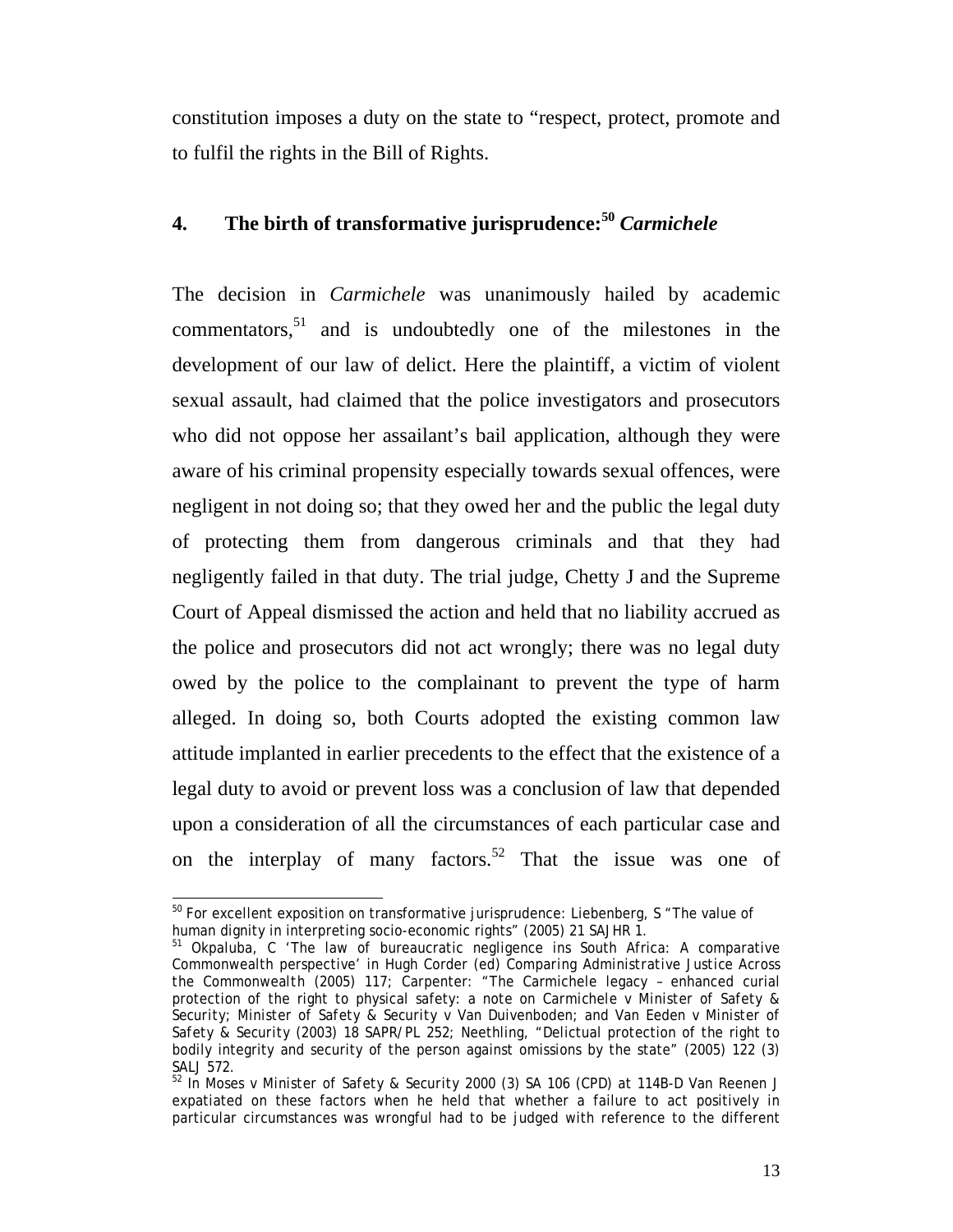reasonableness, determined with reference to the legal convictions of the community as assessed by the Court.<sup>53</sup> In effect, both Courts assumed that the pre-constitutional test for determining the wrongfulness of omissions in Aquillan liability was applicable, and to this extent, the Constitutional Court held that they were wrong. The Constitutional Court reasoned that courts of first instance failed to take into account the mandatory dictates of section  $39(2)$ ."<sup>54</sup> The court stressed that the obligation of courts to develop the common law, in the interest of the section 39(2) objective was imperative.<sup>55</sup> It was shown that they did not have regard to section 39(2) of the Constitution, which requires all our courts to develop the common law with due regard to the "spirit, purport and objects" of the Bill or Rights.

The Constitutional Court observed that both the High Court and the Supreme Court of Appeal overlooked the demands of section 39(2) by assuming that the pre-constitutional test for determining the wrong fullness of omissions in delictual actions for this kind of action should be applied. The Court confirmed that in determining whether there was a legal duty on the police officers to act, there must be a weighing and the striking of a balance between the interests of the parties and the

interests of the parties, their relationship with one another and the social consequences of imposing liability in the kind of case in question. The learned judge gave examples of such factors that must be balanced as the possible extent of harm; the degree of risk of the harm materialising; the interests of the defendant and the community; the availability of reasonably practicable preventative measures and the chances of their being successful; and whether the cost involved in obviating it was reasonably proportional to the harm.<br><sup>53</sup> 2001 (1) SA 489 (SCA) at 494C/D-E para 7.

<sup>54 2001 (4)</sup> SA 938 (CC) 938 at 955 para 37.

<sup>55</sup> *Charmichele v Minister of Safety & Security & another (Centre for Applied Legal Studies Intervening)* at para 40, where it was held that: "it needs to be stressed that the obligation of courts to develop the common law, in the context of section 39(2) objectives, is not purely discretionary. On the contrary, it is implicit in section 39(2) read with section 173 that where the common law as it stands is deficient in promoting the section 39(2) objectives, the courts are under a general obligation to develop it appropriately.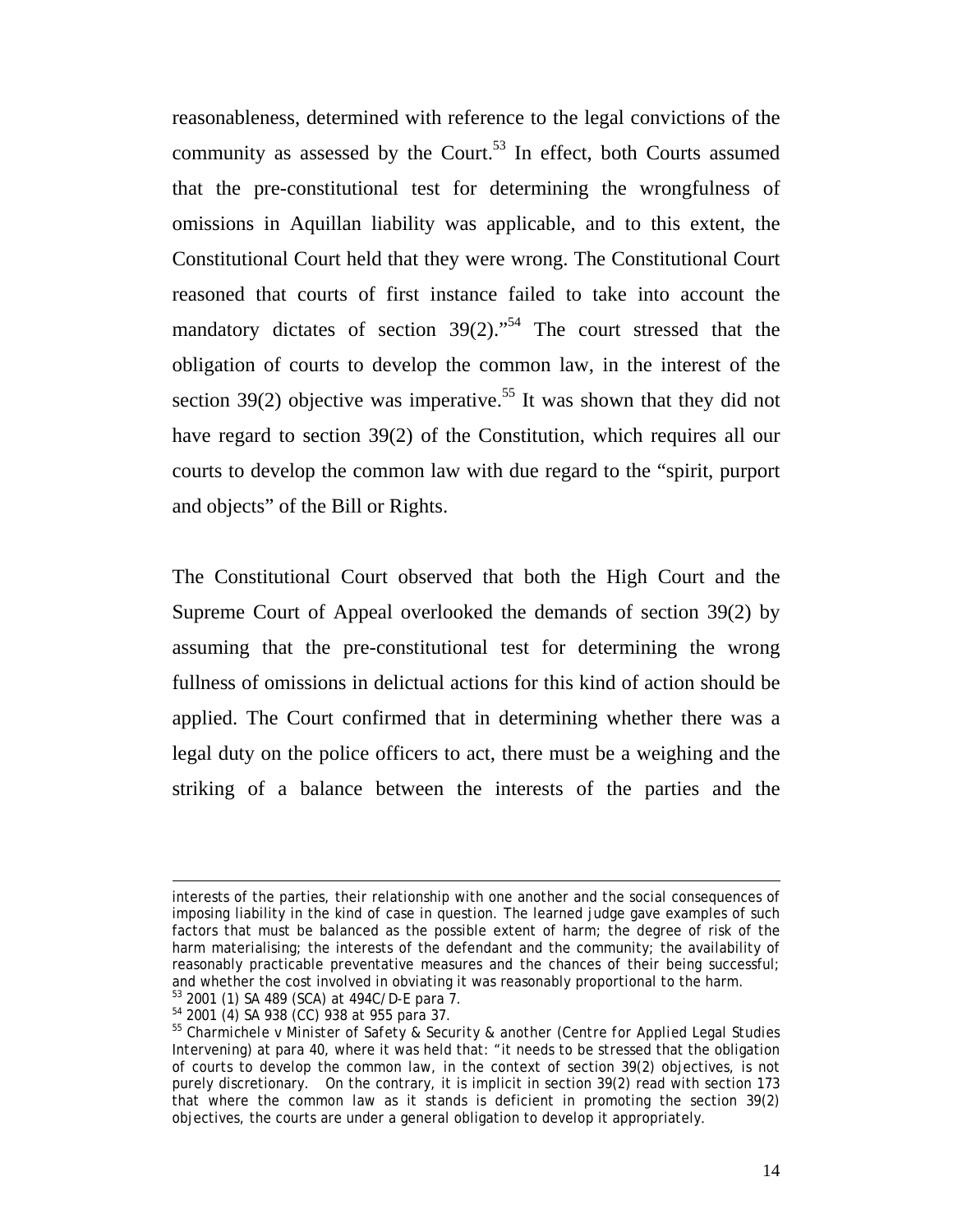conflicting interest of the community which must be carried out in accordance with the section  $39(2)$  requirement.<sup>56</sup>

The Constitutional Court firmly stressed that under both the interim constitution and the constitution, the Bill of Rights entrenches the rights to life, human dignity and freedom and security of the person and that the Bill of Rights bind the State and all its organs<sup>57</sup>. The Constitutional Court addressed the question of fear of delictual liability that may be brought about to the public servants in the proper exercise of their duties. It indicated that those fears will be taken care of by the "proportionality exercise" that must be carried out.

In upholding the appeal the Constitutional Court refrained from itself deciding whether the law of delict should be developed on the basis contended for on behalf of the applicant. The Constitutional Court only remarked that "where the common law deviates from the spirit, purport and objects of the Bill or Rights, the courts have an obligation to develop it by removing that deviation".58 The matter was then referred back to the High Court for it to continue with the trial.

<sup>56</sup> *Charmichele v Minister of Safety & Security & another (Centre for Applied Legal Studies Intervening)* at para 43, where the court held that:

<sup>&</sup>quot;As pointed out in the quotation above, in determining whether there was a legal duty on the police officers to act, Hefer J A *in Minister of Law & Order v Kadir* referred to weighing and striking of a balance between the interests of parties and the conflicting interests of the community. This is a proportionality exercise with various factors. Proportionality is consistent with the Bill of Rights, but that exercise must now be carried out in accordance with the "spirit, purport and objects of the Bill of Rights" and the relevant factors must be weighed in the context of a constitutional state founded on dignity, equality and freedom and in which government has positive duties to promote and uphold such values."

 $57$  Section 7(1) of the interim constitution provided: "This chapter shall bind all legislature<br>and executive organs of state at all levels of government."

 $58$  Charmichele v Minister of Safety & Security & another (Centre for Applied Legal Studies *Intervening)* at para 33.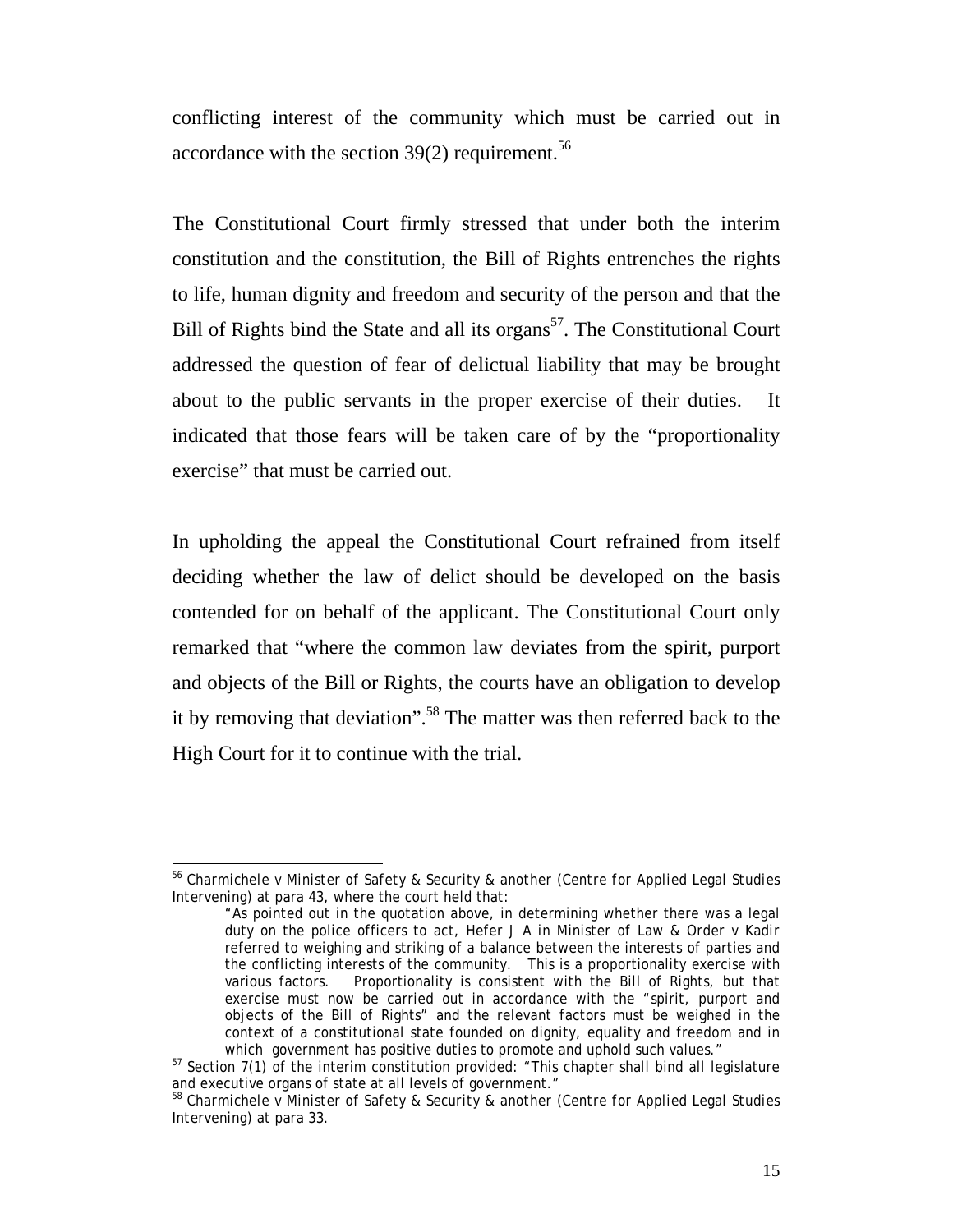On considering the facts and the guidelines set out by the Constitutional Court, the High Court found that the plaintiff had discharged the onus of establishing a causal link between the omission and the assault on her. The defendants were therefore jointly and severally liable to the plaintiff in delict for the damage she suffered as a result of the assailant's attack on her.

#### **5. The problem of vicarious liability**

The South African law of delict recognises liability without fault, which is generally known as vicarious liability.<sup>59</sup> It is traditionally known that if a servant who was acting within the scope of his or her employment commits a delict, the employer $60$  will be fully liable for the damages. $61$  It is not required that the employer himself or herself must be at fault.<sup>62</sup> In order for vicarious liability to qualify, there must be employer - employee relationship at the time when the delict is committed. $63$  The test for vicarious liability is whether the delict was committed by an employee while acting in the scope of his or her employment. $64$  To determine whether or not the employee acted within the scope of his or her

 $\overline{a}$ 

<sup>59</sup> Neethling, Potgieter & Visser, *Law of Delict* (5ed 2006) 338: Vicarious liability may in general terms be described as the strict liability of one person for the delict of another. The former is indirectly or vicariously liable for the damage caused by the latter. It implies that this liability applies where there is a particular relationship between two persons.

<sup>60</sup> See *Minister Van Polisie v Rabie* 1986(1) SA 117(A) at 132; *Masuku v Mdlalose* 1998(1) SA 1(A) at 14-16. Juristic persons and natural persons also fall into one category in this respect. It must be noted, however, that companies are directly and not vicariously liable for delicts committed by persons in contract with the company who are called "directing mind" or *alter ego* of the company.<br><sup>61</sup> See Wicke, *Vicarious Liability* 39; Burchell, JM *Delict* 215-221; Van der Walt & Midgely,

*Delict* 36-38.Note must be taken that the employee does not cease to be delictually liable because of his employer's vicarious liability (*Harnischfeger Corporations v Appleton* 1993(4) SA 21 (SCA) at 241-245 )<br>
SA 21 (SCA) at 241-245 )<br>
SA 21 (SCA) at 205

<sup>&</sup>lt;sup>63</sup> See McKerron *Delict* 94; Boberg *Delict* 220. See also *Gibbins v Williams, Muller, Wright en Mosteat Ingelyf* 1987(2) SA 82(T) at 90.<br><sup>64</sup> *Minister of Safety & Security v Jordaan Transport* 2000(4) SA 21(SCA) at 241-245 where it

was held that, the standard test for vicarious liability is whether the delict in question was committed by an employee while acting in the course or scope of his or her employment.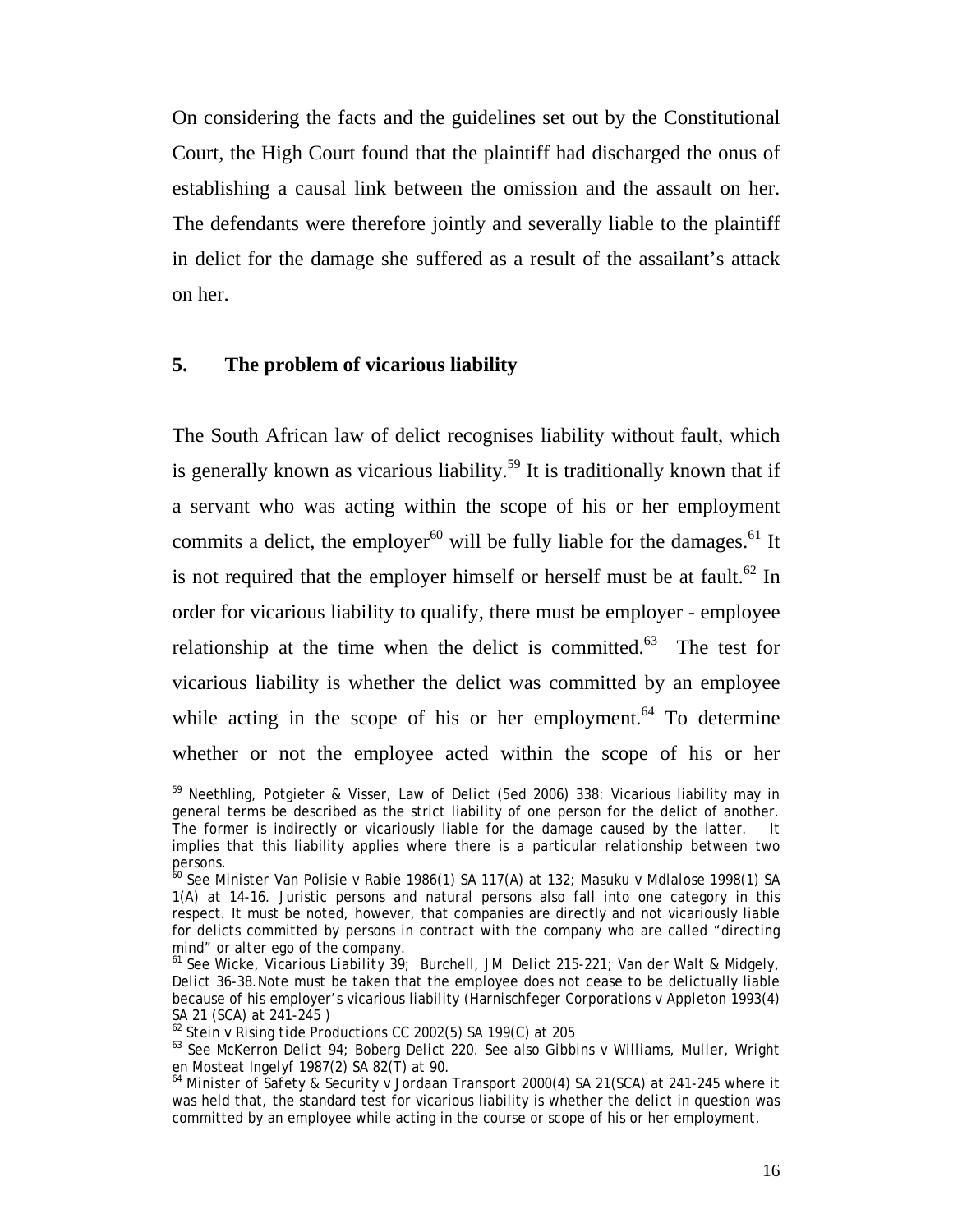employment the court must apply the so-called standard test as explained in *Minister of Police v Rabie.*<sup>65</sup>

The affair or business or work of the employer in question must relate to what the employee was generally employed or specifically instructed to do. The general approach for vicarious liability is not easy to formulate because problems always arises in its application, particularly in the socalled "deviation" cases. Not every act of an employee committed during the course of his or her employment which is in the advancement of his or her personal interest or for the achievement of his or her own goals necessarily falls outside the scope of his employment.<sup>66</sup>

The nature and character of vicarious liability have been described as  $follows: <sup>67</sup>$ 

'Vicarious liability exists where one is liable, not for a delict committed by oneself, but for a delict committed by another person. It is strict liability, or liability without fault, on the part of the defendant and is additional to that of the other person. The decision to treat a class of cases differently and to impose vicarious liability is based on social policy regarding what is fair and reasonable and amounts to an expression of a society's legal

 $65$  1986(1) SA 117(A) at 134134E where the court held "It seems clear that an act done by a servant solemnly for his own interest and purposes, although occasioned by his employment, may fall outside the course or scope of his employment, that in deciding whether an act by the servant does so fall, some reference is to be made to the servants intention… The test in this regard is subjective. On the other hand, reference is to be made to the servants intention... The test in this regard is subjective. On other hand, if there is nevertheless a sufficiently close link between the servant's acts for his own interests and the purposes and the business of his master, the master may yet be liable. This is an objective test. And it may be useful to add that "… a master…is liable even for acts which he has not authorized provided that they are so connected with acts which he has authorized that they may rightly be regarded as modes – although improper modes – of doing them."<br><sup>66</sup> Viljoen v Smith 1997 SA 309 (A) at 345F-G.

<sup>&</sup>lt;sup>67</sup> Van der Walt & Midgley *Principles of Delict* 3ed (200%) para 29. See too Burchell *Principles of Delict* (1993) 215-21.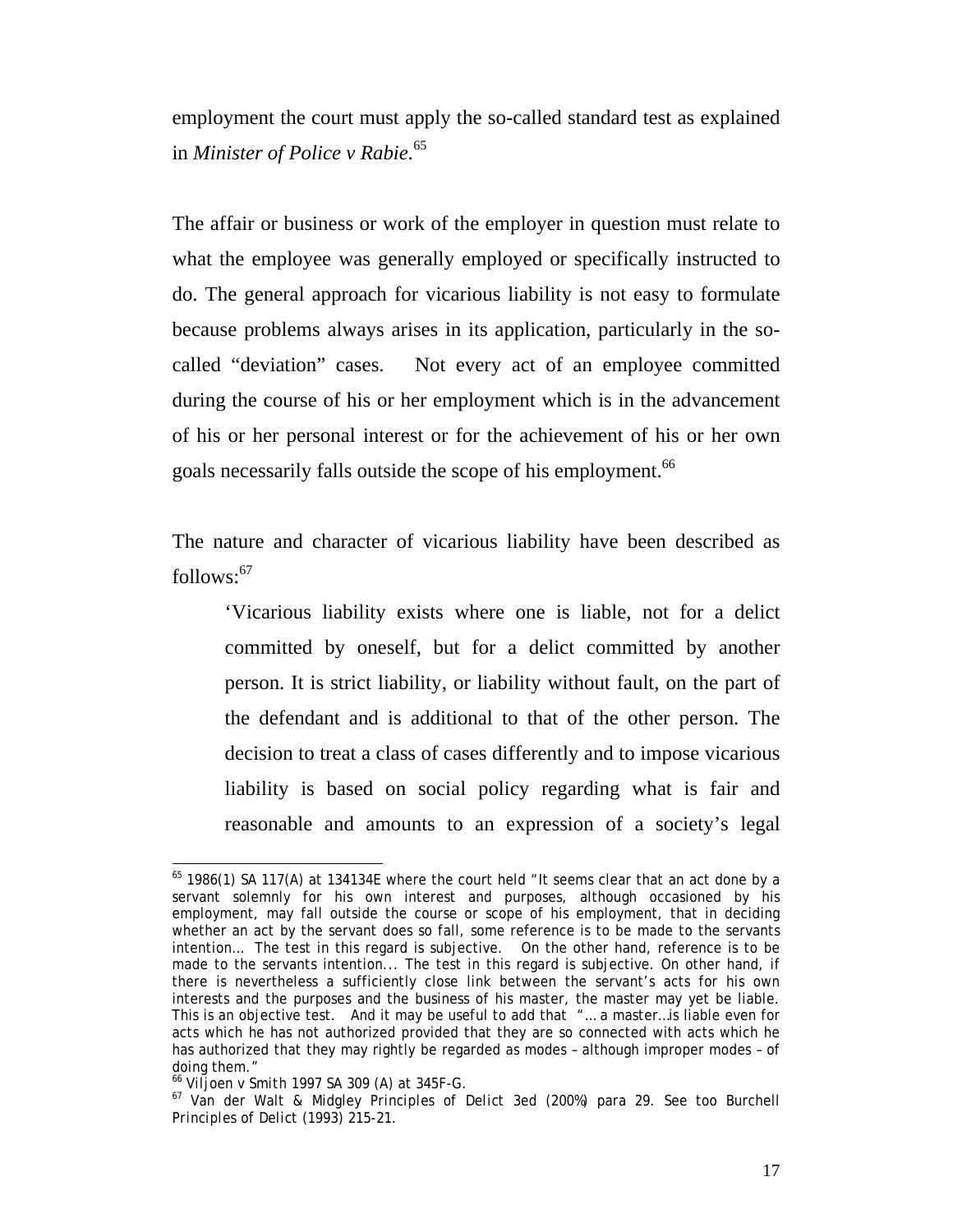convictions that victims of delictual conduct should be able to recover damages from someone who has the ability to pay. Factors that play a role include the interests being served, control over another's conduct, the creation of risk, who benefits from the activity, and who can afford to pay.

It is usual to approach the question of vicarious liability first by enquiring whether the relationship exists between the person who commits the delict and the person who is purportedly liable, and secondly, by establishing a link between the delict and either the latter's instruction or his or her work. In other words, liability is based upon a relationship which is capable of founding liability and an activity which can be linked to the person who is sought to be held liable.'

Whether the employer is to be liable or not must be dependent on the nature and the extent of the deviation. Once the deviation is such that it cannot be reasonably held that the employee is still exercising the functions to which he was appointed or carrying out some instruction of his employer, the latter will cease to be liable.<sup>68</sup>

The other way in which the employer may be held vicarious liable is when the employee, viewed subjectively has not only exclusively promoted his own interest, but, viewed objectively, has completely disengaged himself or herself from the duties of his contract of employment. $69$  On the other hand, the master may still be held

 $\overline{a}$ 

<sup>68</sup> *Union Government v Hawkings* 1944 AD 556 at 563. See also *Feldman (Pty) Ltd v Mall* 1945 AD 733 at 756-757.

<sup>69</sup> *Feldman (Pty) Ltd v M*all 1945 AD 733 at 742 where a driver of the applicant's vehicle had, after delivering the parcels he was instructed to deliver, drove to attend to some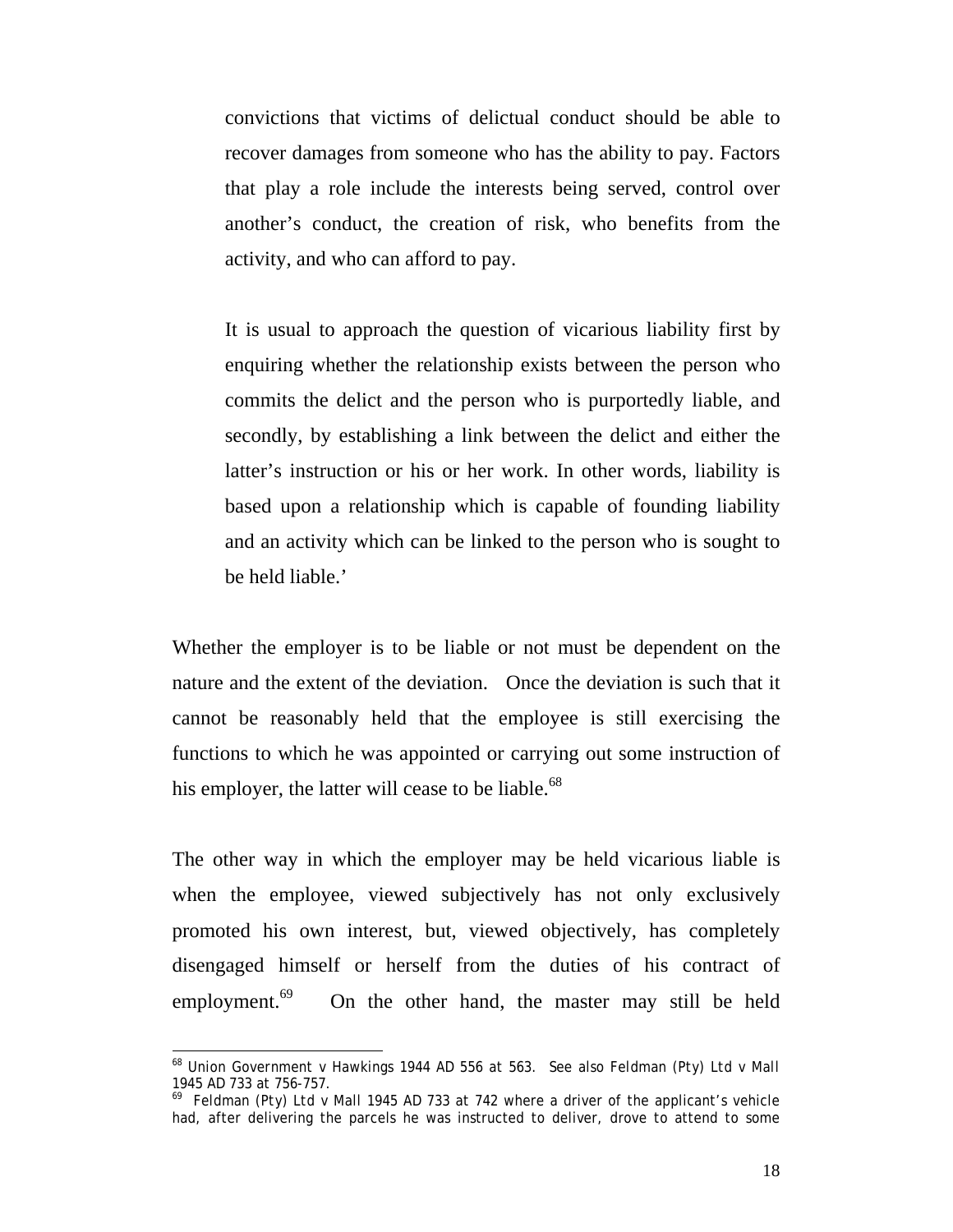vicariously liable if there is a close link between the servants acts for his own interest and the purpose and the business of his master. It should be noted that an intentional deviation from duty does not mean that an employer will not be liable.<sup>70</sup>

The legal principles underlying vicarious responsibility are well settled. Even a Minister of the State may be vicariously liable for the delict of an employee if the delict is committed by the employee in the course or scope of his or her employment. The courts have consistently applied the standard test in the adjudication of the so-called "deviation cases."<sup>71</sup>

 $\overline{a}$ 

personal matters of his own during which time he consumed enough liquor to render him unable to drive the vehicle safety. On his way back to the employer's garage he negligently collided with and killed the father of two minor children and the court held the employer to be vicarious liable. In *African Guarantee and Indemnity Co. Ltd v Minister of Justice* 1959(2) SA 437(A) a policeman permitted his colleague, who had been prohibited from driving as a result of previous driving contraventions, to drive a police vehicle on patrol. While he was driving they got involved in a race with a sports car and negligently caused damage to another car. The employer was held liable because the employee's deviation did not amount to a total dereliction of his duties in terms of the contract of service. Another case was that of *Viljoen v Smith* where an employee, while busy with his work in his employer's vineyard, climbed through a fence contrary to the instructions of his employer, and relieved himself in the bushes on a neighboring farm. There he attempted to light a cigarette but the head of the match broke off and caused a fire which resulted in damage to the neighboring farm. The court indicated that the degree of digression of the employer from his work was not sufficiently material that it could be rightly be said that he temporarily abandoned his work and therefore did not act in the scope of his The employer was accordingly liable. See also *Maxalanga v Mphela* 1998(3) SA 970 (TK) *Roux v Eskom* 2002(2) SA 199(T).<br><sup>70</sup> For example in *Wait v Minister of Defence* [2002] 3 All SA 414 (E) it was found that a

military policeman who shot a person with his personal firearm, while in uniform, had abandoned his duties completely and was thus not acting within the course and scope of his duties at the time. See *ABSA Bank Ltd v Bond Equipment (Pretoria) (Pty) Ltd* 2001 (1) SA 372 (SCA) at para 5; *Rieck v Crown Chickens (Pty) Ltd t/a Rocklands Poultry* (2005) 26 *ILJ* 1240 (SE) at para 44.

<sup>&</sup>lt;sup>71</sup> The standard test provides that, "where there is a deviation the enquiry should be whether the deviation was of such a degree that it could be said that in doing what he or she did the employee was still exercising the functions to which he or she was appointed or was still carrying out some instructions of his or her employer." If the answer is yes, the employer will be liable no matter how badly or dishonestly or negligently those functions or instructions were exercised by the employee.

See also *Viljoen v Smith* 1997(1) SA 309(A) at 315D-317A; *Minister of Safety* and *Security v Jordaan* 2000(4) SA 21(SCA) at para5; *Minister van Verligheid en Sekuruteit v Japmoc BK h/a Statas Motors* 2002(5) SA 649(SCA) at paras 11–16.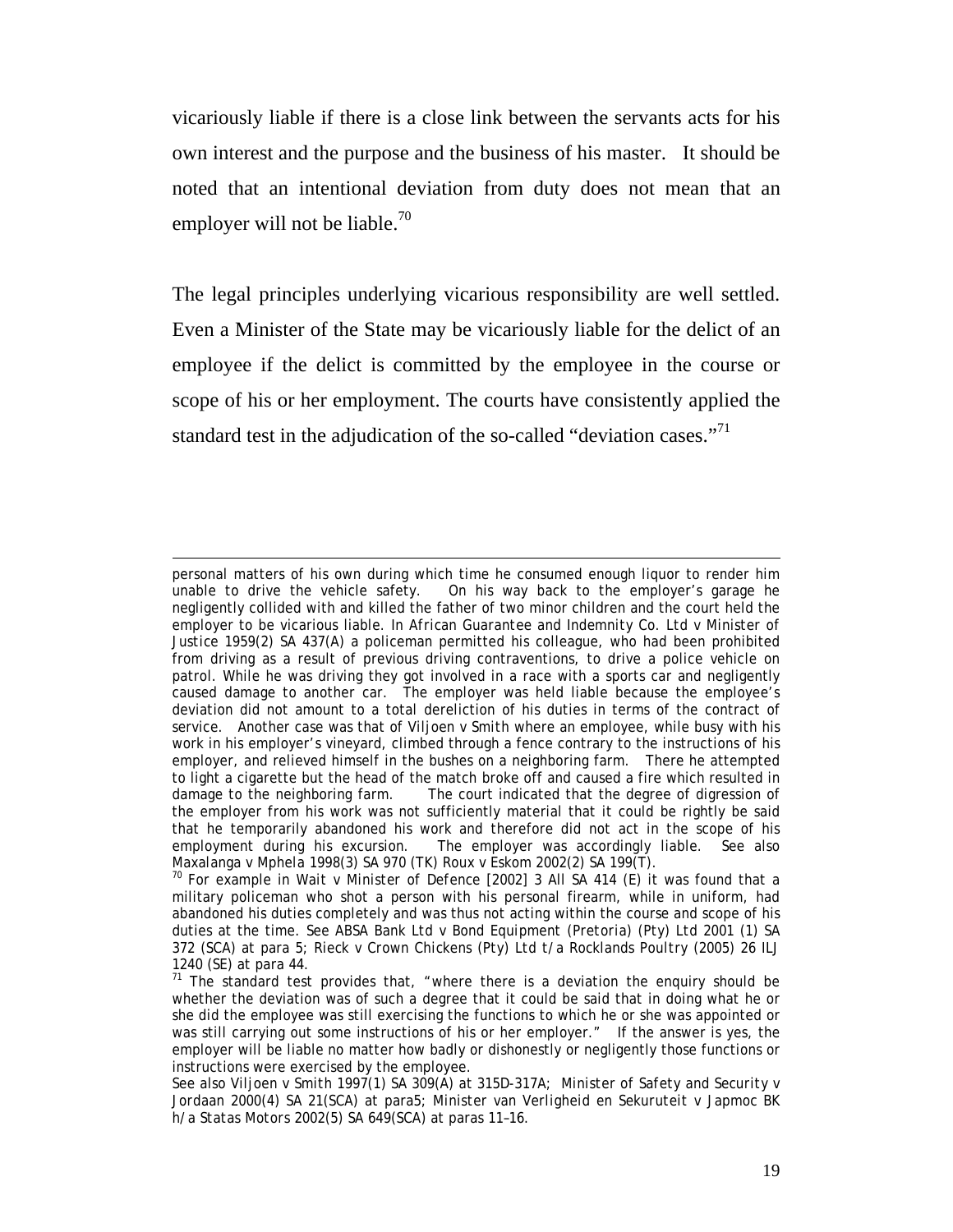Many cases of vicarious liability are straightforward. The difficulties arise when the delict is committed in the course of a deviation from the normal performance of an employee's duties. When this situation occurs, the question the courts have to answer is, whether the employee is still acting within the course or scope of his or her duty or is still engaged with the affairs of the employer. The most difficult situation is where the deviation itself is intentional and even more difficult where the deviation constitutes an intentional wrong. It must be noted that the intentional deviation does not exonerate the employer from becoming liable as clearly indicated in *Feldman (Pty) Ltd v Mall.*<sup>72</sup>

The case of *Minister of Police v Rabie*73 concerned itself with the clear deviation of an employee from the ordinary tasks of his employment. The question was whether the employer, the Minister of Police, was

(b) If he does not abandon his master's work entirely but continues partially to do it and at the same time to devote his attention to his own affairs, then the master is legally responsible for harm caused to a third party which may fairly, in a substantial degree, be attributed to an improper execution by the servant of his master's work,

and not entirely to an improper management by the servant of his own affairs."<br><sup>73</sup> 1986(1) SA 117(A) at 134 where Jansen JA formulated and applied the test as follows:

"It seems clear that an act done by a servant solely for his own interests and purposes, although occasioned by his employment, may fall outside the course or scope of his employment, and that in deciding whether an act by the servant does so fall, some reference is to be made to the servant's intention (cf *Estate van der Bye v Swanepoel* 1927AD 141 at 150). The test is in this regard subjective. On the other hand, if there is nevertheless a sufficiently close link between the servant's acts for his own interest and purposes and the business of his master, the master may yet be liable. This is an objective test."

 $\overline{\phantom{a}}$ <sup>72</sup>*Feldman (Pty) Ltd v Mall* at 733 where Watermeyer CJ captured the test for vicarious liability in deviation cases as follows:

<sup>&</sup>quot;If an unfaithful servant, instead of devoting his time to his master's service, follows a pursuit of his own, a variety of situations may arise having different legal consequences.

<sup>(</sup>a) If he abandons his master's work entirely in order to devote his time to his own affairs then his master may or may not, according to circumstances, be liable for harm which he causes to third parties.

If the servant's abandonment of his master's work amounts to mismanagement of it or negligence in its performance and is, in itself, the cause of harm to third parties, then the master will naturally legally responsible for that harm; there are several English cases which illustrate this situation and I shall presently refer to some of them. If on the other hand, the harm to a third party is not caused by the servant's abandonment of his master's work but his activities in his own affairs, unconnected with those of his master, then the master will not be responsible.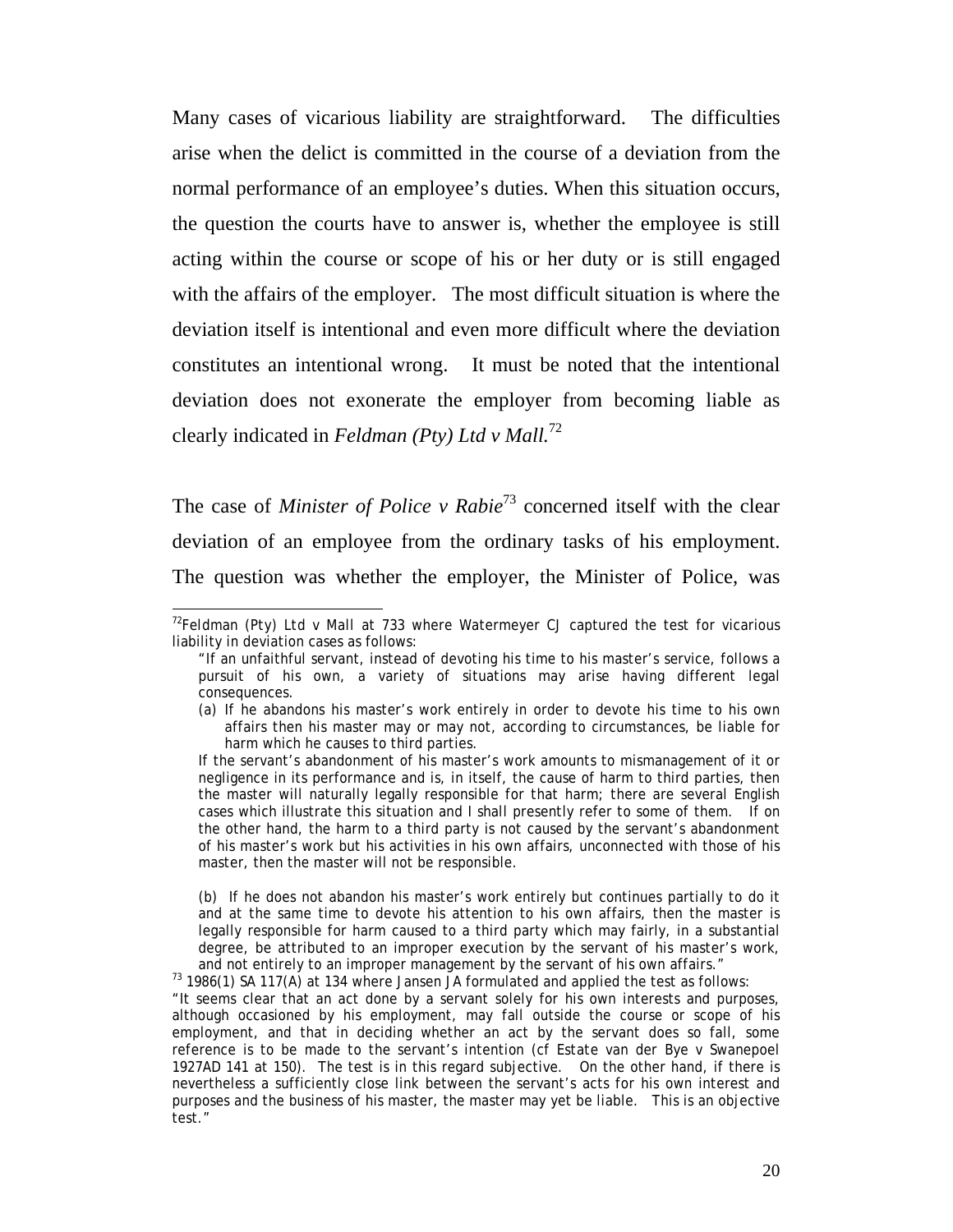vicariously liable for the damages suffered by the plaintiff. Jansen JA laid down his formulated test for determining vicarious liability in the socalled "deviation cases" and held the Minister liable.

The problem of vicarious liability of employers for wrongful acts committed by employees is still a thorny issue in other Commonwealth jurisdictions. For examples in *Lister v Hesley Hall*<sup>74</sup> the test established by Lord Steyn was whether the torts "where so closely connected with employment that it would be fair and just to hold the employers vicariously liable." The employer was held liable.

In Canada the Supreme Court in *Bazley v Curry*75 held a non-profit foundation vicariously liable for the conduct of one of its employees who had sexually abused the children in his care. McLachlin J said amongst other things the following: $^{76}$ 

'The fundamental question is whether the wrongful act is sufficiently related conduct authorised by the employer to justify the imposition of vicarious liability. Vicarious liability is generally appropriate where there is a significant connection between the creation or enhancement of a risk and the wrong that accrues there from, even if unrelated to the employer's desires. Where this is so

 $\overline{\phantom{a}}$ 

 $74$  [2002] 1 AC 215(H1): The plaintiffs who had been boarders at a private school for boys, were sexually abused by the warden in charge of the school hostel. The school was held vicariously liable for the conduct of the warden even though it was clear that it constituted a gross deviation from his duties. Lord Millet said the following:

<sup>&</sup>quot;The school was responsible for the care and welfare of the boys. It entrusted that responsibility to the warden. He was employed to discharge the school's responsibility to the boys. For this purpose the school entrusted them to his care. He did not merely take advantage of the opportunity which employment at a residential school gave him. He abused the special position in which the school had placed him to enable it to discharge its own responsibilities, with the result that the assaults were committed by the very employee to whom the school had entrusted the care of the boy... I would hold the school liable."<br><sup>75</sup> [1999] 2 SCR 534.

<sup>76</sup> *Bazley v Curry* at para 41.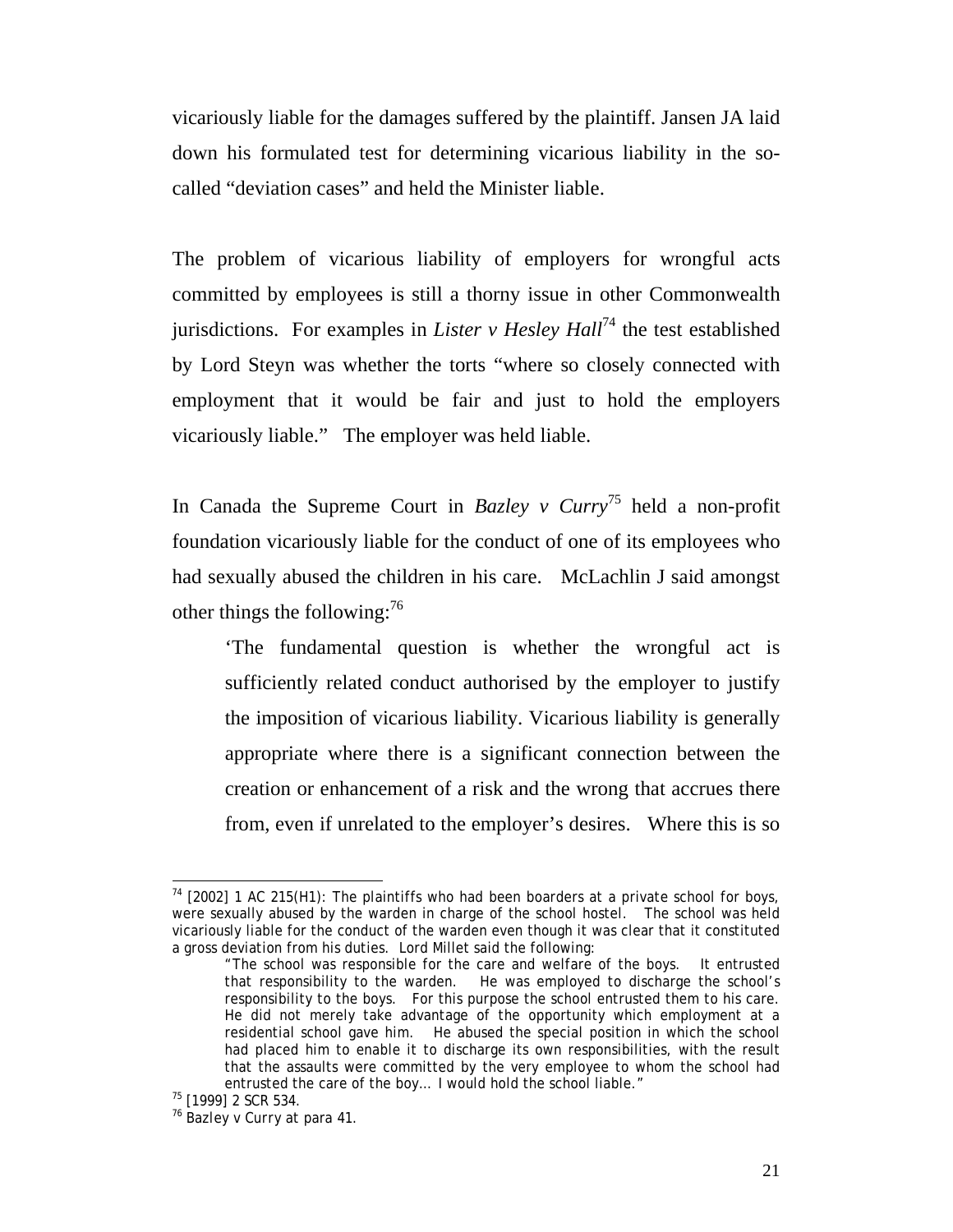vicarious liability will serve the policy consideration of provisions of an adequate and just remedy and deterrence…'

In its footsteps followed *Jacobi v Griffiths,*77 where the controversy revolved around vicarious liability of an employer for sexual abuse of children by an employee. The majority of the court held that the activities of the employer were not sufficiently connected to the wrong performed by the employee to result in the vicarious liability of the employer. As a result the employer was not liable on the facts of that case.

### **5.1 Vicarious liability in the aftermath of** *Carmichele*

An opportunity to apply the transformative jurisprudence of *Carmichele* to a concrete case of governmental liability arose in 2003 in the wellknown case of *Phoebus Apollo Aviation CC v Minister of Safety &*  Security,<sup>78</sup> in which the Constitutional Court was obliged to determine the Minister' vicarious liability for the conduct of three deceitful police officers. The background was as follows: an armed gang robbed the appellant of a large sum of money. Part of the money was traced to the father of two of the robbers. The investigating officer went to the father of the robbers and found that he was forestalled by the three dishonest policemen who had taken the money the previous day. The three dishonest policemen pretended to be on police business when they induced the father to hand over his son's cache. The appellant was successful before the High Court. However, the Supreme Court of Appeal reversed the order of the High Court for delictual action for damages in favour of the respondent, the Minister of Safety and Security.

 $\overline{\phantom{a}}$ 

 $77$  [1999] 2 SCR 570 at para 58.

 $78$  2003(2) SA 34 (CC).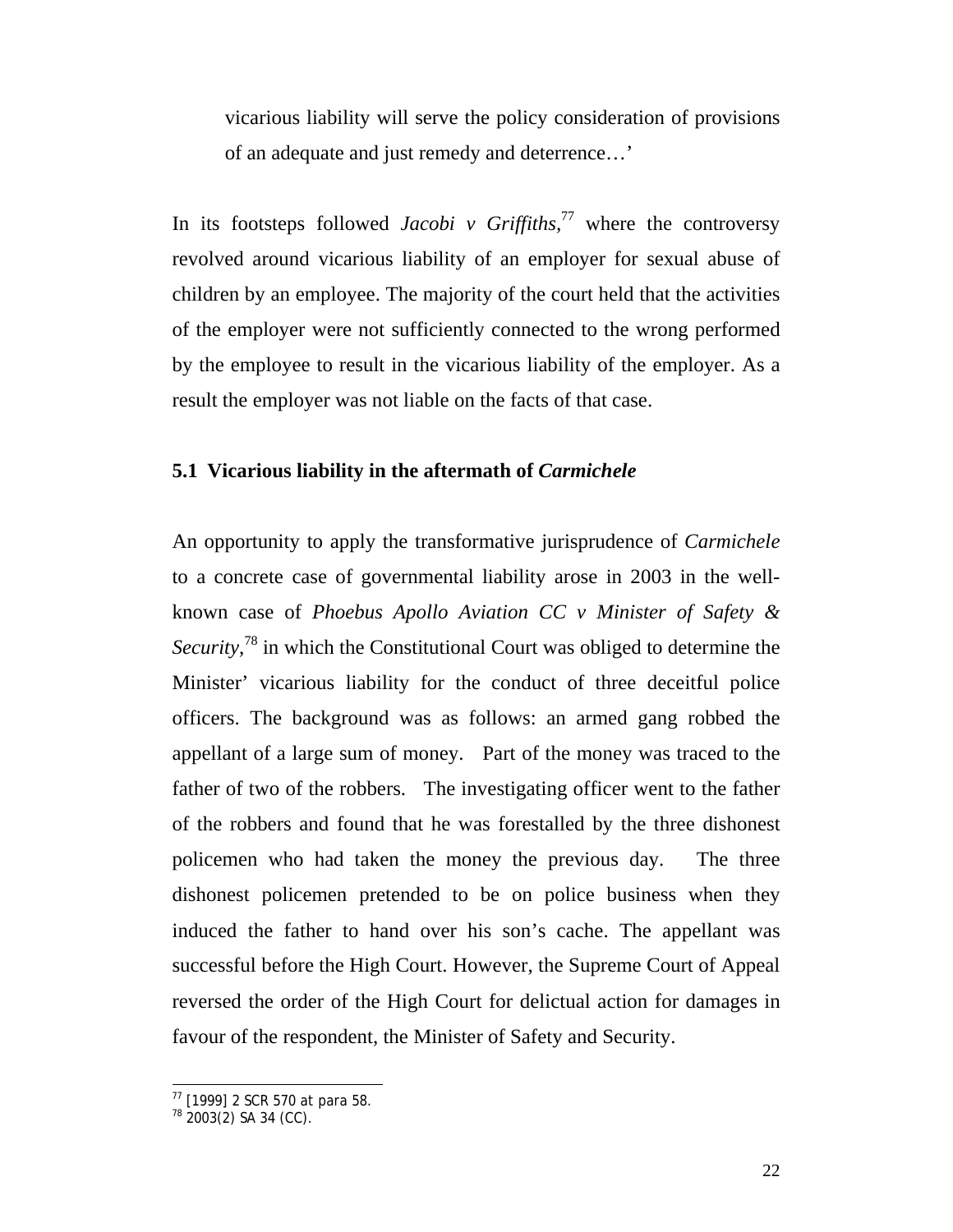The Appellant appealed to the Constitutional Court. The grounds for the appeal were the alleged infringement of the appellant's right to be protected in its property, as well as developing the common law relating to the vicarious liability of the state for delicts committed by police officers. The appellant also raised the special obligations imposed on the South African Police Service by the Constitution.

Upon closer examination the Court found that the appellant's constitutional right to be protected in the enjoyment of its property was not in issue. The court indicated that the constitutional foundation for the appellant's property claim were to be sought in the provisions of section 25(1) of the Constitution<sup>79</sup>. The Court showed that the provisions of section 25(1) of the Constitution were inappropriate in this case. This is so because section 25(1) of the Constitution is aimed at protecting private property rights against governmental action and were said to be irrelevant in this case where the appellant was originally deprived of its property by robbers and recovery of part of it was later frustrated by the three thieves. $80$ 

The Court went on to find that no convincing evidence was advanced to sustain the submission that the respondent should be held liable for the wrongful acts of the policemen. There was also no evidence to show why common law should be developed so as to impose an absolute liability on

 $\overline{\phantom{a}}$  $79$  Section 25(1) and (2) of the Constitution reads as follows:

<sup>(1)</sup> No one may be deprived of property except in terms of a law of general application, and no law may permit arbitrary deprivation of property.

<sup>(2)</sup> Property may be expropriated only in terms of a law of general application-

<sup>(</sup>a) for a public purpose or in the public interest; and

<sup>(</sup>b) subject to compensation, the amount of which and the time and manner of payment of which have either been agreed to by those affected or decided or approved by a court." 80*Phoebus Apollo Aviation CC v Minister of Safety* at para 4.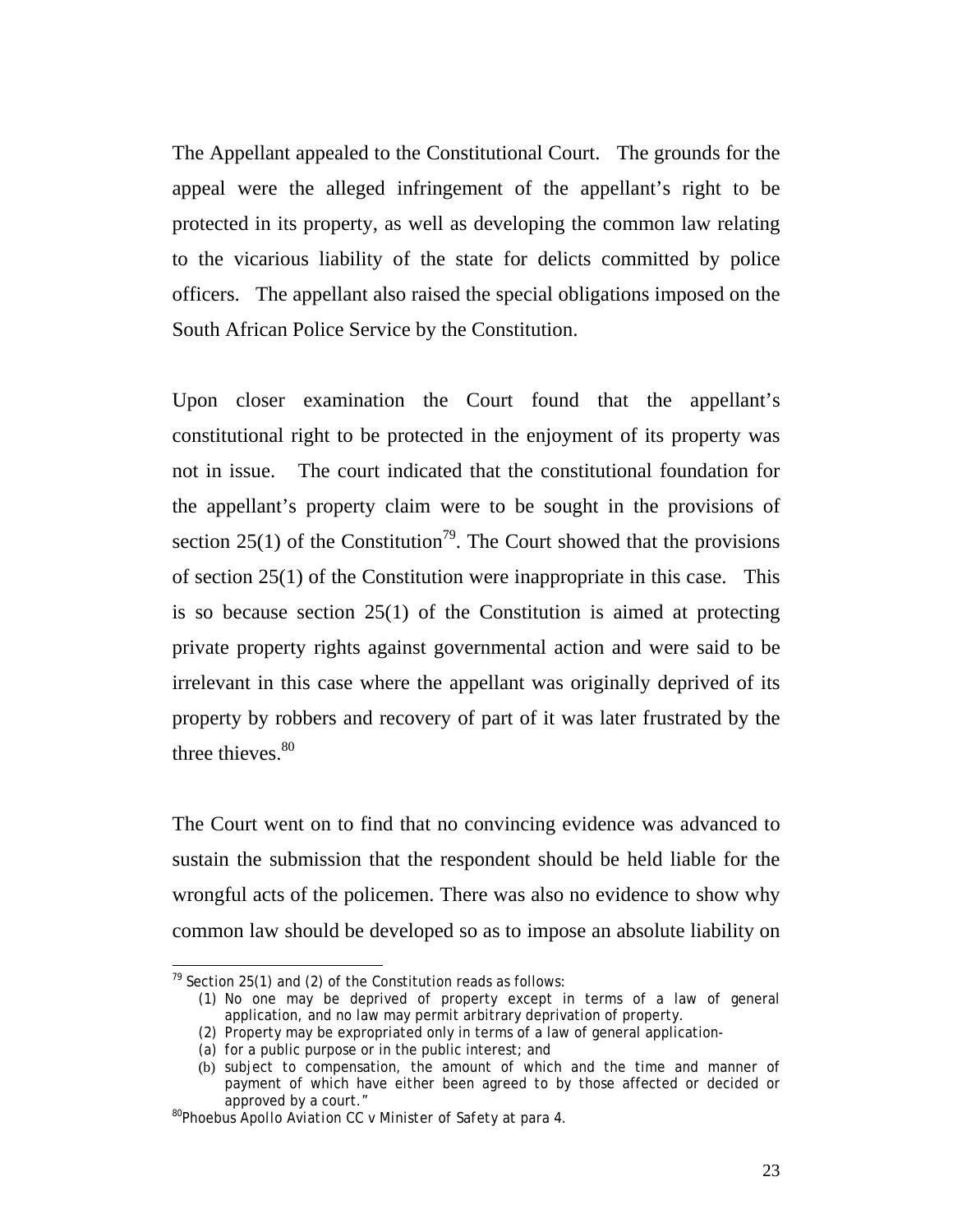the state for the conduct of its employees committed dishonestly and in pursuit of their own selfish interest.<sup>81</sup>

The court acknowledged that the police service was under constitutional duty "to protect and secure the inhabitants of the Republic and their property," but it was clear that when the rogue policemen went to the father of two of the robbers and stole the appellant money, they were not acting as policemen other than pursuing their own interest.

The Constitutional Court further found that the rogues were at no stage officially involved in the investigation of the robbing or the recovery of the proceeds. They were said to be never about the business of the South African Police Service. The court further said that they were engaged in their own nefarious scheme and that their ostensible exercise of police powers and performance of police duties were intended solely as camouflage.<sup>82</sup>

### **5.2 The case of the three rapist police officers in** *NK*

The Constitutional Court in *NK* reversed the earlier decision of the Supreme Court of Appeal in *K v Minister of Safety & Security,*<sup>83</sup> holding the Minister to be vicariously liable in delict for the actions of three police officers who, while on duty, raped a member of the public. Dismissing the appeal, the Supreme Court of Appeal had held that, on the existing principles of vicarious liability respondent was not liable for the damages suffered by the appellant. It further held that on an application of the standard test for vicarious liability of an employee in "deviation"

 $\overline{a}$ 

<sup>&</sup>lt;sup>81</sup> *Phoebus Apollo Aviation CC v Minister of Safety* at para 6.<br><sup>82</sup> *Phoebus Apollo Aviation CC v Minister of Safety* at para 8.<br><sup>83</sup> 2005(3) SA 179 (SCA).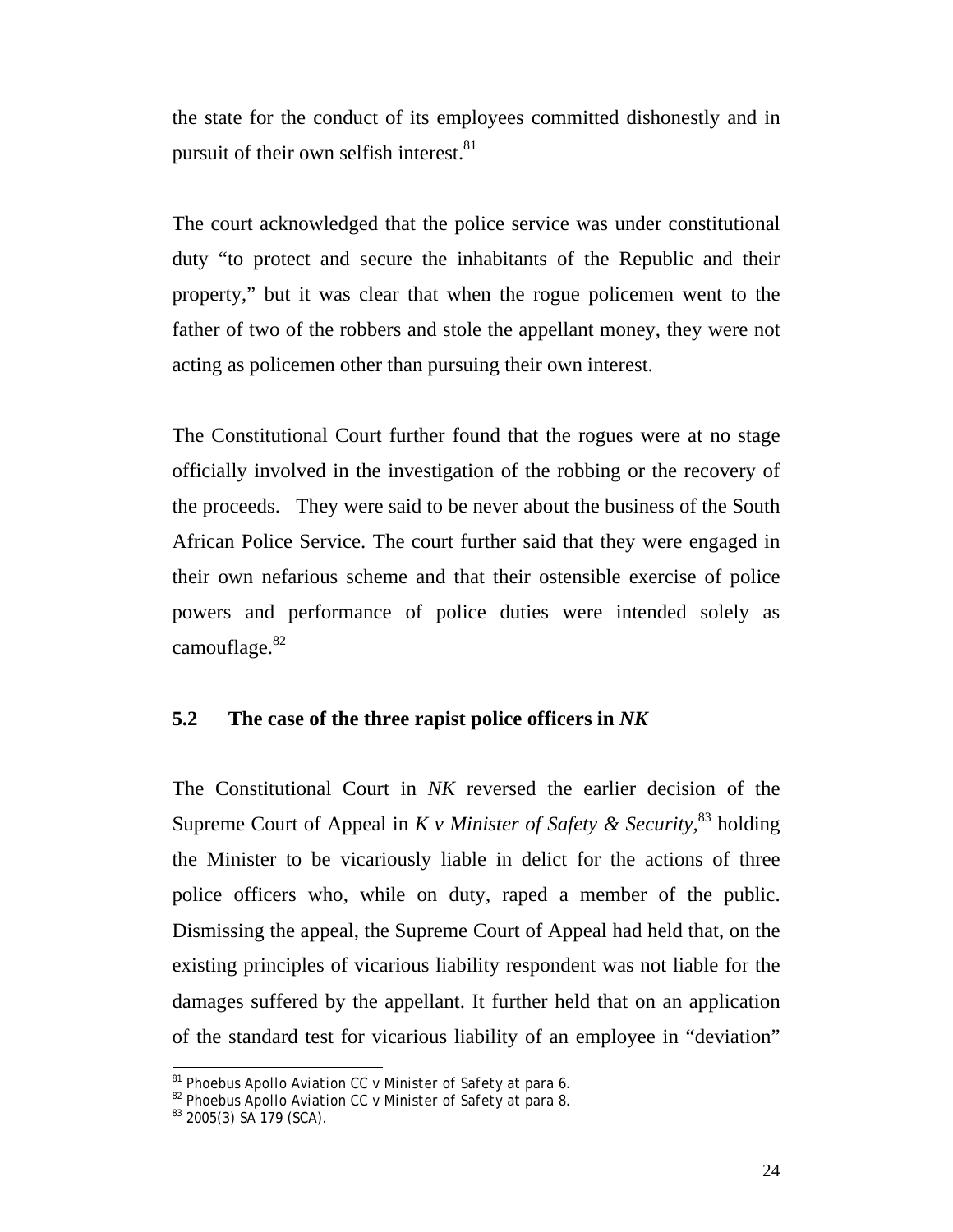cases, it could not be said that the policemen were, while raping the appellant, still exercising the functions to which they were appointed or carrying out an instruction of their employer.<sup>84</sup>

The Supreme Court of Appeal concluded that the three policemen acting together, they had deviated from their functions and duties as policemen to such a degree that it could not be said that in committing the crime of rape they were in any way exercising those functions or performing those duties.<sup>85</sup> It also rejected the arguments that the common law rule relating to the test for vicarious liability of an employer in "deviation" cases should be developed in the light of the spirit, purport and objects of the Constitution.86 The Court also rejected an argument that the Minister of Safety and Security was liable because at the time of the rape, the policemen were simultaneously failing to perform their duty to protect the appellant.

The Constitutional Court found that the common law test for vicarious liability in cases where employees deviated from their authorised functions required further development in the light of the spirit, purport and objects of the Constitution. The court explained what constituted the "development" of the common law for the purpose of section 39(2) as follows:

'In considering this, we need to bear in mind that the common law develops incrementally through the rules of precedent. The rules of precedent enshrine a fundamental principle of justice: that like cases should be determined alike. From time to time, a common

 $84$  K v Minister of Safety & Security 2005(3) SA 179 (SCA) at paras 4 and 5.

 $85 K v$  Minister of Safety & Security 2005(3) SA 179 (SCA) at para 7.<br> $85 K v$  Minister of Safety & Security 2005(3) SA 179 (SCA) at para 7.<br> $86 K v$  Minister of Safety & Security 2005(3) SA 179 (SCA) at para 8.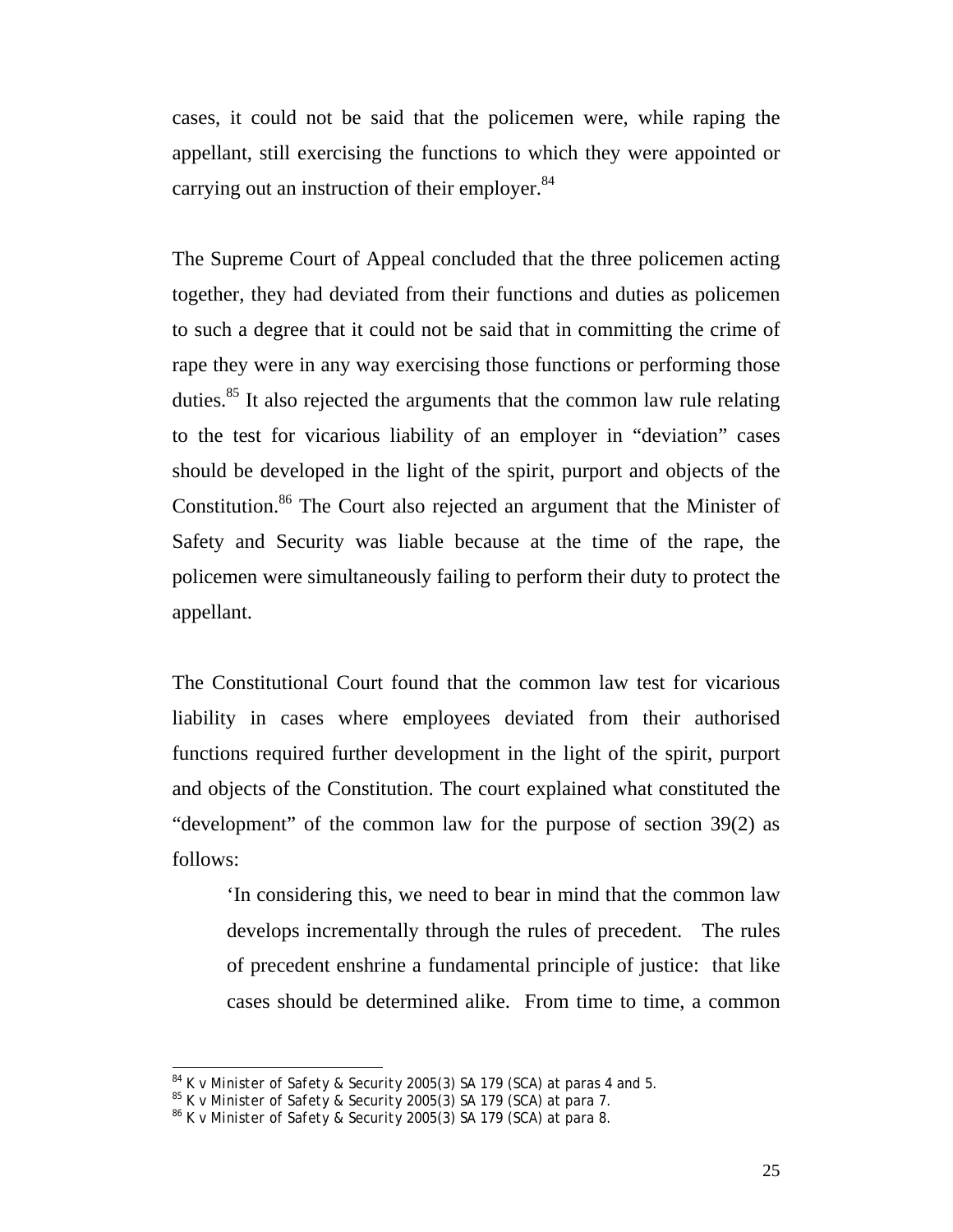law rule is changed altogether or a new rule is introduced, and this clearly constitutes the development of common law.'87

O'Regan J clarified the purpose of development of common law in terms of section 39(2) which was to ensure that our common law is infused with the values of the constitution, and that the normative influence of the constitution be felt throughout the common law.88 The court indicated that the question of the protection of the applicant's rights to security of the person, dignity, privacy and substantive equality were of profound constitutional importance. It was further indicated that, the fact that the court was concerned with the aspect pertaining to vicarious liability did not mean that the questions of constitutional rights cannot arise. Furthermore it was indicated that the normative influence of the constitution had to be considered when considering the question whether the law needs to be developed or not.<sup>89</sup>

In answering the question whether, even though an employee's acts were committed solely for his or her own purposes, there was a 'sufficiently close link between the employee's acts and purposes and business of the employer' the courts must give effect to the spirit and objects of the Bill of Rights. Applying these norms to the facts of the case the court found

 $\overline{\phantom{a}}$ 

<sup>&</sup>lt;sup>87</sup>*K v Minister of Safety & Security* 2005 (9) BCLR 835; 2005 (6) SA 419 (CC) at para 16. <sup>88</sup> O'Regan J concluded at para 17:

<sup>&</sup>quot;The overall purpose of section 39[2] is to ensure that our common law is infused with the values of the constitution. It is not only in cases where existing rules are clearly inconsistent with the constitution that such an infusion is required. The normative influence of the constitution must be felt throughout the common law. Courts making decisions which involve the incremental development of the rules of the common law in cases where the values of the constitution are relevant are therefore also bound by the terms of section 39(2). The objection imposed upon the courts by section 39(2) of the constitution is thus extensive, requiring courts to be alert to the normative framework of the constitution not only when some startling new development of the common law is in issue, but in all cases where the

incremental development of the rule is in issue." 89 *K v Minister of Safety & Security* 2005 (9) BCLR 835; 2005 (6) SA 419 (CC) at para 16.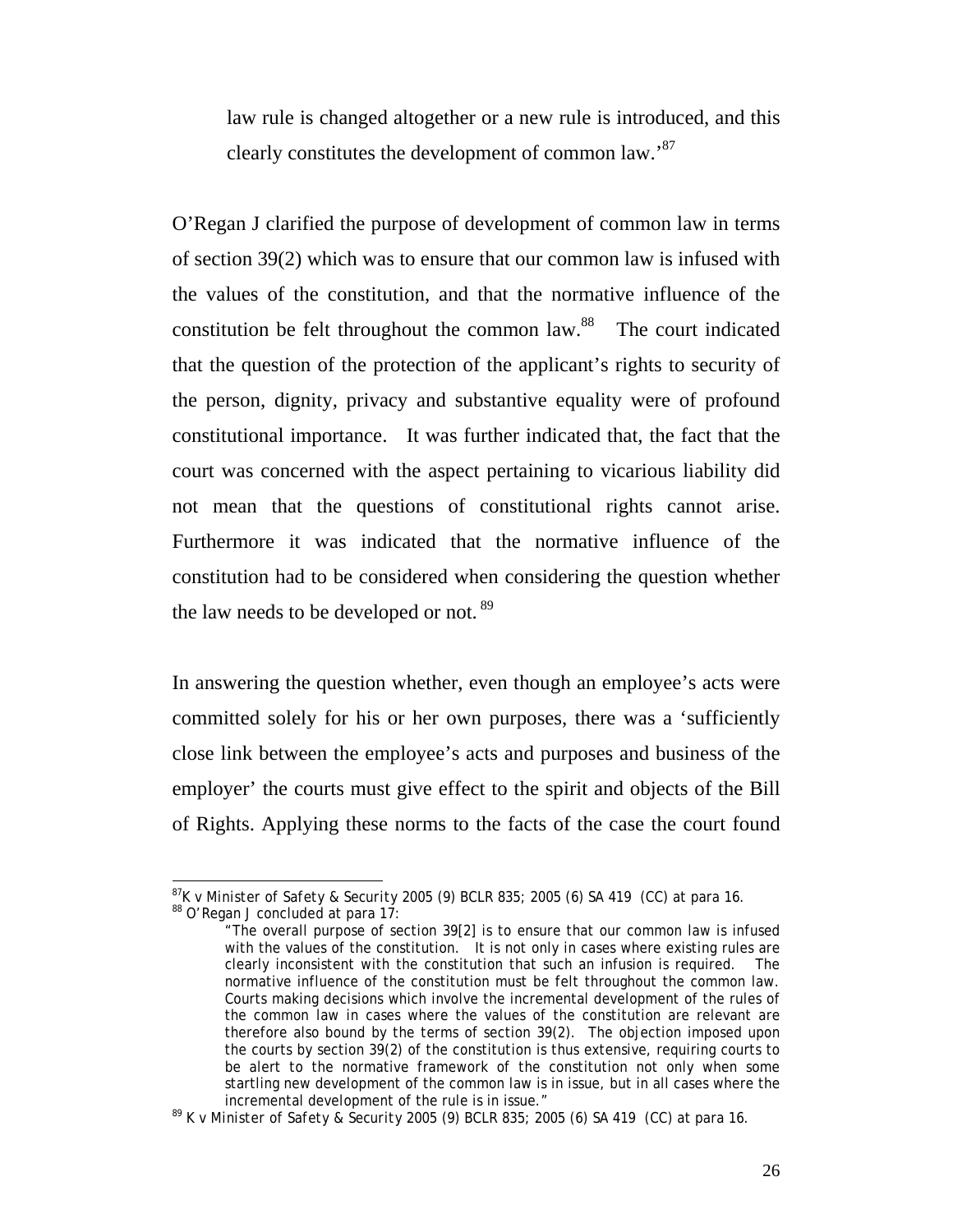that there was a close connection between the policemen's actions and their duties as employees of the minister. Whilst raping the complainant they were simultaneously failing in their duty to protect her from harm and to prevent crime,  $^{90}$  and for this the minister must be held vicariously liable. Having decided the matter on the issue of vicarious liability the court did not consider it necessary to decide whether there was any direct liability on the part of the minister.

#### **6. Consolidation of transformative jurisprudence**

The plaintiff in *Van Eeden v Minister of Safety & Security (Women's Legal Centre Trust, as Amicus Curiae),* a 19 year-old girl was a victim of vicious sexual assault, rape and robbery by a known dangerous criminal and serial rapist who had escaped from police custody through an unlocked gate. She claimed that the police owed her a legal duty to take reasonable steps to prevent the dangerous prisoner from escaping and harming her and they negligently failed in that duty. The respondent conceded vicarious liability, negligence and causation. The only issue for the Court to determine was whether the police had owed the appellant the legal duty she claimed. This was further narrowed down by the respondent's admission that at the time of the prisoner's escape, the police had realised that he was a dangerous criminal who was likely to commit further sexual offences; that his continued detention was necessary for the protection of the general public and their personal rights and property; that his escape could easily have been prevented; and that

<sup>90</sup> *K v Minister of Safety & Security* 2005 (9) BCLR 835; 2005 (6) SA 419 (CC) at para 53, where the court explained that the omission laid in the policemen's brutal rape of the applicant and that their simultaneous omission laid in their failing while on duty to protect her from harm, something which they bore a general duty to do, and a special duty on the facts of this case.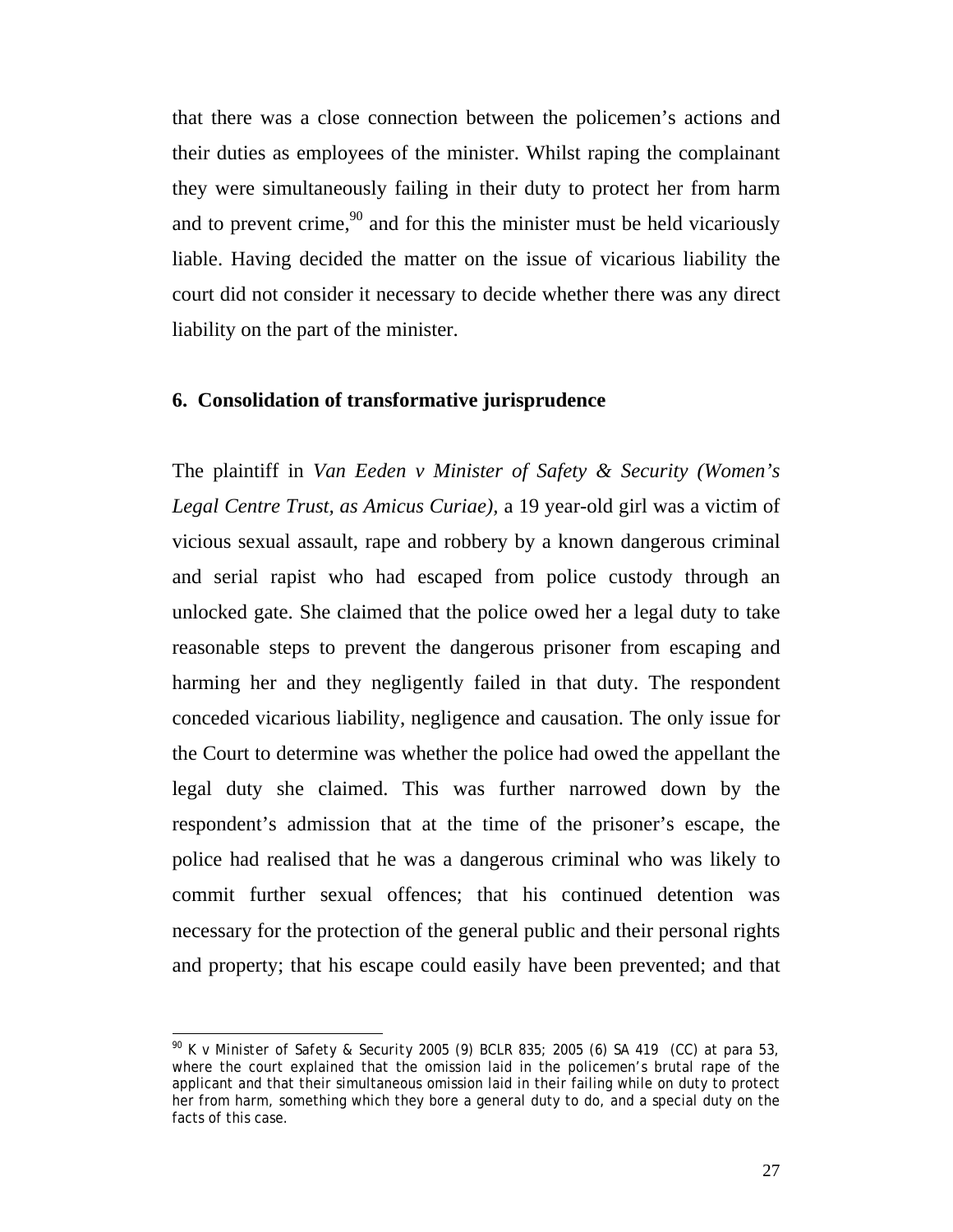the police regarded escapes from police custody and sexual attacks on women as 'policing priorities'.

The *Van Eeden* court indicated that perceptions of legal convictions dictates that a defendant can be under a legal duty to act positively to prevent harm to the plaintiff if it was reasonably expected of him to have taken positive measures to prevent the harm.<sup>91</sup> In other words in order to be delictually liable, defendant must be reasonably expected to have taken positive measures to prevent harm. Therefore the perception of legal convictions of the community dictates that a defendant can be under a legal duty to act positively to prevent harm to the plaintiff if it was reasonable to expect of him to have taken positive measures to prevent the harm.

The legal convictions of the community are not what the court is concerned about, but it is concerned about whether a particular conduct is delictually wrongful.<sup>92</sup> Because of the imperatives of section  $39(2)$  in the Bill of Rights, the court indicated that the concept of the legal convictions of the community must at present necessarily incorporate the norms, values and principles contained in the Constitution. This had to be done so because the constitution is the supreme law of this country, and no law, conduct, norms or values that are inconsistent with it can have legal validity, which has the effect of making the constitution a system of objective, normative values for legal purposes.<sup>93</sup> As regards the rights of the appellant, the court held that the fundamental values enshrined in the

 $\overline{\phantom{a}}$ 

<sup>&</sup>lt;sup>91</sup> *Van Eeden* 92 at para 9.<br><sup>92</sup> *Van Eeden* at para 10 the court held that:

 <sup>&</sup>quot;In applying the concept of the legal convictions of the community the court is not concerned with what the community regards as socially, morally, ethically or religiously right or wrong, but whether or not the community regards a particular act or form of conduct as delictually wrongful." 93 *Van Eeden* at para 12.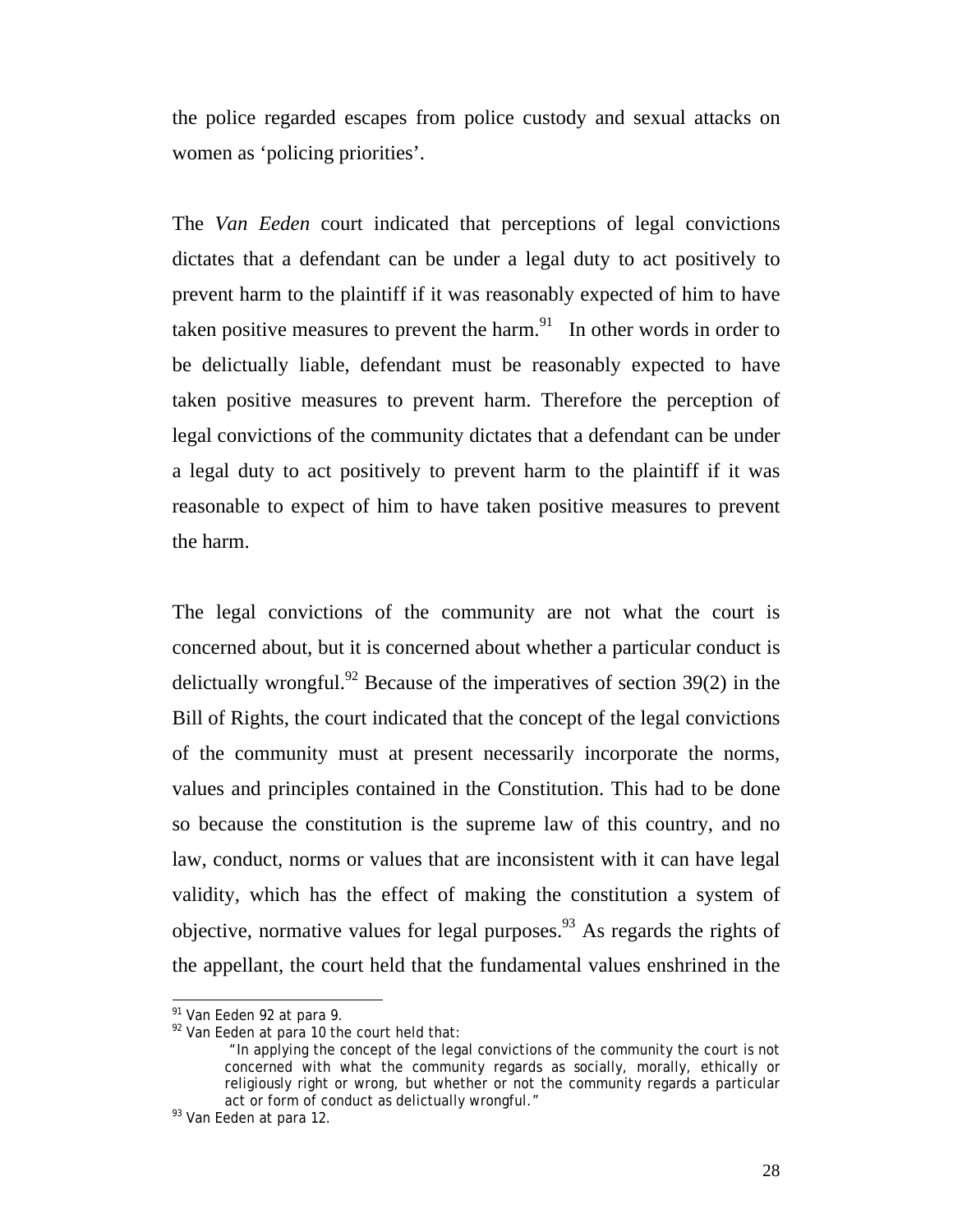Constitution include human dignity, the achievement of equality and the advancement of human rights and freedoms, non-racialism and nonsexism. It was further said that section 12(c) makes everyone to have the rights to freedom and security of the person, which includes the right to be free from all forms of violence from either public or private sources.<sup>94</sup> It was also sternly indicated that freedom from violence is recognised as fundamental to the equal enjoyment of human rights and fundamental freedom.<sup>95</sup>

Section  $12(1)(c)$  further required the state to protect individuals, both by refraining from such invasions itself and by taking active steps to prevent violation of the rights. The subsection also said to place a positive duty on the State to protect everyone from violent crimes.<sup>96</sup> As regards the rights of the appellant, the court held that the fundamental values enshrined in the Constitution include human dignity, the achievement of equality and the advancement of human rights and freedoms, non-racialism and nonsexism. It was further said that section 12(c) makes everyone to have the rights to freedom and security of the person, which includes the right to be free from all forms of violence from either public or private sources.<sup>97</sup> It was also sternly indicated that freedom from violence is recognised as fundamental to the equal enjoyment of human rights and fundamental freedom.<sup>98</sup>

Section  $12(1)(c)$  further required the state to protect individuals, both by refraining from such invasions itself and by taking active steps to prevent

<sup>&</sup>lt;sup>94</sup> *Van Eeden* at para 13.<br><sup>95</sup> *S v Baloyi* at para 13.<br><sup>96</sup> See *S v Baloyi* at para 11.<br><sup>97</sup> *Van Eeden* at para 13.<br><sup>98</sup> *S v Baloyi* at para 13.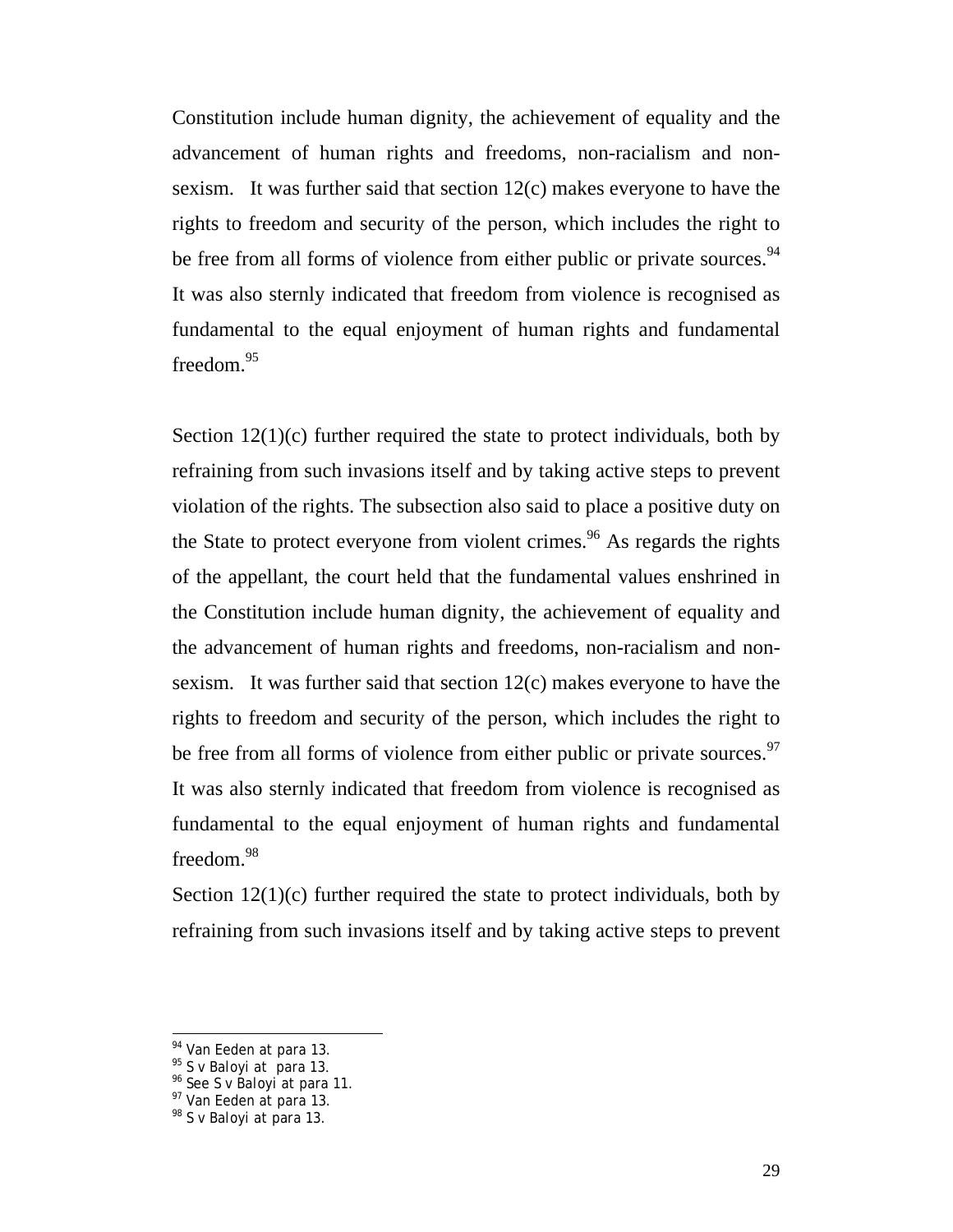violation of the rights. The subsection is also said to place a positive duty on the State to protect everyone from violent crimes.<sup>99</sup>

The question of the requirement of a special relationship between a plaintiff and defendant for imposing a legal duty also emerged in this judgment. In reply to this question the court indicated that, because of the state's constitutional imperatives, the requirement of the special relationship could no longer be supported because to do so would mean that the common law does not adequately reflect the spirit, purport and objects of the Bill of Rights.<sup>100</sup> This requirement was also described as "altogether out of step with our present constitutional system"<sup>101</sup> which should not be regarded as anything more than one of several factors to be considered<sup>102</sup> in deciding the reasonableness of an omission to prevent violent conduct.

In conclusion the court held that the police owed the appellant a legal duty to act positively to prevent Mohamed's escape. It was further held that the existence of such a duty accords with what is perceived to be the legal convictions of the community and that there was no consideration of public policy militating against the imposition of such a duty.<sup>103</sup>

The plaintiffs in *Saaima*n *v Minister of Safety and Security*104 were travelling in a motor vehicle on a national road when they stumbled onto an armed robbery. During the robbery several shots were fired by the

 $\overline{\phantom{a}}$ 

<sup>99</sup> See *S v Baloyi* at para 11. See also ] De Waal, Currie and Erasmus The *Bill of Rights* 

*Hand Book* 4th ed (2001) 258.<br><sup>100</sup> *Van Eeden* at para 23.<br><sup>101</sup> Carpenter "The Rights to physical Safety as a Constitutionally Protected Human Right"<br>*Suprema Lex: Essays on the constitution Presented to Marinus Wiecher* 

*Suprema Lexis 2002*<br><sup>102</sup> Pieterse "The Right to be Free from Public or Private Violence after *Carmichele*" [2002]<br>119 SALJ 27, 37.

<sup>&</sup>lt;sup>103</sup> *Van Eeden* at para 24.<br><sup>104</sup> 2003(3) SA 496(OFS).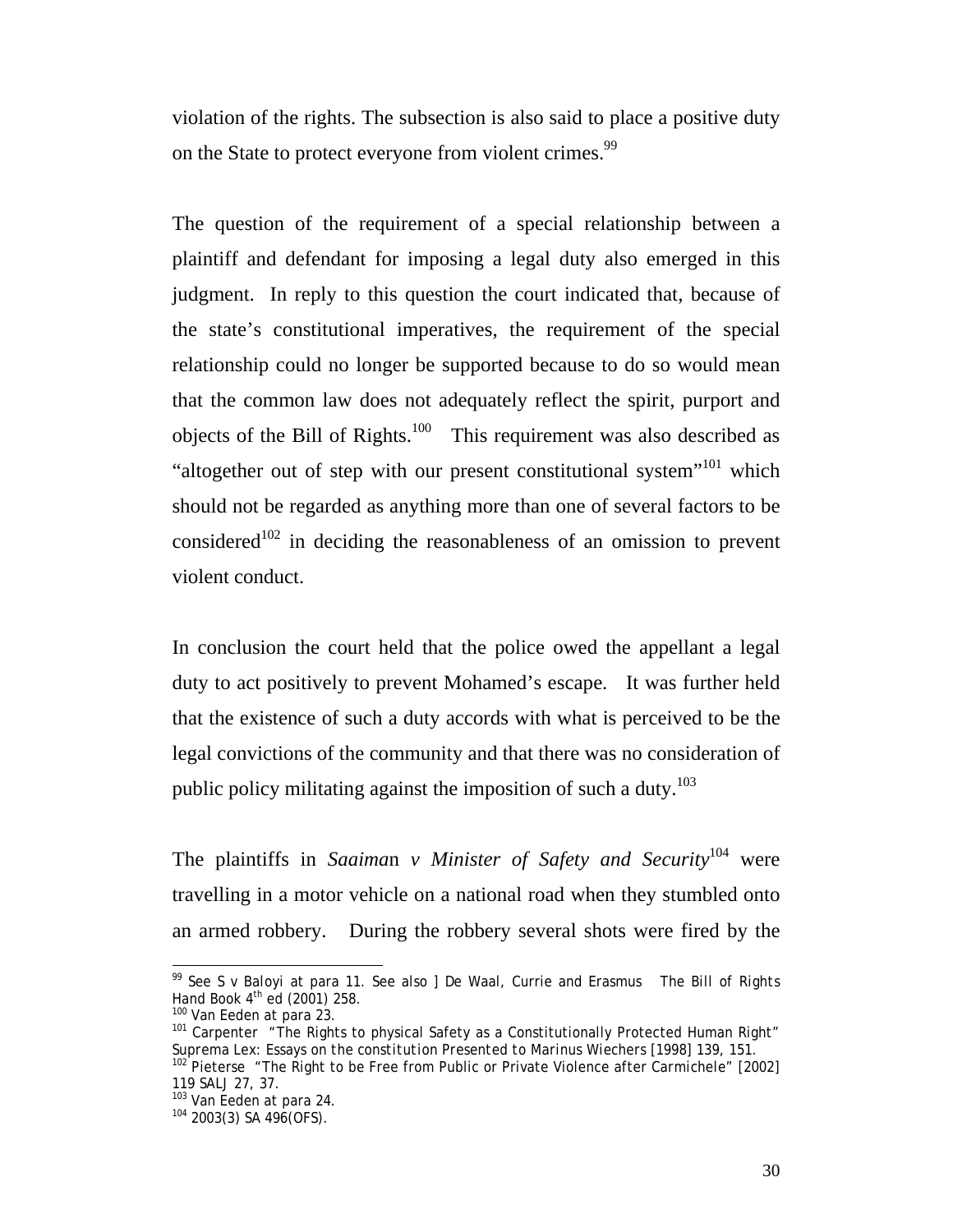robbers at the vehicle, as a result of which the plaintiff sustained body injuries, as well as traumatic and emotional shock. The plaintiff alleged that the police failed to implement certain safety measures in breach of a legal duty owed to them. They grounded their claim on the fact that the police were aware of the many cash in transit robberies taking place in South Africa endangering innocent road users and that the police were responsible to protect the public from violence, and therefore the police had a duty to accompany vehicles transporting money and further that road signs and/or warnings should be displayed warning the public about the routes used by cash carriers.

The court expressed a view that, in determining whether there was wrongfulness in the case of an omission, the question was whether according to all the facts, that had been a legal duty to act reasonably. The court then said that, to determine legal duty entails a careful and analytical judicial assessment of many factors which include a delicate balancing of competing interests of an individual claimant and those of the society<sup>105</sup>. The court further said that in order to succeed in an action for damages based on negligence, the victim had to show that the perpetrator owed him a duty of care and that the damages suffered as a result of the alleged conduct were not too remote.<sup>106</sup>

The court also spoke about the recognised relationship that must exist between the duty of care and the remoteness of the damages. The court indicated that the relationship of the parties must also be considered. It was further indicated that if the relationship between the victim and

 $\overline{\phantom{a}}$ 

<sup>105</sup> *Saaima*n *v Minister of Safety & Security* at para 9. <sup>106</sup>*Saaima*n *v Minister of Safety & Security* at para 13.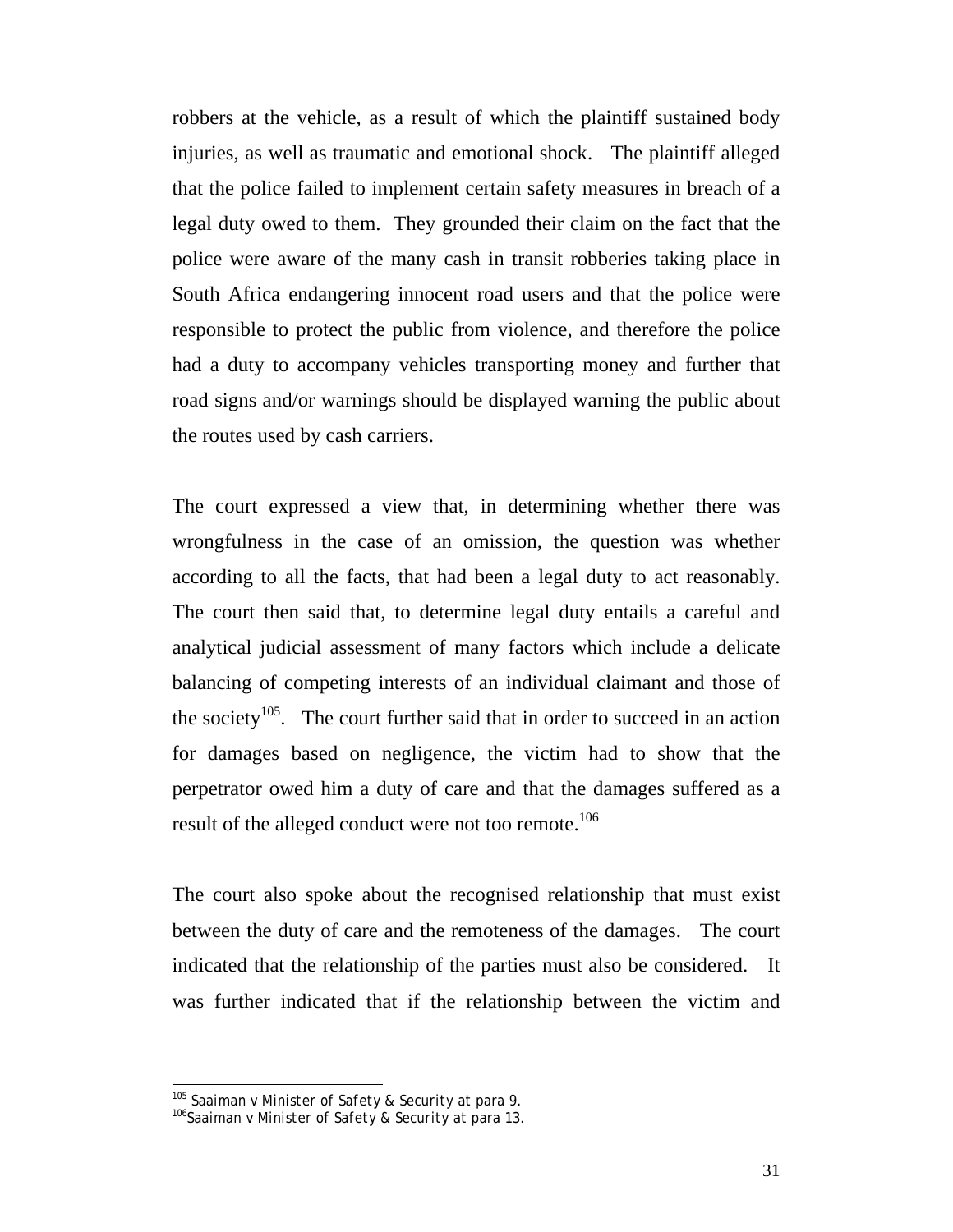passive defendant was a general relationship, then an ordinary duty of care comes into existence but no binding legal duty.<sup>107</sup>

On the question of police powers, functions and duties in terms of the statute read with the Constitution, the court held that failure to perform any of these statutory duties did not necessary give rise to civil liability against the police. That was held to be so because the legislative organ did not consider it appropriate to hold members of the police service delictually liable to every member of the public who suffered damages on account of any omission on the part of any member of the police service who neglected a public duty.<sup>108</sup> The court further held that, our society recognises that our police service was an agency with limited financial and human resources expected to perform their policing duties with reasonable diligence and not with absolute perfection<sup>109</sup>. It was further held that there was nothing extraordinary that emerged from the circumstances of the case to evoke the legal convictions of the community to demand that in the circumstances of the case the first defendant owed a duty of care to the victims of crime and that nothing could be suggested that the community was convinced that the police could and should have prevented the crime.<sup>110</sup>

After the court has made all the necessary and appropriate assessment of this case, Rampai J came to the following conclusion:

(a) that the circumstances of the present case did not call for the extension of the omission rule;

<sup>&</sup>lt;sup>107</sup> Saaiman v Minister of Safety & Security at para 14.

<sup>&</sup>lt;sup>108</sup> Saaiman *v Minister of Safety& Security* at para 17.<br><sup>109</sup> Saaiman *v Minister of Safety& Security* at para 18.<br><sup>110</sup> Saaiman *v Minister of Safety & Security* at para 20.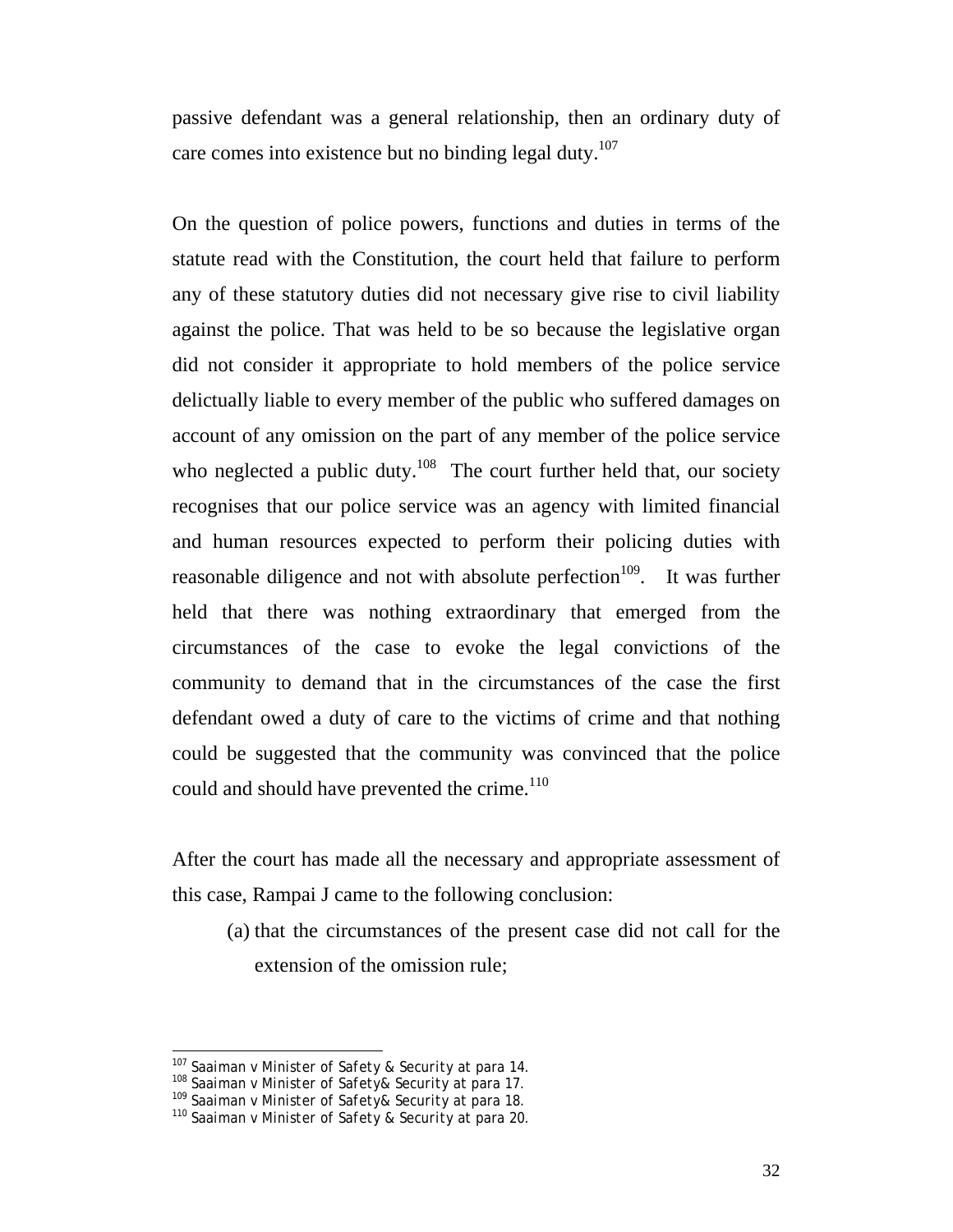- (b) there were no significant shifts and changes in the community's ideas of morality, fairness, reasonableness and justice; and,
- (c) on the assessment of all the circumstances of the case, the conclusion was that the social ideas of the community were that the loss of the plaintiffs had to fall on the criminals involved where it delictually belongs not on the defendant. $111$

In similar vein the Supreme Court of Appeal overturned the Cape High Court judgment in *Geldenhuys v Minister of Safety & Security.*112 The Cape High Court had found that had the police acted in good time when they arrested the plaintiff for drunken and disorderly behaviour by investigating the nature and extent of the plaintiff's injuries or his physical condition they would have called for medical assistance. The plaintiff's health deteriorated as a result of this omission and they were held liable in damages for their negligence. The conclusion reached by Davis J was that:

'as a member of the South African community plaintiff was deserving of the utmost concern and respect from a critical custodian of our constitutional order, the police in whose care he had been placed. The internal rules of the police mandate an hourly cell inspection. It is not too much to expect that the police officer mandated with this task should spend but few seconds longer to ascertain the health and welfare of her captives. This in itself is a complete answer to any suggestion that such a delictual obligation will impose excessive burdens upon the police or may result in a

 $\overline{\phantom{a}}$ 

<sup>&</sup>lt;sup>111</sup> *Saaima*n *v Minister of Safety & Security* at para 21.<br><sup>112</sup> 2002 (4) SA 719 (C).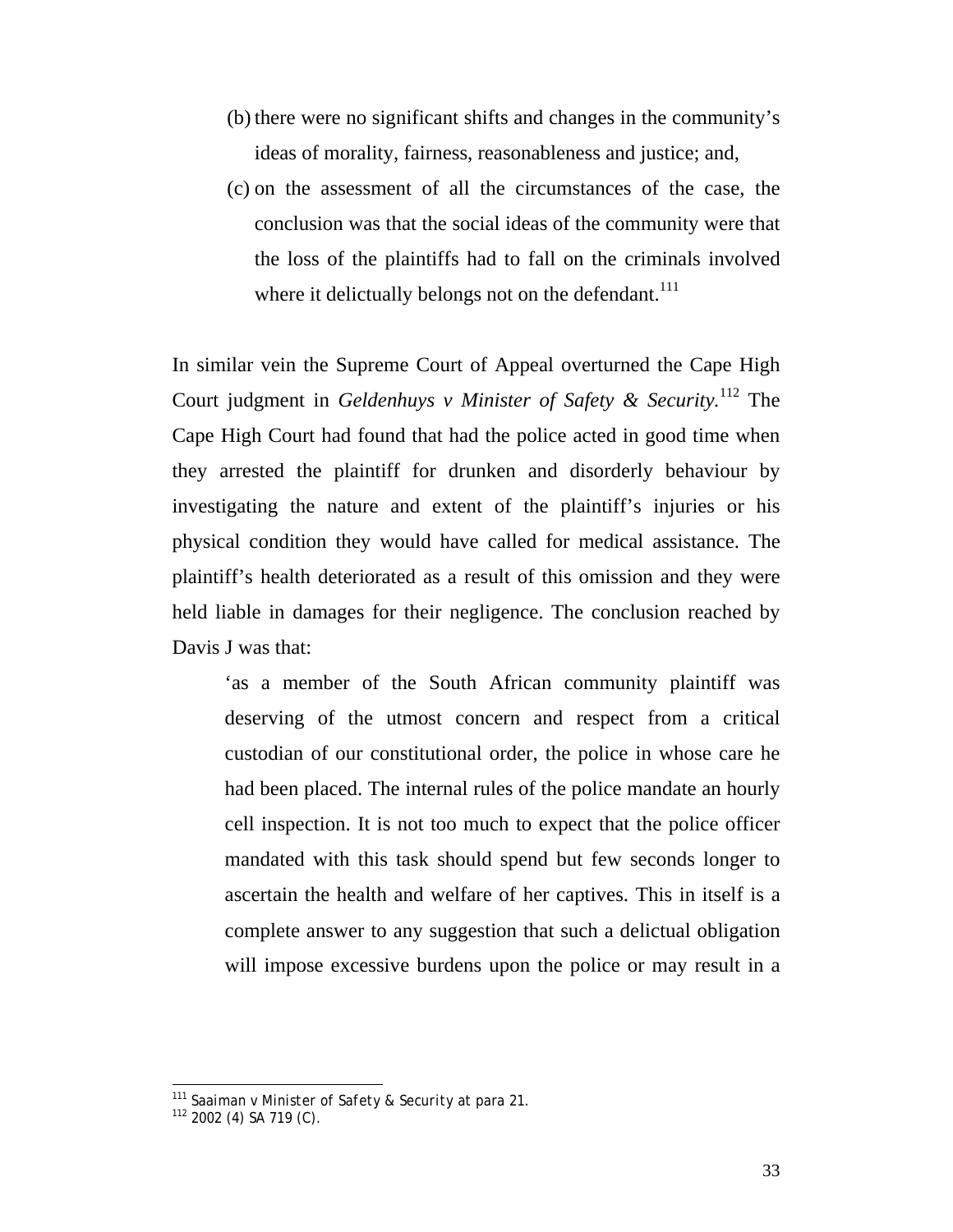flood of litigation whose benefits would then be far exceeded by the costs of unnecessary litigation."<sup>113</sup>

On appeal it was held<sup>114</sup> that the police would have been under an obligation to summon medical assistance for the plaintiff if they were aware that it had been required. Thus, they would have been negligent if a reasonable policeman would have realised that the conditions of the plaintiff were not merely attributable to intoxication. The element of negligence was therefore lacking to justify the findings of the trial judge. Even though the element of negligence was lacking, the issue of causation ought also to have been considered. The question was whether the claimants had been able to prove that, had the police summoned medical assistance at an earlier stage, the intoxicated man would not have suffered the mental and physical incapacity that had resulted from brain injuries.<sup>115</sup> This question would have to be answered by reference to the medical evidence.

The next important decision in the consolidation of transformative jurisprudence is *Minister of Safety & Security v Van Duivenboden*. 116 There the Supreme Court of Appeal indicated that negligence is not inherently unlawful. It went on to state that negligence is regarded as

<sup>113</sup> Geldenhuys v Minister of Safety & Security at 729 C-D.

<sup>&</sup>lt;sup>114</sup> Minister of Safety & Security v Geldenhuys, 2004 (1) SA 515 (SCA).<br><sup>115</sup> Van Reenen J held to similar effect in *Moses v Minister of Safety & Security* 2002 (3) SA 106 (CPD) where a person arrested for intoxication and violent behaviour was assaulted by cell-mates and died of injuries sustained from the assault. The trial judge had no doubt that the police were under an obligation to perform their duties and functions in a manner reasonable in the circumstances and with due regard to the fundamental rights of the person in police cell. In this instance, however, the deceased, in his state of inebriation, had been placed in a cell set aside for the detention of persons arrested for drunkenness and disorderly behaviour but there was no evidence that the police were aware of the violent nature or tendencies of his cell-mates. There was also no evidence that the 25 minutes periodic inspection of the cells by the police was inadequate to prevent such occurrences. In the circumstances, the police were held not liable for the injuries suffered by the deceased and the *sequelae* thereof. 116 2002 [6] SA 431 (SCA).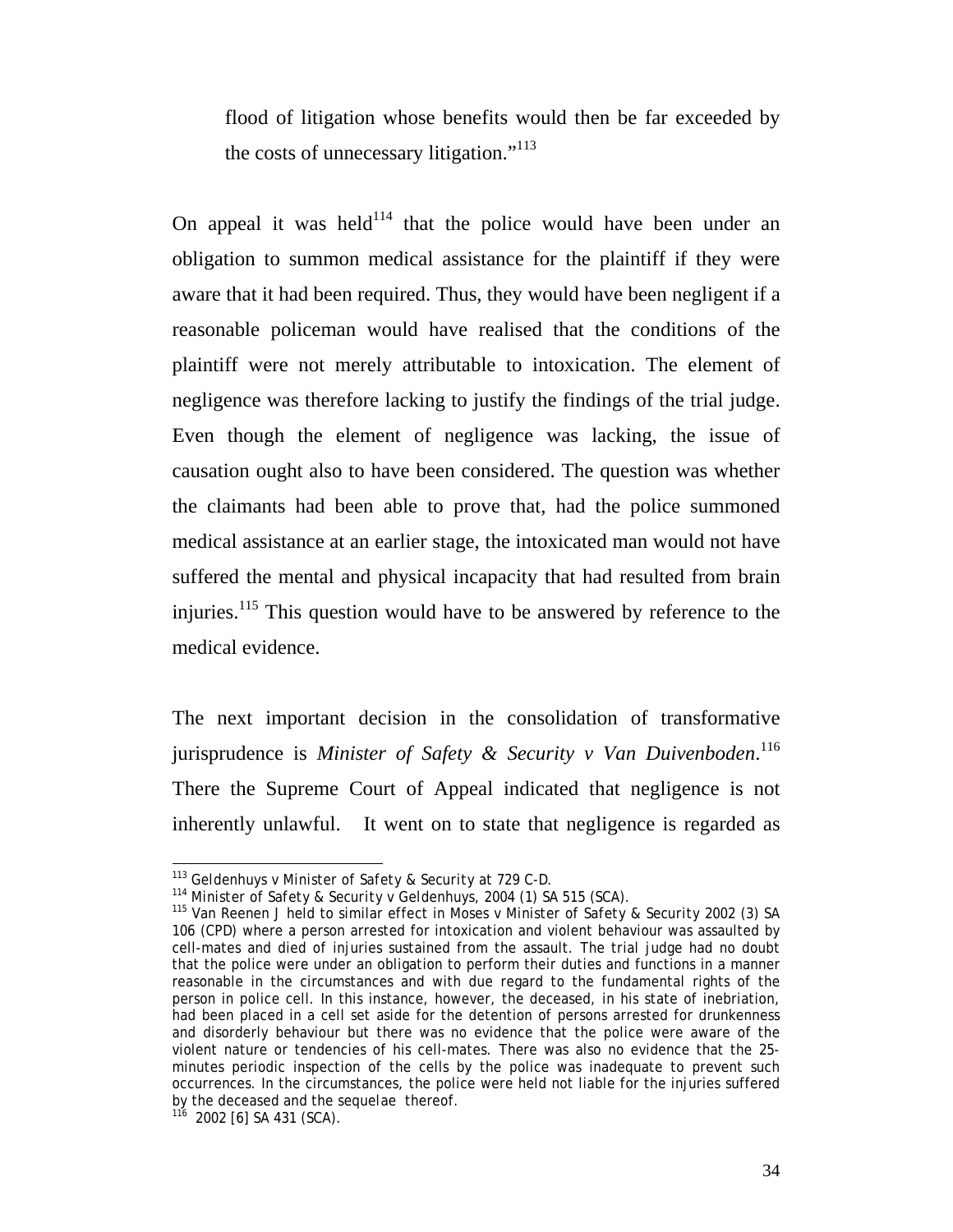unlawful, and thus actionable, only if it occurs in circumstances that the law recognises as making it unlawful. The court showed that, unlike the case of a positive act causing physical harm, which is presumed to be negligent, a negligent omission is unlawful only if it occurs in circumstances that the law regards as sufficient to give rise to a legal duty to avoid negligently causing harm. The court also said that, where a legal duty is recognised by the law, an omission will attract liability if the omission was also culpable according to the separate test of whether a reasonable person in the position of the defendant would not only have foreseen the harm but would also have acted to avert it. $117$  The court further explained that a negligent omission is regarded as unlawful when the circumstances of the case are such that the omission not only evokes moral indignation but the "legal convictions of the community" require that it should be regarded as unlawful.<sup>118</sup> When it comes to the legal policy, the court held that the question to be determined is that which must of necessity be answered against the background of the norms and values of the particular society in which the principle is sought to be applied. $119$ 

The court indicated the role of the state *vis-à-vis* that of private citizens. It showed that private citizens might be entitled to remain passive when the constitutional rights of other citizens are threatened but the state has a positive constitutional duty, imposed by section 7 of the constitution, to act in protection of the rights in the Bill of Rights. It was further indicated that, the existence of the legal duty necessarily implies accountability. Again it showed that where the state, as represented by the persons who perform functions on its behalf, acts in conflict with its

 $\overline{a}$ 

<sup>117</sup> *Minister of Safety and Security v Van Duivenboden* at para 12. 118*Minister of Safety and Security v Van Duivenboden* at para 13. 119*Minister of Safety and Security v Van Duivenboden* at para 10.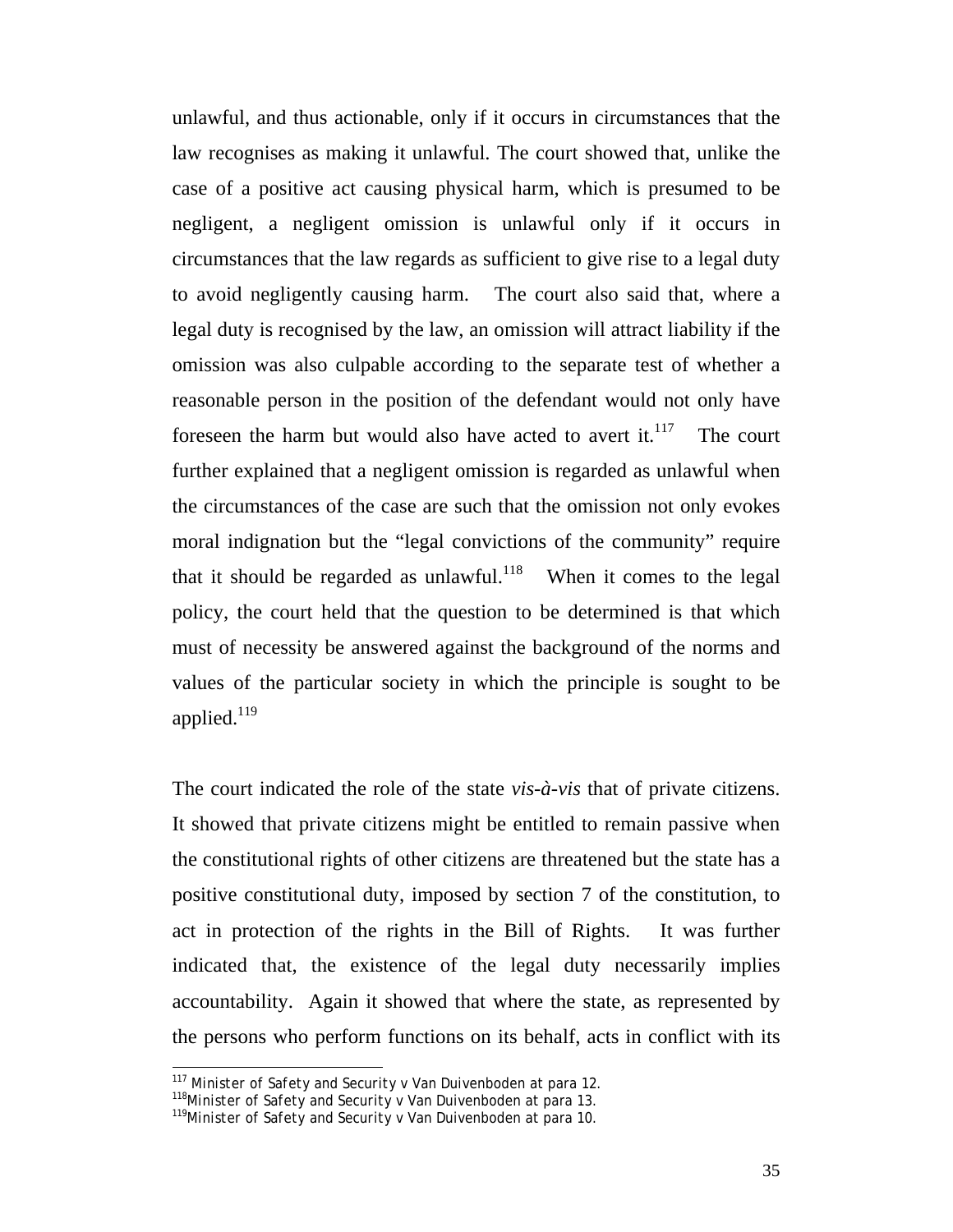constitutional duty to protect the rights in the Bill of Rights, the norm of accountability must of necessity assume an important role in determining whether a legal duty ought to be recognised in a particular case.<sup>120</sup>

The court further held that the police officers who, in the exercise of their duties on behalf of the state, were in possession of the information which reflected upon the fitness of a person to possess firearms were under an actionable duty to members of the public to take reasonable steps to act on that information to avoid harm occurring.<sup>121</sup> The court went on to hold that there was no effective way of holding the state accountable other than by way of actions for damages and that in the absence of any norm or consideration of public policy out weighting it, the constitutional norm of accountability required that a legal duty be recognised. In conclusion the court held that the negligent conduct of police officers in these circumstances was accordingly actionable and the state was vicariously liable for the consequences of any such negligence.<sup>122</sup>

 $\overline{a}$ 

<sup>&</sup>lt;sup>120</sup>*Minister of Safety and Security v Van Duivenboden* at para 20.<br><sup>121</sup> *Minister of Safety and Security v Van Duivenboden* at para 21.<br><sup>122</sup>*Minister of Safety and Security v Van Duivenboden* at para 22.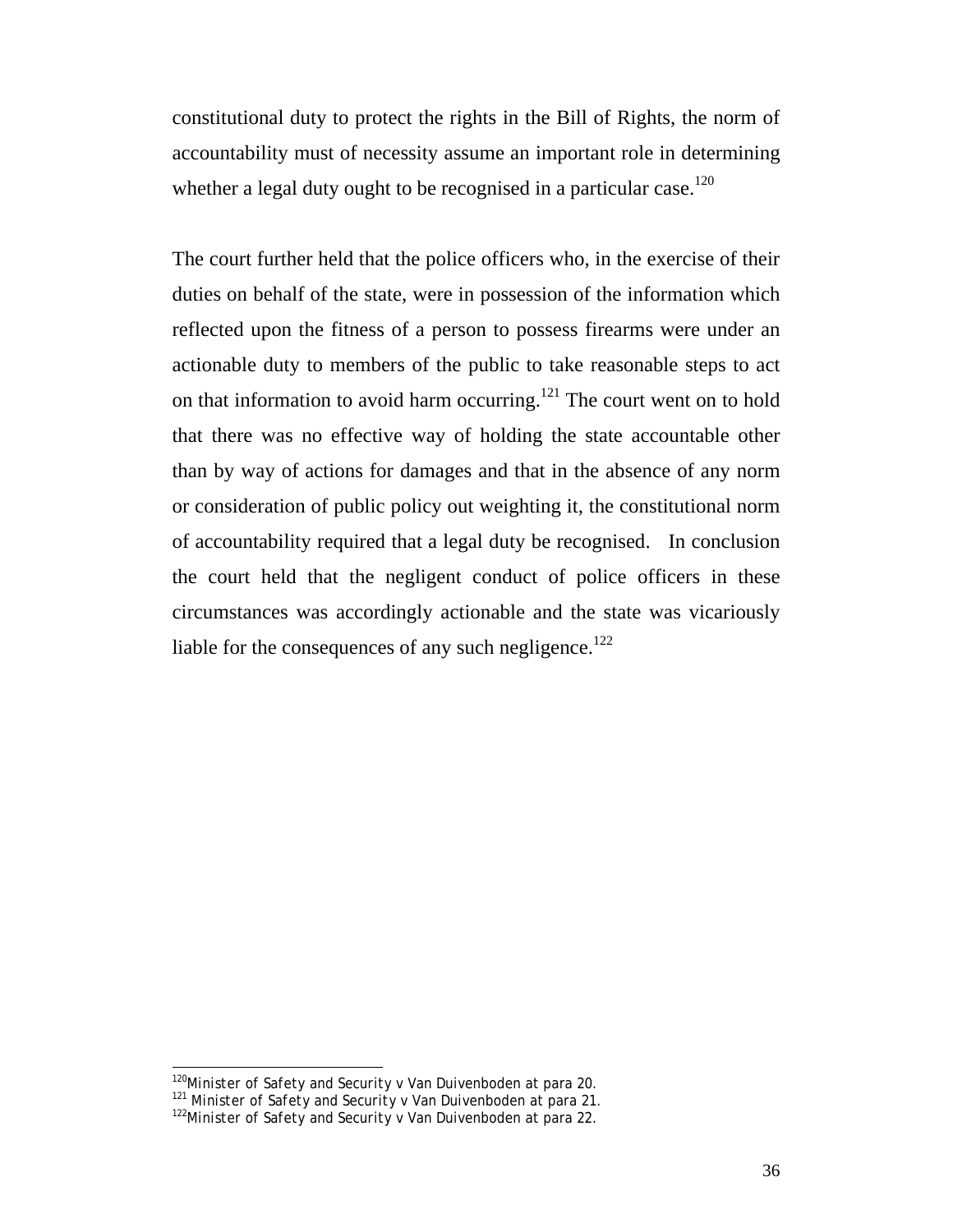### **7. The accountability aspect of transformative jurisprudence<sup>123</sup>**

The reference to democracy in the constitution is often followed by references to values of openness, responsiveness and accountability.<sup>124</sup> The Constitutional Court has held as follows in *President of the Republic of South Africa & others v South African Rugby Football Union & others*: 125

'The Constitution is committed to establishing and maintaining an efficient, equitable and ethical public administration which respects fundamental rights and is accountable to the broader public. The importance of ensuring that the administration observes fundamental rights and acts both ethically and accountably should not be understated. In the past, the lives of the majority of South Africans were almost entirely governed by labyrinthine administrative regulations which, amongst other things, prohibited freedom of movement, controlled access to housing, education and jobs and which were implemented by a bureaucracy hostile to fundamental rights or accountability. The new Constitution envisages the role and obligations of government differently.'

In that way government officials are required to be responsive to the people they govern. Accountability means that government through its officials must explain its laws and action if required to do so and may be required to justify them. Mureinik $126$  discusses the notion of

 $\overline{\phantom{a}}$  $123$  For excellent exposition: Okpaluba, C 'The law of bureaucratic negligence ins South Africa: A comparative Commonwealth perspective' in Hugh Corder (ed) *Comparing* 

<sup>&</sup>lt;sup>124</sup> Section 1(d) of the Constitution requires a multiparty system of democratic government, to ensure accountability, responsiveness and openness.<br><sup>125</sup> 2000 (1) SA 1 (CC) at para 133.

<sup>&</sup>lt;sup>126</sup> Mureinik, E 'A Bridge to where: Introduction to the interim Bill of Rights' (1994) 10 *SALJ* 31, 32.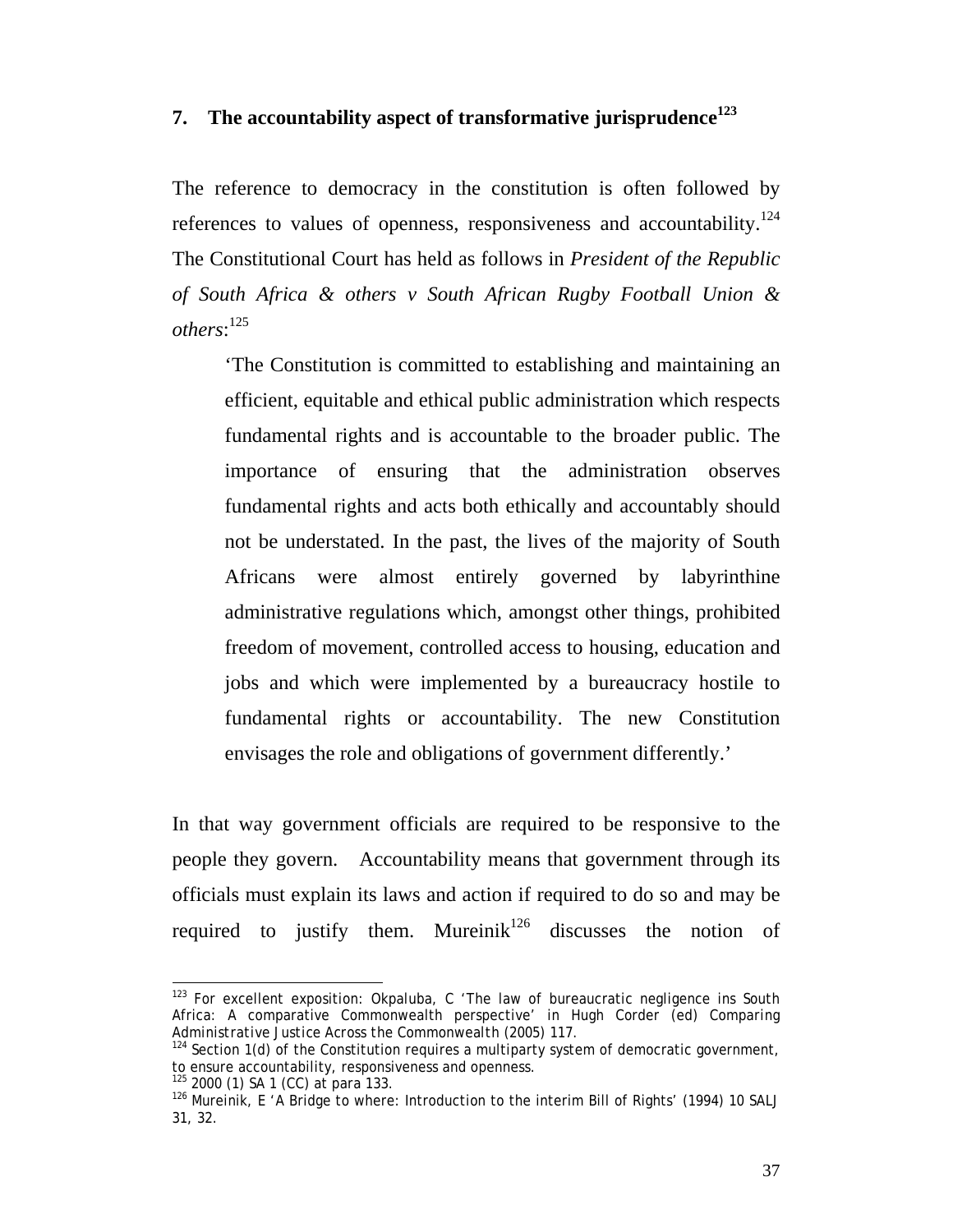accountability to include the idea of justification which requires even more. Accountability requires a willingness to make amends for any fault or error and the taking of steps to prevent recurrence in future.

Section 41(1)(c) of the constitution provides expressly that all spheres of government and all organs of state within each sphere must provide effective, transparent, accountable and coherent government for the Republic as a whole. The principle of public accountability is central to our constitutional culture and there can be no doubt that the accord of civil remedies securing observance will often play a central part in realizing our constitutional vision of open, incorrupt and responsive government.<sup>127</sup>

However, it remains an ugly fact that administrative bungling in the processing of social grants in the Eastern Cape Welfare Department<sup>128</sup>

 $\overline{a}$ 

<sup>127</sup> *Olitzki Property Holdings v State Tender Board and Another* 2001(3) SA 1247 (SCA) at para 31.

<sup>128</sup>See generally *Mbanga v MEC for Welfare* 2001 8 BCLR 821 (SE); *Mahambehlala v MEC for Welfare, Eastern Cape Provincial Government* 2001 9 BCLR 899 (SE); *Kate v MEC for the Department of Welfare Eastern Cape* 2005 (1) SA 141 (SECLD); *MEC, Department of Welfare, Eastern Cape v Kate* [2006] 2 All SA 455 (SCA); *Nomala v Permanent Secretary, Department of Welfare* 2001 8 BCLR 844 (E). See further Liebenberg, S "The value of human dignity in interpreting socio-economic rights" (2005) 21 *SAJHR* 1. Plasket, C 'Standing, welfare rights and administrative justice: *Maluleke v MEC, Health & Welfare, Northern Province'* (2000) 117 *SALJ* 647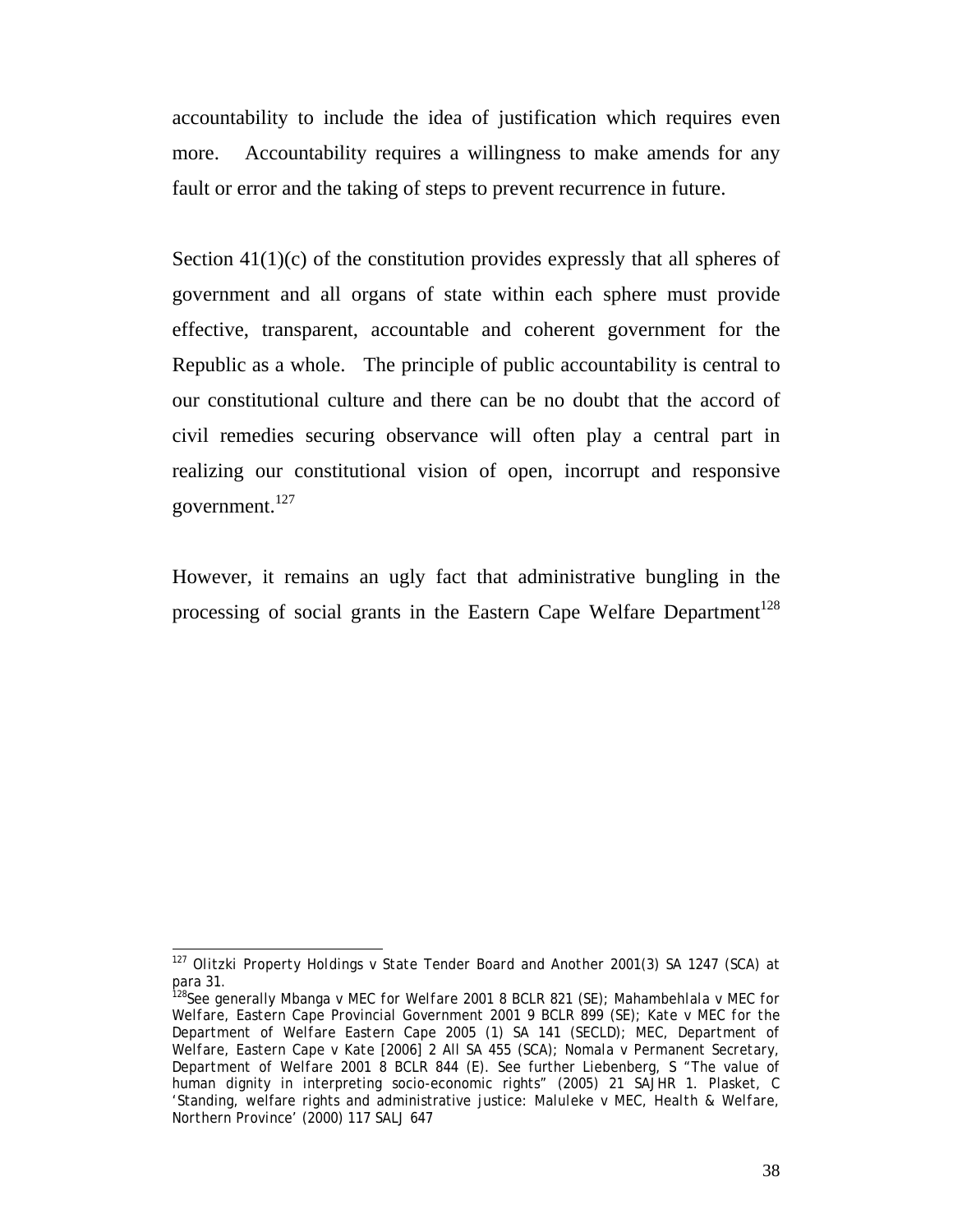compounded by non-compliance with courts orders<sup>129</sup> have undermined the norm of accountability. Plasket has made this point clear:  $130$ 

'Despite the fact that South Africa is a democratic state that respects human rights there are immense problems of social assistance, resulting in hardship and deprivation for many of the most vulnerable and marginalized members of society. One of the major causes of these problems is the fact that the system of social assistance was fragmented by apartheid, so that after 27 April 1994 the new national and provincial systems into one system for each of the nine provinces. The hardships that this process has visited on many poor people, as well as corruption, gross inefficiency and an often appallingly callous attitude on the part of the officials to

 $\overline{a}$ 

(as he then was) in *Permanent Secretary, Department of Welfare, Eastern Cape Provincial Government & another v Ngxuza & others* 2001 (10) BCLR 1039 (SCA) at para 15 states: <sup>130</sup>

<sup>&</sup>lt;sup>129</sup> In *Jayiya v MEC for Welfare, Eastern Cape & another* 2004 (2) SA 611 (SCA) at para 17, Conradie JA stated:

<sup>&</sup>quot;Wholesale non-compliance with court orders is a distressing phenomenon in the Eastern Cape to try to devise ways of coming to the assistance of social welfare applicants whom the provincial government has failed.' Another deleterious example of contempt of court in the Eastern Cape<sup>129</sup> was that in, which the Superintendent-General of the Department of Education was committed to prison for 15 days by Landman J. The committal was suspended for a period to enable the respondent to focus his mind on complying with the court's order expeditiously. The order rescinded after he purged his contempt.'

See also Plasket, C 'Enforcing judgments against the state' 2003 17 *Speculum Juris* 1 and 'Protecting the public purse: Appropriate relief and cost orders against officials' (2000) 117 *SALJ* 151. 130 Plasket, C 'Administrative law and social assistance' (2003) *SALJ* 494, 495. Cameron JA

<sup>&</sup>quot;All this speaks of a contempt for people and process that does not befit an organ of government under our constitutional dispensation. It is not the function of the courts to criticize government's decisions in the area of social policy. But when an organ of government invokes legal processes to impede the rightful claims of its citizens, it not only defies the Constitution, which commands all organs of state to be loyal to the Constitution, and requires that public administration be conducted on the basis that "people's need must be responded to". It also misuses the mechanisms of the law, which it is the responsibility of the courts to safeguard. The province's approach to these proceedings was contradictory, cynical, expedient and obstructionist. It conducted the case as though it was combating were in terms of secular hierarchies and affluence and power the least in its sphere. We were told, in extenuation, that unentitled claimants were costing the province 65 million per month. That misses the point, which is the cost the province's remedy exacted in human suffering on those who were entitled to benefits. What is more, the extravagant cost of "ghost" claimants would seem to justify the expense of imperative administrative measures to remedy the problem by singling out the bogus – something the province has failed to do. It cannot warrant unlawful action against the entitled."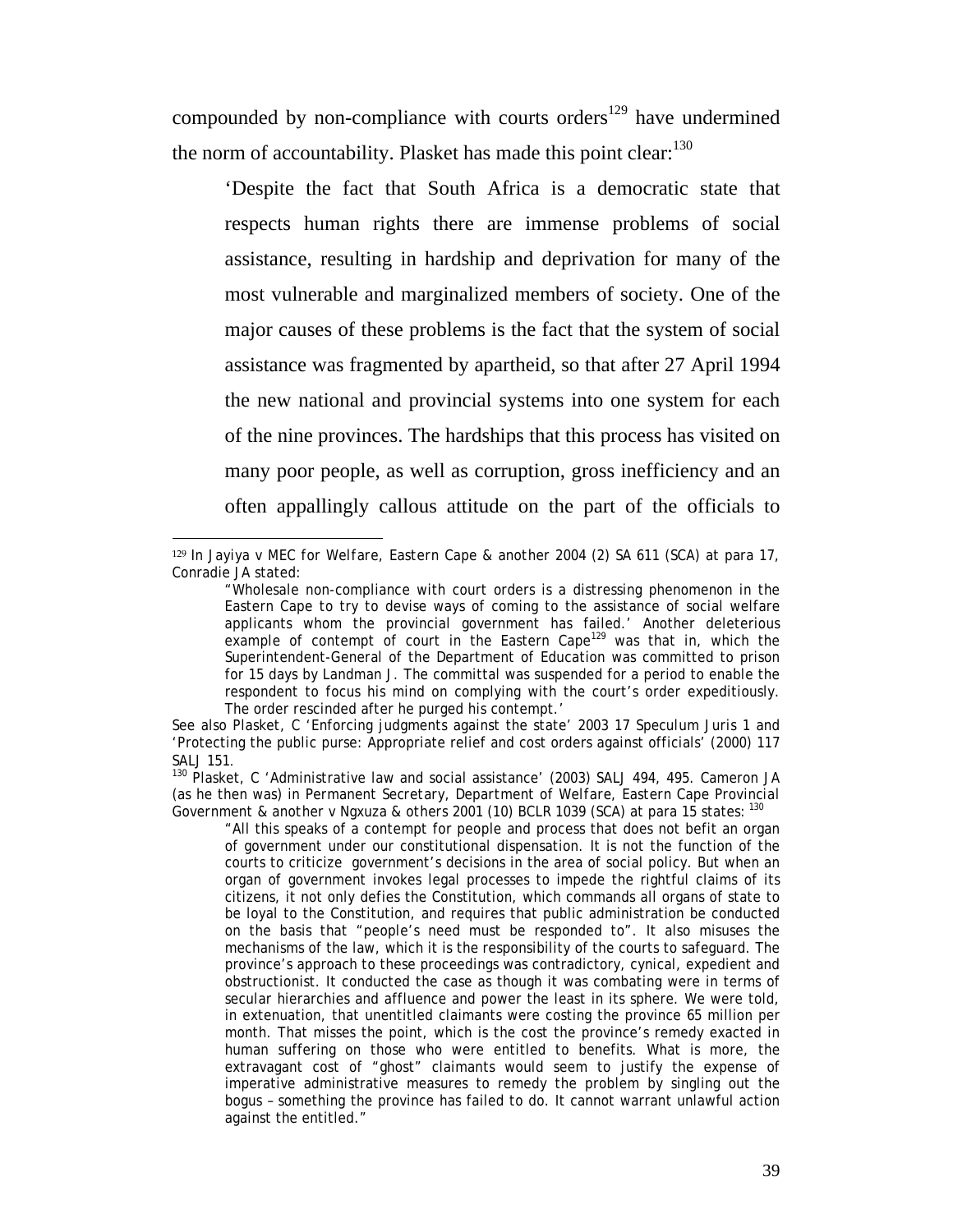those who require social assistance, has meant that lawyers and human rights activists who are interested in seeing that proper effect is given to the socio-economic rights that form an important part of the Bill of Rights.'

The question involving accountability was brought before court in *Fair Cape Property Developers (Pty) Ltd v Premier Western Cape*. 131 In this judgment the court was of the view that the determination of the legal conviction of the community on which the test for wrongfulness is based must take account of the spirit, purport and objects of the Constitution. Therefore the principle of justification include the concept of accountability, namely that a public authority is accountable to the public it serves when it acts negligently and without due care. The accountability includes the recognition of legal responsibility for the consequences of certain actions<sup>132</sup>. As the judgment progressed the court held that the legal convictions of the community demanded that public authorities be held accountable for their actions. The court also mentioned that the principle of accountability was intrinsic to the legal convictions of the community, and hence to our transformed legal culture.<sup>133</sup>

 $\overline{a}$ 131 2000(2) SA 54 (CPD). *Faircape* was an action based on delict. The Minister's decision on a planning scheme was nullified on review on ground of some administrative bungling. This claim was for loss incurred as a result of the Minister's negligent performance of that duty. The trial judge had held [2000 (2) SA 44 (CPD)] that the spirit of the Constitution which envisaged open and government, could not conceive of an aggrieved citizen who could prove that a public authority's negligence had caused him or her financial loss being left without legal recourse. But, the Supreme Court of Appeal could not find the infringement of a legal right to constitute wrongfulness and hence leading to breach of that duty and the other necessary elements that go with a finding of liability in negligence. It is true that the present system demands accountability but in determining whether the accountability of an official or member of government towards a plaintiff, it was necessary to have regard to his or her specific statutory duties, and the nature of the function involved. It would seldom be that the merely incorrect exercise of discretion would be considered to be wrongful. The enquiry into wrongfulness included a consideration of whether the legislation in question, expressly or by implication, precluded an action for damages against an official or member

of government. <sup>132</sup> *Fair Cape Property Developers (Pty) Ltd v Premier Western Cape* at 65E/F. 133 *Fair Cape Property Developers (Pty) Ltd v Premier Western Cape* at 65G/I.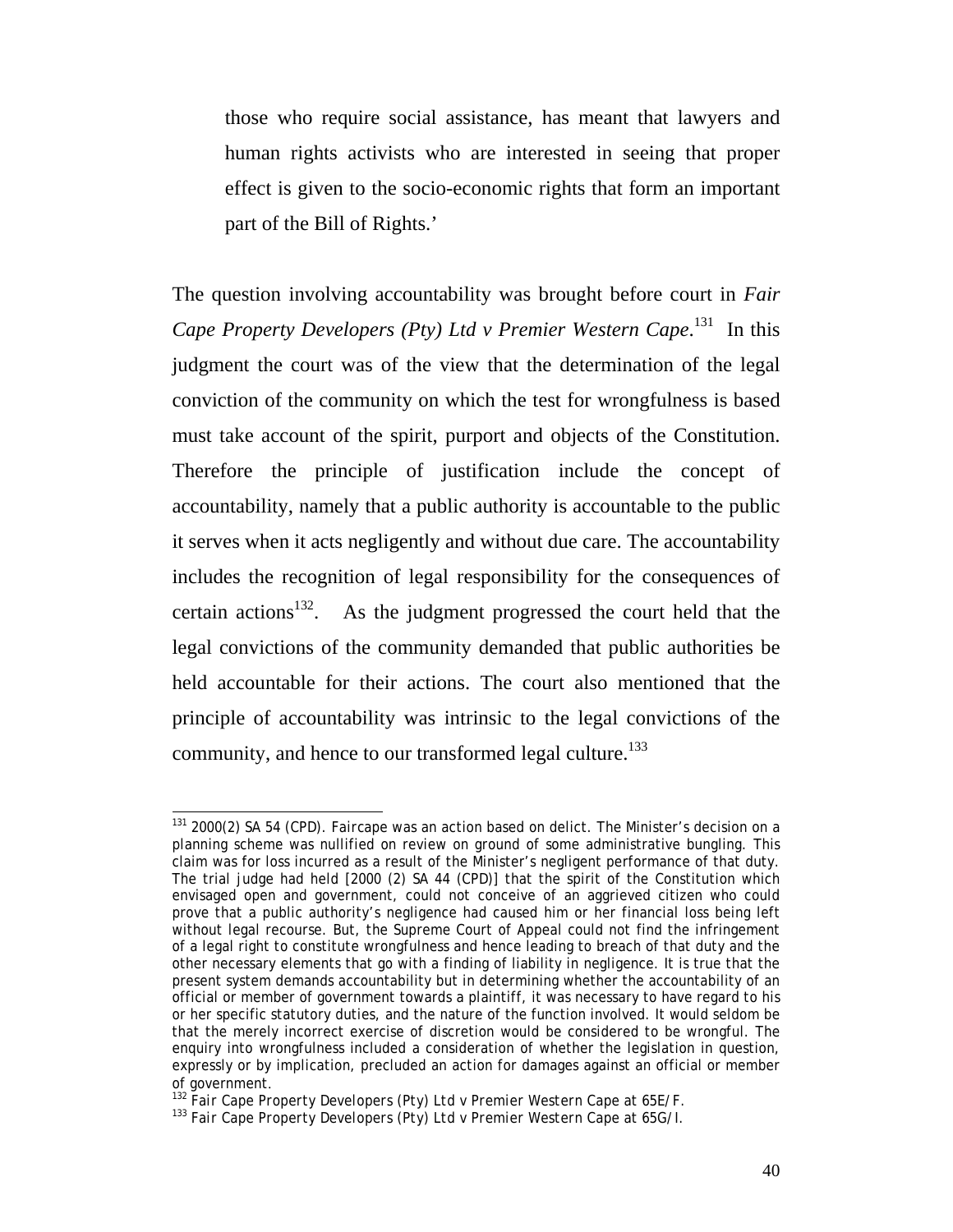The question of accountability also emerged in *Rail Commuters Action Group and Others v Transnet Ltd t/a Metrorail & others.* In this judgment, the first thing that the court had to consider was the relevant provisions of the constitution, in particular sections 10, 11 and 12 of the Bill of Rights read with section  $7(2)$  and  $8(1)$ . After such considerations the court found that the rights contained in the Bill of Rights ordinarily imposed an obligation on those bound by the constitution not to act in a manner that would infringe or restrict the rights.

On the question of the right to dignity, life and security of the person the court indicated that since the judgment of *Carmichele*, the Supreme Court of Appeal has developed the principles governing the state's delictual liability in a series of cases.<sup>134</sup> In developing that approach the Supreme Court of Appeal has explicitly acknowledged that one of the considerations relevant to the question of whether a legal duty for the purpose of the law of delict exists was the constitutional value of accountability, in terms of which government and those exercising public power should be held accountable to the broader community for the exercise of their powers.<sup>135</sup>

The value of accountability was held to be asserted not only for the State, but also for all organs of state and public enterprises which would include all the respondents in this judgment. The principle that government, and organs of state, are accountable for their conduct was held as an important principle that bears on the construction of the constitutional and

 $\overline{a}$ 

<sup>134</sup> See also *Minister of Safety & Security v Hamilton* 2004 (2) SA 216 (SCA); *Minister of Safety & Security v De Lima* 2005 (5) SA 575 (SCA); *Minister of Safety & Security v Rudman*  2005 (2) SA 680 (SCA).

<sup>135</sup> *Rail Commuters Action Group & others v Transnet Ltd t/a Metrorail & others* at para 76.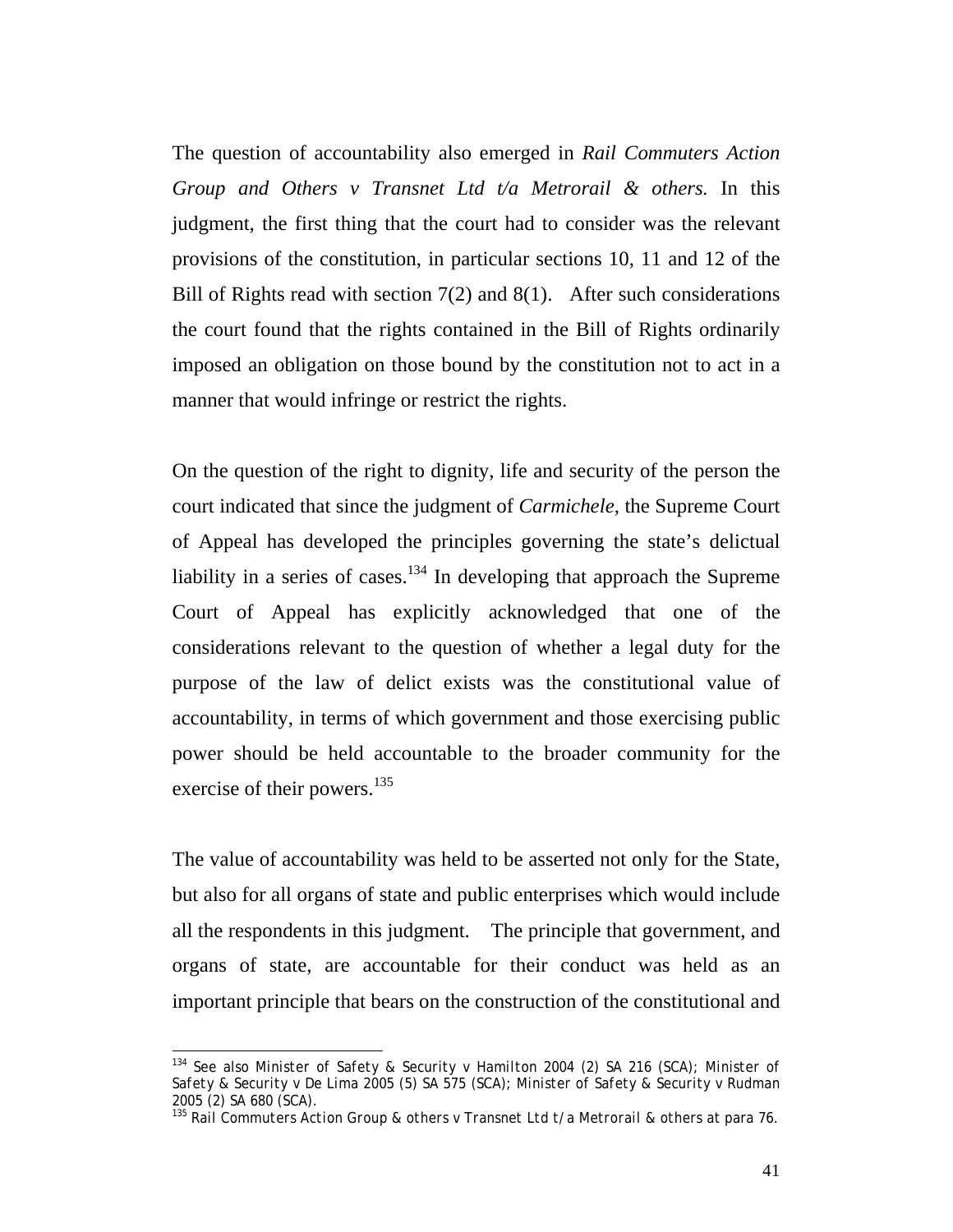statutory obligations, as well as on the question of delictual liability.<sup>136</sup> Accordingly all respondents were found to be bearers of obligations in respect of the rights conferred by the Bill of Rights.

 $\overline{\phantom{a}}$ <sup>136</sup>*Rail Commuters Action Group & others v Transnet Ltd t/a Metrorail & others* at para 82.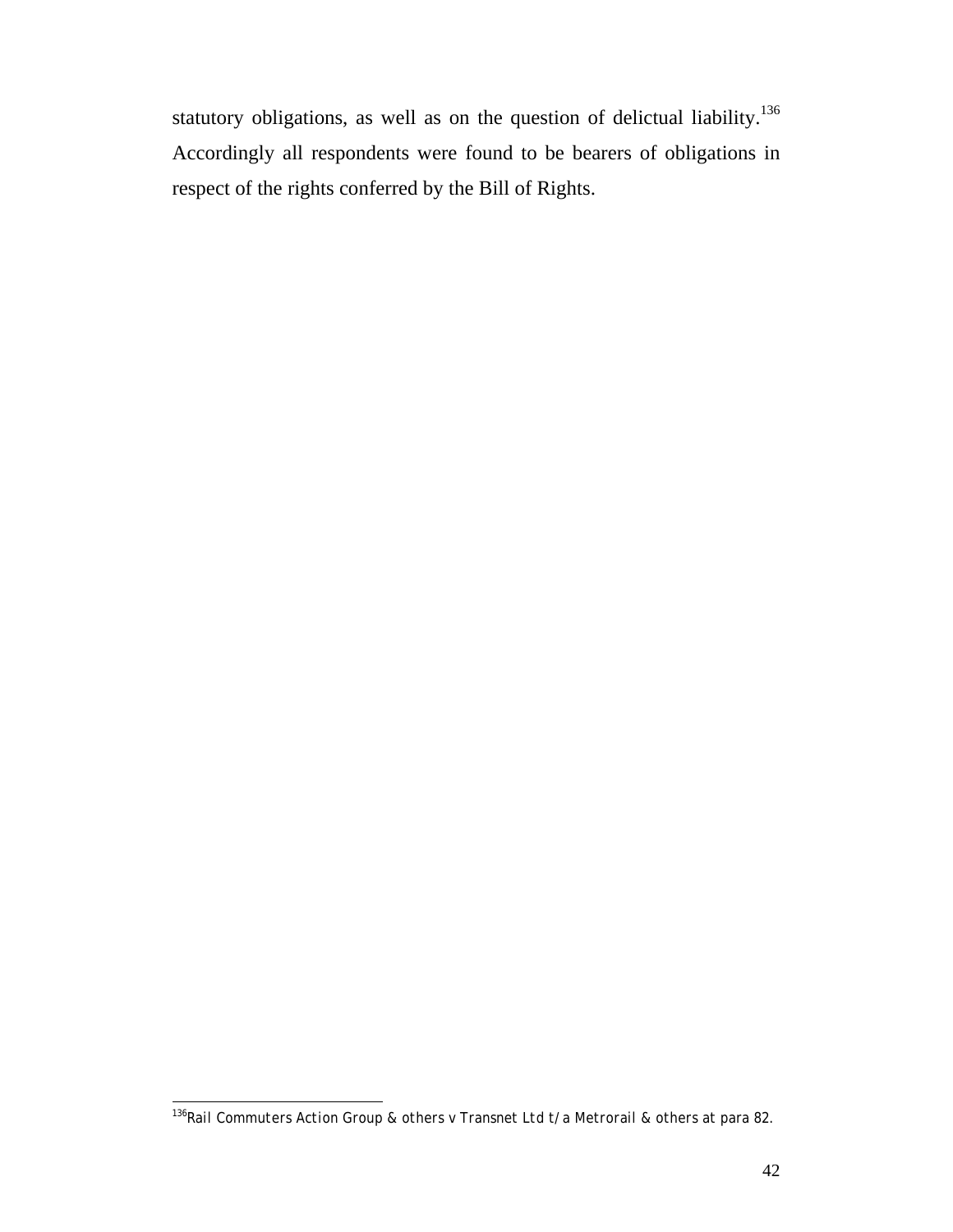#### **8. CONCLUSION**

Although the utility of allowing public authorities the freedom to conduct their affairs without the threat of actions for negligence in the interest of enhancing effective government ought not to be overlooked, it must also be kept in mind that in the constitutional dispensation of this country, the state, acting through its appointed officials, is not always free to remain passive when the constitutional rights of citizens are threatened. The state is not only obliged to respect, but also to "protect, promote and fulfil the rights in the Bill of Rights". Before the dawn of our constitution public policy played a serious role in the determination of whether liability should or should not attach.

The Constitutional Court's pronouncements in *Carmichele* and *K* were of great assistance in ringing the bells calling the Supreme Court of Appeal and the High Court to rethink the concept of "policy" in the light of the constitutional imperative in section 39(2) of the constitution. From the decisions mentioned above it is quite apparent that the courts are leaning towards the protection of human rights against the wrongs committed by the state agencies. The question of the vicarious liability of employers for the intentional wrongs of their employees was always hampered by policy considerations in the so-called "deviation cases." To this end, the emergence of the Constitution has brought about the opportunity to erase the obstacles of the common law considerations of public policy and imposed on the State the duty to recognise its obligations to protect its citizens against violent crimes and against gender discrimination inherent in violence against women.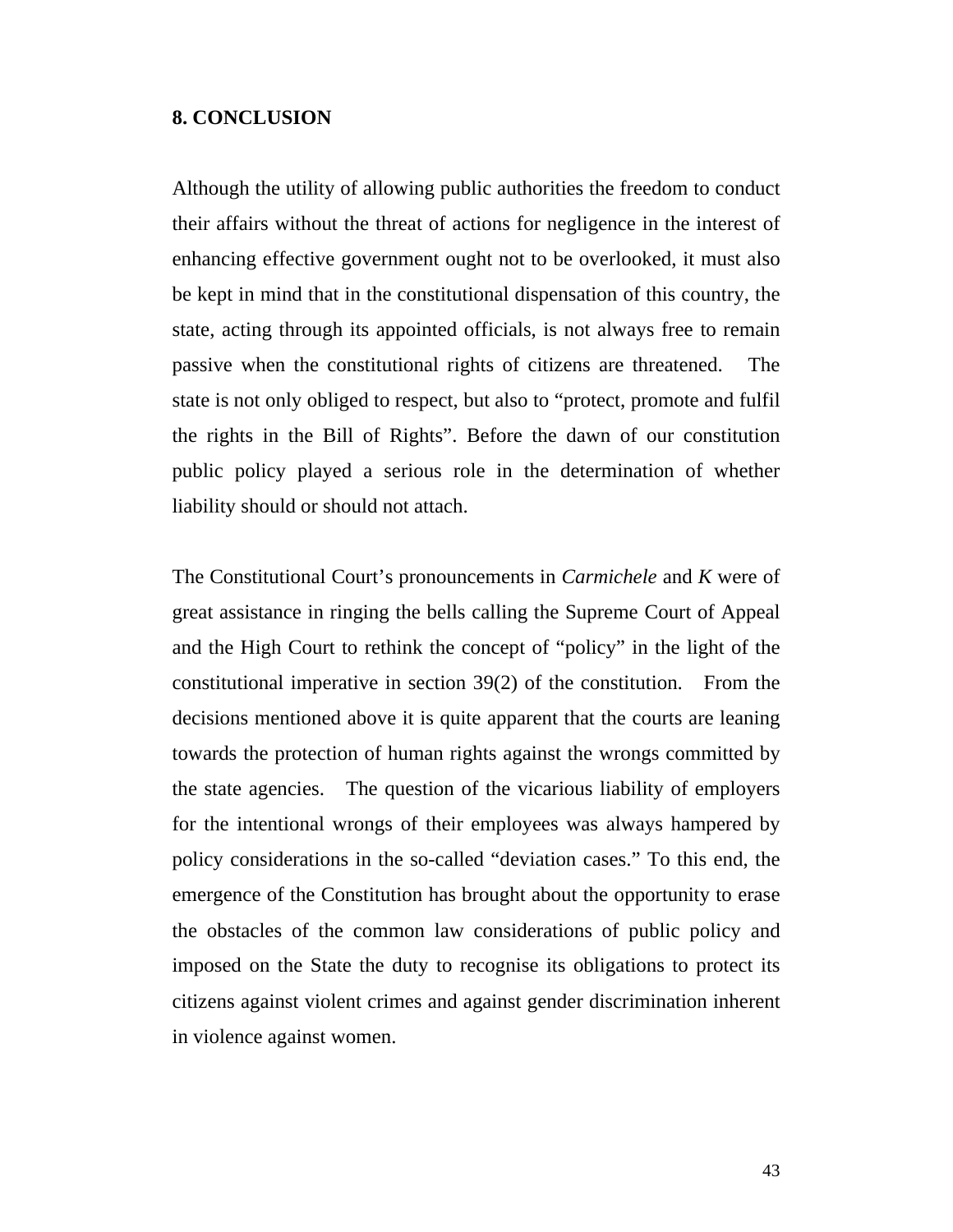It is interesting to note that the courts in South Africa differs from those in England as the English courts has on occasion declined to impose liability in delict on public authorities for the negligent performance of their functions on the ground that it would not be in the public interest as it would inhibit the proper performance of their primary functions of providing public service in the interest of the community as a whole which would result in some cases to opening the "floodgates" of litigations and resultant in limitless liability for public authorities.<sup>137</sup> The approach of our Supreme Court of Appeal in developing the legal principles governing the state's delictual liability in respect of the constitutional obligations, particularly, relating to the right to dignity, life and freedom and security of the person should be applauded. This approach is in line with the question whether the legal duty for the purpose of the law of delict exists as the constitutional value of accountability. We must be mindful of the fact that the object of the Bill of Rights requires that those limiting the rights in the Bill of Rights should account for the limitations.

 $\overline{\phantom{a}}$ 

<sup>137</sup> *Hill v Chief Constable of West Yorkshire* at 243 H-J. See also *Brooks v Commissioner of Police of the Metropolis & Others* [2005] 1 WLR 1495 (HL).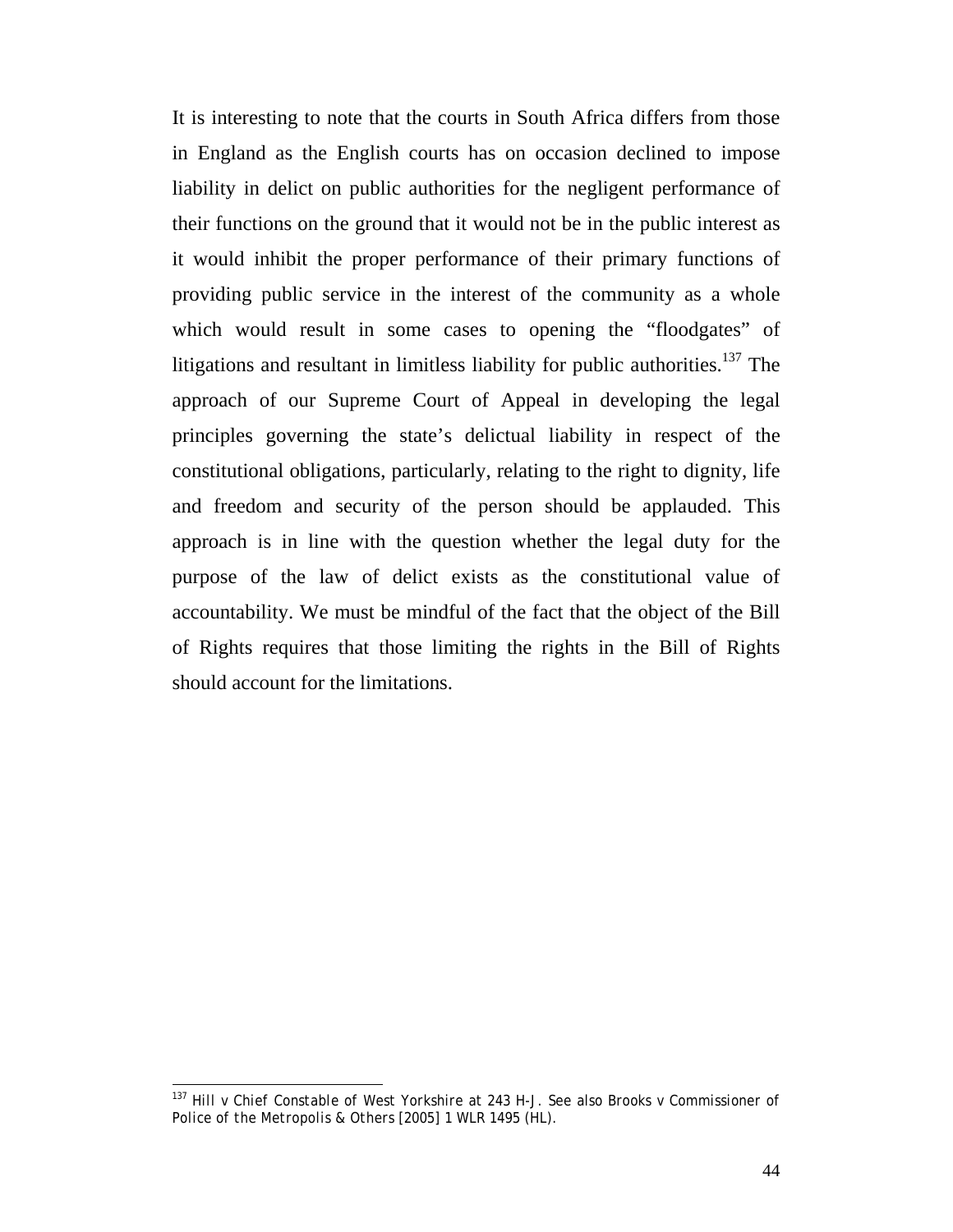# **BIBLIOGRAPHY**

#### **Table of cases**

*ABSA Bank Ltd v Bond Equipment (Pretoria) (Pty) Ltd* 2001 (1) SA 372 (SCA) *African Guarantee and Indemnity Co. Ltd v Minister of Justice* 1959(2) SA 437(A) *Brink v Kitshoff No* 1996 (6) BCLR 752 (CC) *Carmichele v Minister of Safety & Security & another*2001 (10) BCLR 995 (CC) *City Council of Pretoria v Walker* 1998 (3) BCLR 257 (CC) *Estate van der Bye v Swanepoel* 1927AD 141 *Fedsure Life Assurance Ltd v Greater Johannesburg Transitional Metropolitan Council* 1999 1 SA 374 (CC) *Feldman (Pty) Ltd v Mall* 1945 AD 733 *Fair Cape Property Developers (Pty) Ltd v Premier Western Cape*  2000(2) SA 54 (CPD) *FNB of SA Ltd v Duvenhage* 2006 (5) SA 310 (SCA) *Geldenhuys v Minister of Safety & Security* 2002 (4) SA 719 (C) *Minister of Safety & Security v Geldenhuys*, 2004 (1) SA 515 (SCA) *Gibbins v Williams, Muller, Wright en Mosteat Ingelyf* 1987(2) SA 82(T) *Government of the Republic of South Africa & others v Grootboom & others* 2001 (1) SA 46 (CC) *Harksen v Lane No* 1997 (11) BCLR 1489 (CC) *Harnischfeger Corporations v Appleton* 1993(4) SA 21 (SCA) *Hoffman v South African Airways* 2000 (11) BCLR 1211 (CC); 2001 (1) SA 1 (CC)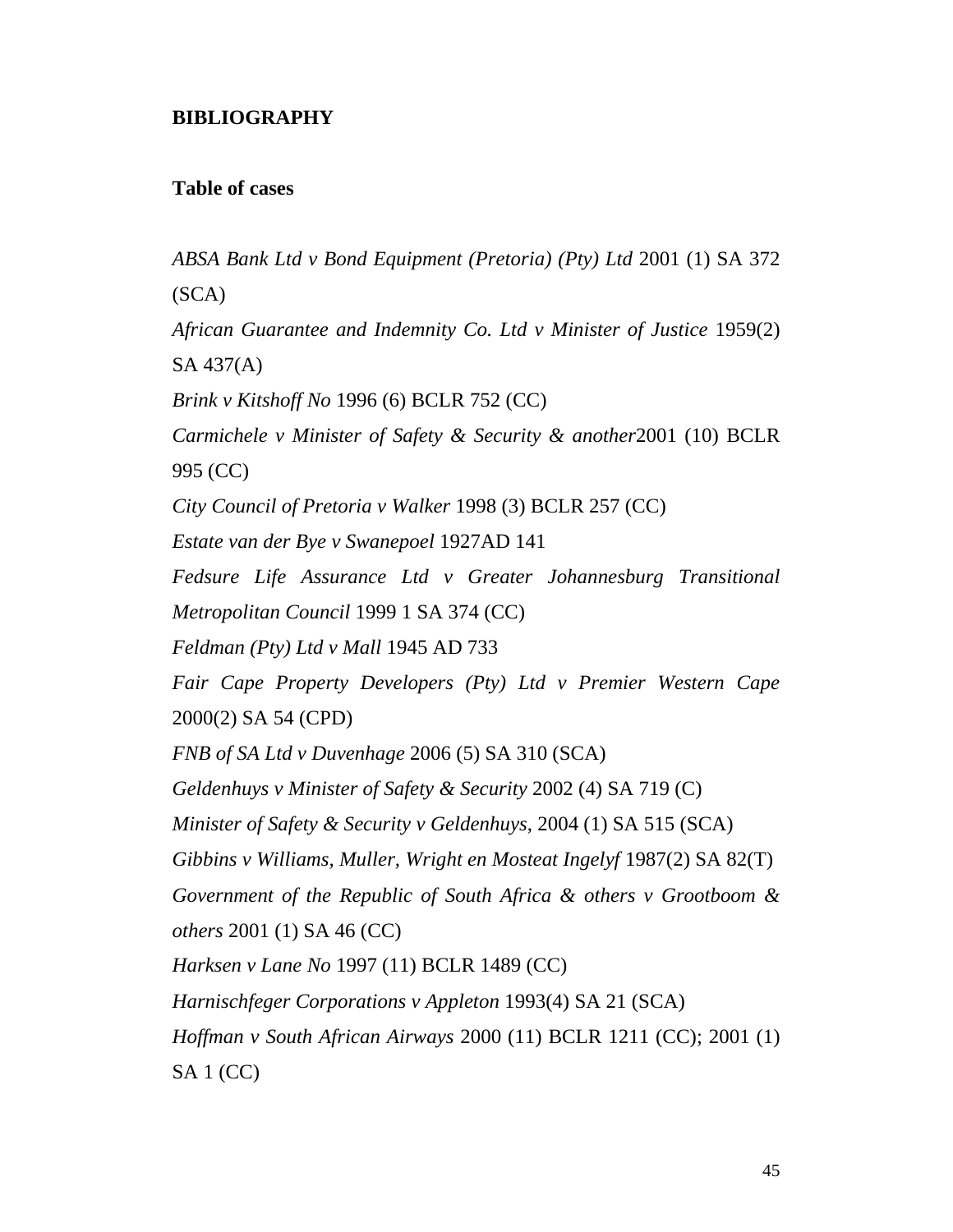*Jayiya v MEC for Welfare, Eastern Cape & another* 2004 (2) SA 611 (SCA)

*K v Minister of Safety & Security* 2005(3) SA 179 (SCA)

*K v Minister of Safety & Security* 2005 (9) BCLR 835; 2005 (6) SA 419  $(CC)$ 

*Kate v MEC for the Department of Welfare Eastern Cape* 2005 (1) SA 141 (SECLD)

*Mahambehlala v MEC for Welfare, Eastern Cape Provincial Government*  2001 9 BCLR 899 (SE)

*Masuku v Mdlalose* 1998(1) SA 1(A)

*Maxalanga v Mphela* 1998(3) SA 970 (TK)

*Mbanga v MEC for Welfare* 2001 8 BCLR 821 (SE)

*MEC, Department of Welfare, Eastern Cape v Kate* [2006] 2 All SA 455 (SCA)

*Media 24 Ltd & another v Grobler* (2005) 26 *ILJ* 1007 (SCA)

*Minister of Health v Treatment Action Campaign* 2002 (15) SA 793 (CC)

*Minister of Safety & Security v De Lima* 2005 (5) SA 575 (SCA)

*Minister of Safety & Security v Geldenhuys* [2003] 4 All SA 330 (SCA),

2004 (1) SA 515 (SCA)

*Minister of Safety & Security v Hamilton* 2004 (2) SA 216 (SCA);

*Minister of Safety & Security v De Lima* 2005 (5) SA 575 (SCA)

*Minister of Safety & Security v Jordaan Transport* 2000(4) SA 21(SCA)

*Moses v Minister of Safety & Security* 2000 (3) SA 106 (CPD)

*Minister of Safety & Security v Rudman* 2005 (2) SA 680 (SCA)

*Minister of Safety & Security v Van Duivenboden* 2002 (6) SA 431 (SCA)

*Minister of Law and Order v Kadir* 1995(1) SA 303 (A)

*Minister of Police v Rabie* 1986(1) SA 117(A)

*Minister van Police v Ewels* 1975(3) SA 570(A)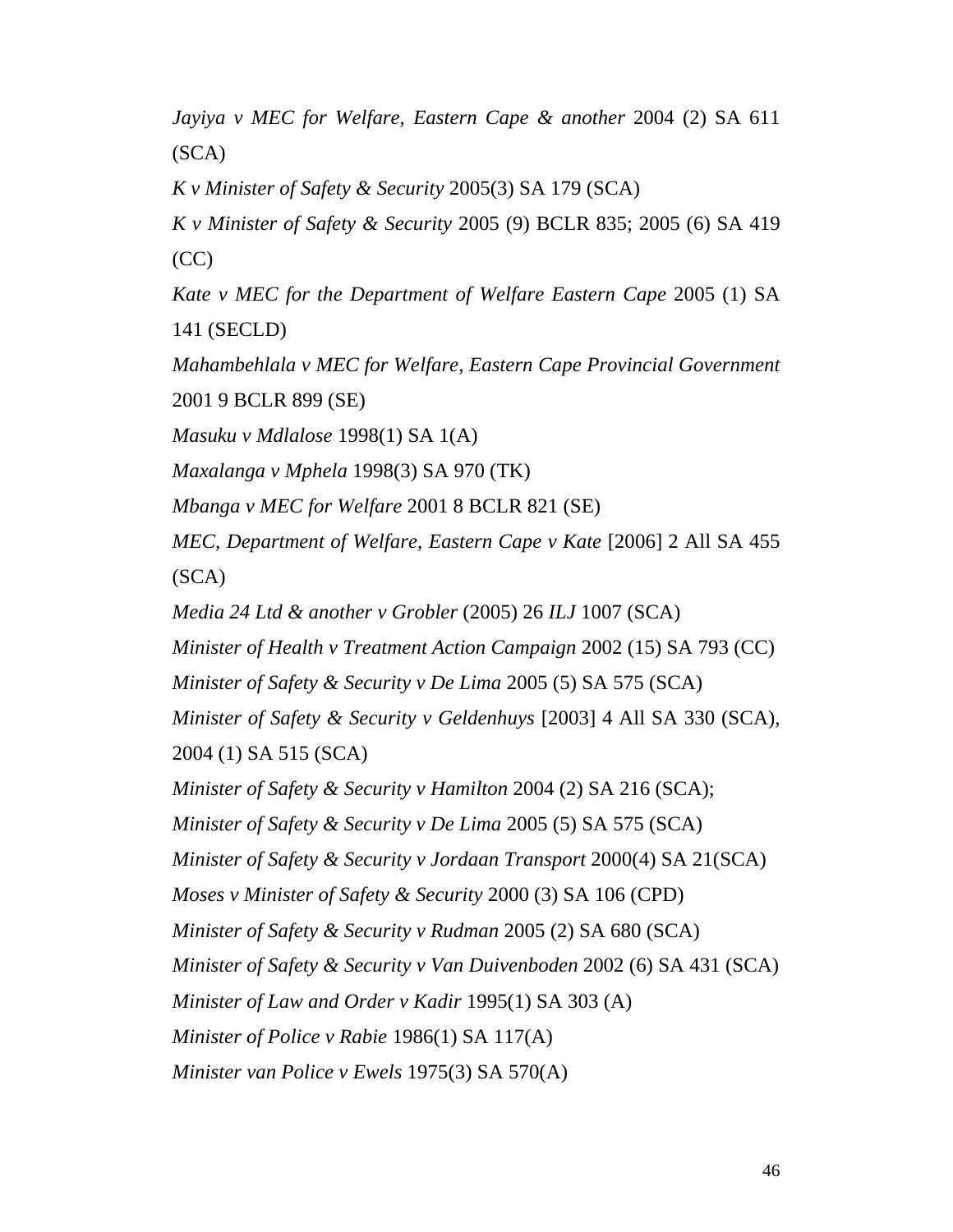*Minister van Verligheid en Sekuruteit v Japmoc BK h/a Statas Motors* 2002(5) SA 649(SCA)

*Nomala v Permanent Secretary, Department of Welfare* 2001 8 BCLR 844 (E)

*Olitzki Property Holdings v State Tender Board* 2001 (8) BCLR 779, (3) SA 1247 (SCA)

*Omar v Government of the Republic of South Africa (Commission of Gender Equality, Amicus Curiae* 2006 (2) SA 284 (CC)

*Permanent Secretary, Department of Welfare, Eastern Cape Provincial Government & another v Ngxuza & others* 2001 (10) BCLR 1039 (SCA)

*Rail commuters Action Group & Others v Transnet Ltd t/a Metrorail & others* 2005(2) SA 359(CC), BCLR 301(CC)

*Roux v skom* 2002(2) SA 199(T

*Phoebus Apollo Aviation CC v Minister of Safety* 2003(2) SA 34 (CC)

*President of the Republic of South Africa v Hugo* 1997 (6) BCLR 708 (CC)

*President of the Republic of South Africa & others v South African Rugby Football Union & others* 2000 (1) SA 1 (CC)

*Rieck v Crown Chickens (Pty) Ltd t/a Rocklands Poultry* (2005) 26 *ILJ* 1240 (SE)

*S v Baloyi* 2000 (2) SA 425 (CC); 2000 (1) BCLR 86 (CC)

*S v Chapman* 1977(3) SA 34(A)

*S v Makwanyane & another* 1995 (3) SA 391 (CC); 1995 (6) BCLR 665  $(CC)$ 

*S v Thebus & another* 2003 (6) SA 505 (CC); 2003 (10) BCLR 1100 (CC *Saaiman & others v Minister of Safety and Security& others* 2003(3) SA 496 (OFS)

*Soobramoney v Minister of Health, KwaZulu-Natal* 1998 (1) SA 765  $(CC)$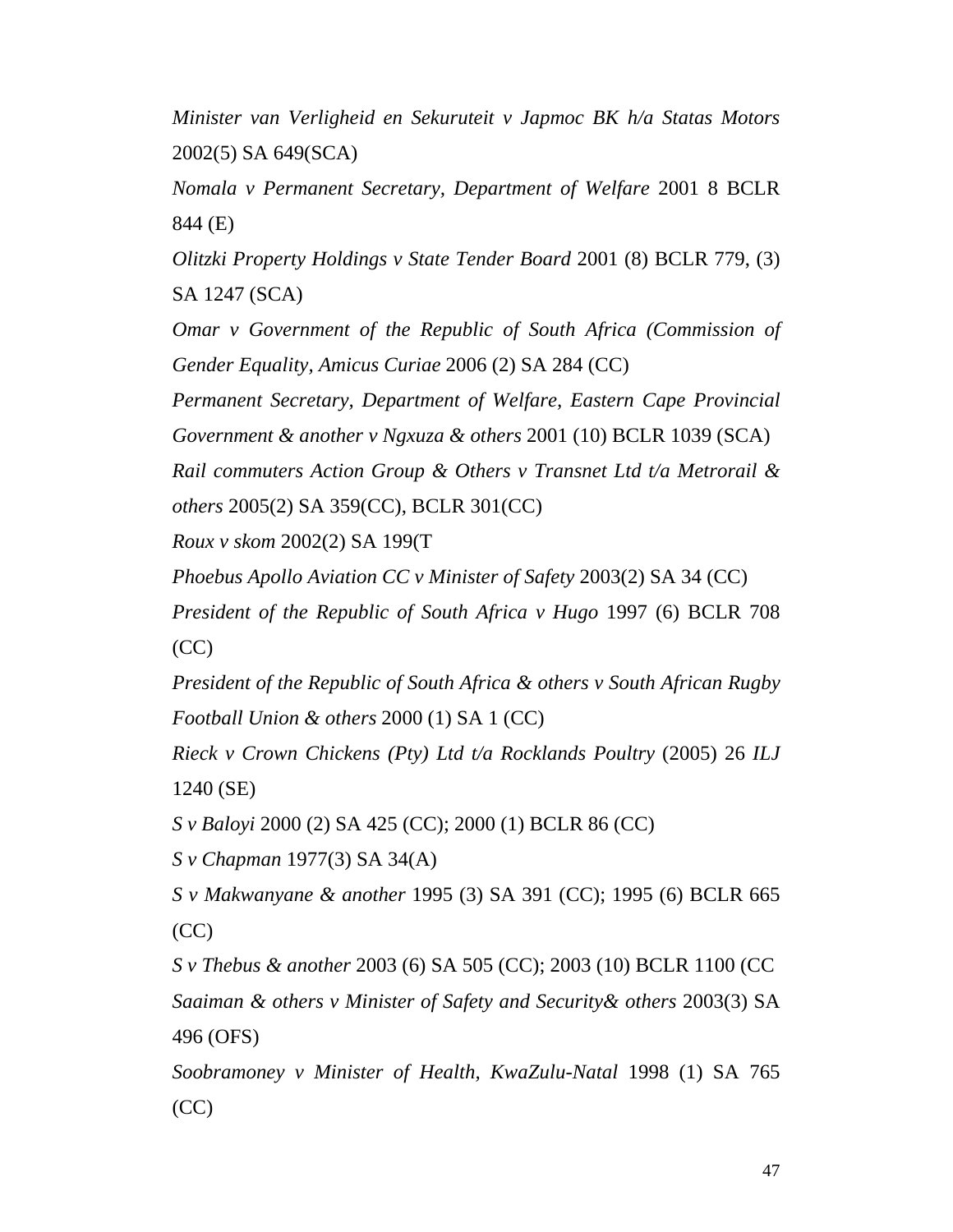*Harnischfeger Corporations v Appleton* 1993(4) SA 21 (SCA) *Telematrix (Pty) Ltd t/a Matrix Vehicle Tracking v Advertising Standards Authority of SA* 2006 (1) SA 461 (SCA *Union Government v Ocean Accident Guarantee Corporation Ltd* 1956(1) SA 577(A) *Van Eeden v Minister of Safety & Security (Women's Legal Centre Trust, as Amicus Curiae)* 2003 (1) SA 389 (SCA) *Van v Hoogenhout*2005 (2) SA 93 (SCA) *Viljoen v Smith* 1997 SA 309 (A) *Wait v Minister of Defence* [2002] 3 All SA 414 (E)

# *Canada*

*Bazley v Curry* [1999] 2 SCR 534 *Jacobi v Griffiths* [1999] 2 SCR 570 *Jane Doe v Metro Toronto (Municipality Commissioner of Police*) (1998) 160 DLR 697

### **India**

*State of Rajasthan v Om Prakash* 2002 (8) *Criminal Law Journal* 29 (SC)

### *Nigeria*

*Harry v Martins* (1949) 19 N.L.R. 42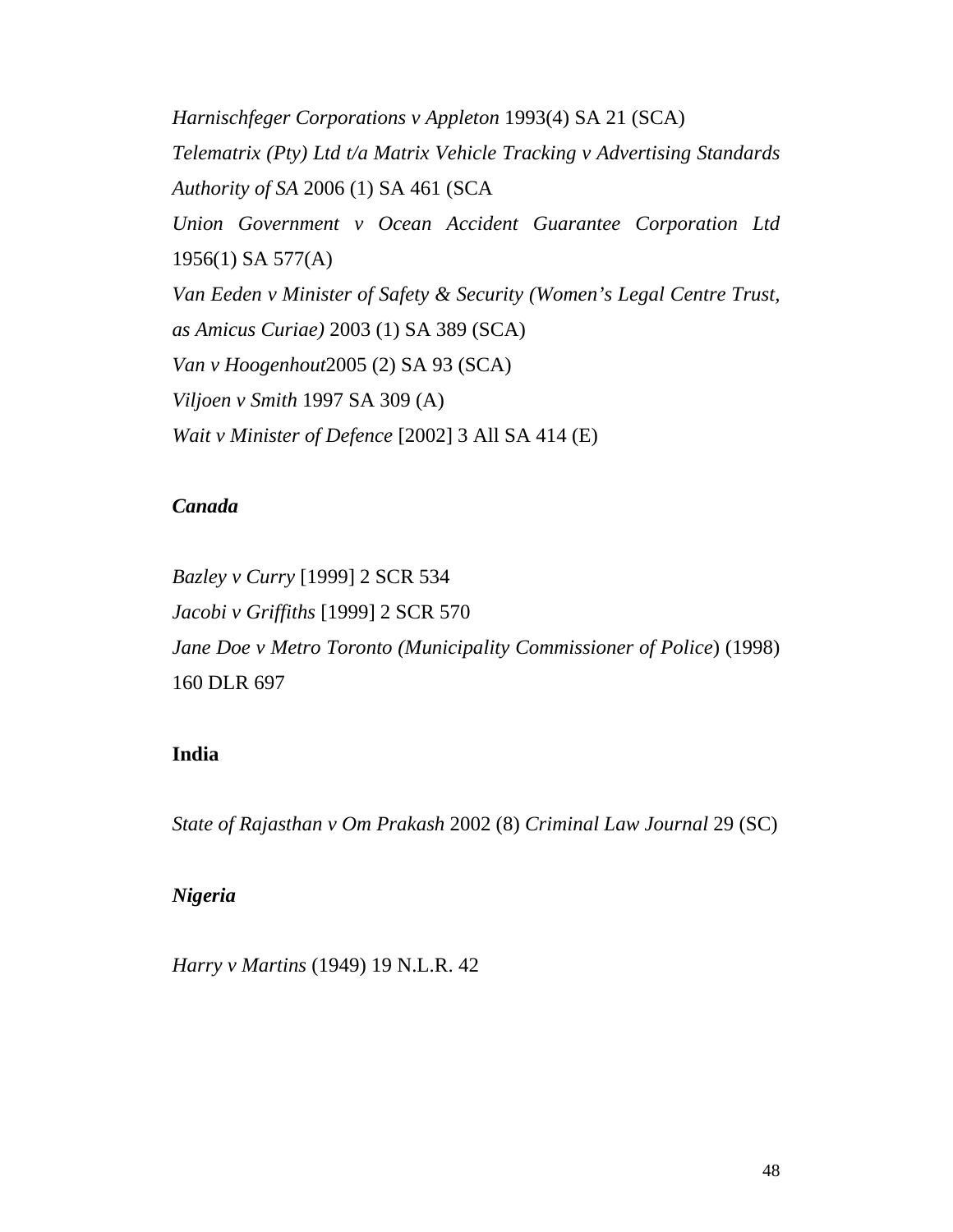### *United Kingdom*

*Brooks v Commissioner of Police of the Metropolis & Others* [2005] 1 WLR 1495 (HL). *Deutsche Schachbau-und Tiefbohrgesellschaft MBH v Ras Al Khaima National Oil Co.* [1990] 1 AC 295 *Geismar v Sun Alliance & London Insurance* [1978] QB 383 *Hill v Chief Constable of Yorkshire* [1987] All ER 1173 *Home Office v Dorset Yacht Co Ltd* [1970] 2 All ER 294; [1970] AC 1004; [1970] 2 WLR 1140 (HL) *Jansen v Driefontein Consolidated Mines Ltd* [1902] AC 484 491 *Lister v Hesley Hall* [2002] 1 AC 215(H1) *Nickerson v Barraclough* [1981] Ch. 426 *Richardson v Mellish* (1824) 2 Bing. 229 *Texaco Ltd v Mulberry Filling Station Ltd* [1972] 1 WLR 814

### **Zimbabwe**

*Olsen v Standaloft* 1983 (2) SA 668 (ZS)

### *Journal articles*

*Amicus Curiae*, 'The actionable omission: Another view of Ewels' case' (1976) 93 *SALJ* 85

Armstrong, S. 'Rape in South Africa: An invisible part of Apartheid's legacy' (1994) 2(2) *Focus on Gender* 35-39

Artz, L, & Combrinck, H 'A Wall of words' redefining the offence of rape in South African law (2003) *Acta Juridica* 72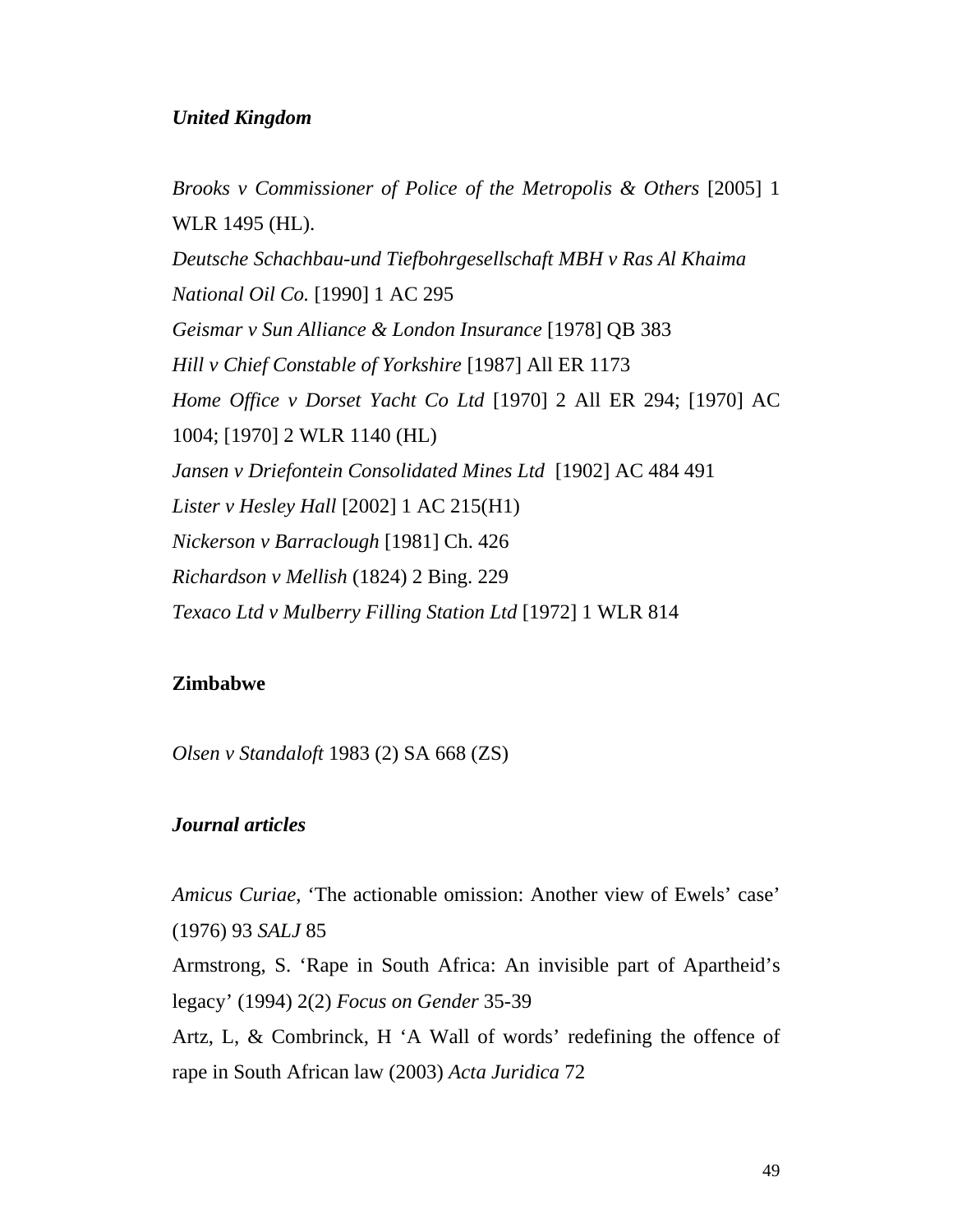Biden, JR 'The civil remedy of the Violence Against women Act: A defence' (2000) 37(1) *Harvard Journal of Legislation* 1

Bonthuys, E 'The South African bill of rights and the development of family law' (2002) 119 *SALJ* 748

Boyle, C. 'The role of equality in criminal law' (1994) 54 *Saskatchewan LR* 203

Boyle, C & McCrimmon, M. 'The constitutionality of Bill C-49: Analysing sexual assault law as if equality really mattered' (1998) 41(2) *Criminal Law Quarterly* 198

Carpenter: "The Carmichele legacy – enhanced curial protection of the right to physical safety: a note on *Carmichele v Minister of Safety & Security; Minister of Safety & Security v Van Duivenboden; and Van Eeden v Minister of Safety & Security* (2003) 18 *SAPR/PL* 252

Clarke, B 'The duty of the state to support children in need' (2000) 117 *SALJ* 342

Corbett, M 'Aspects on the role of policy in the evolution of our common law (1987) 104 *SALJ* 52

Combrinck, H "Positive state duties to protect women from violence: Recent South African developments" (1998) 20. *Human Rights Quarterly* 666

Evatt, 'Eliminating discrimination against women' (1991) 18 *Melbourne University LR* 435

Liebenberg, S "The value of human dignity in interpreting socioeconomic rights" (2005) 21 *SAJHR* 1

647

Maloka, TC 'Rape shield in the wake of *S v M'* (2004) *Speculum Juris* 264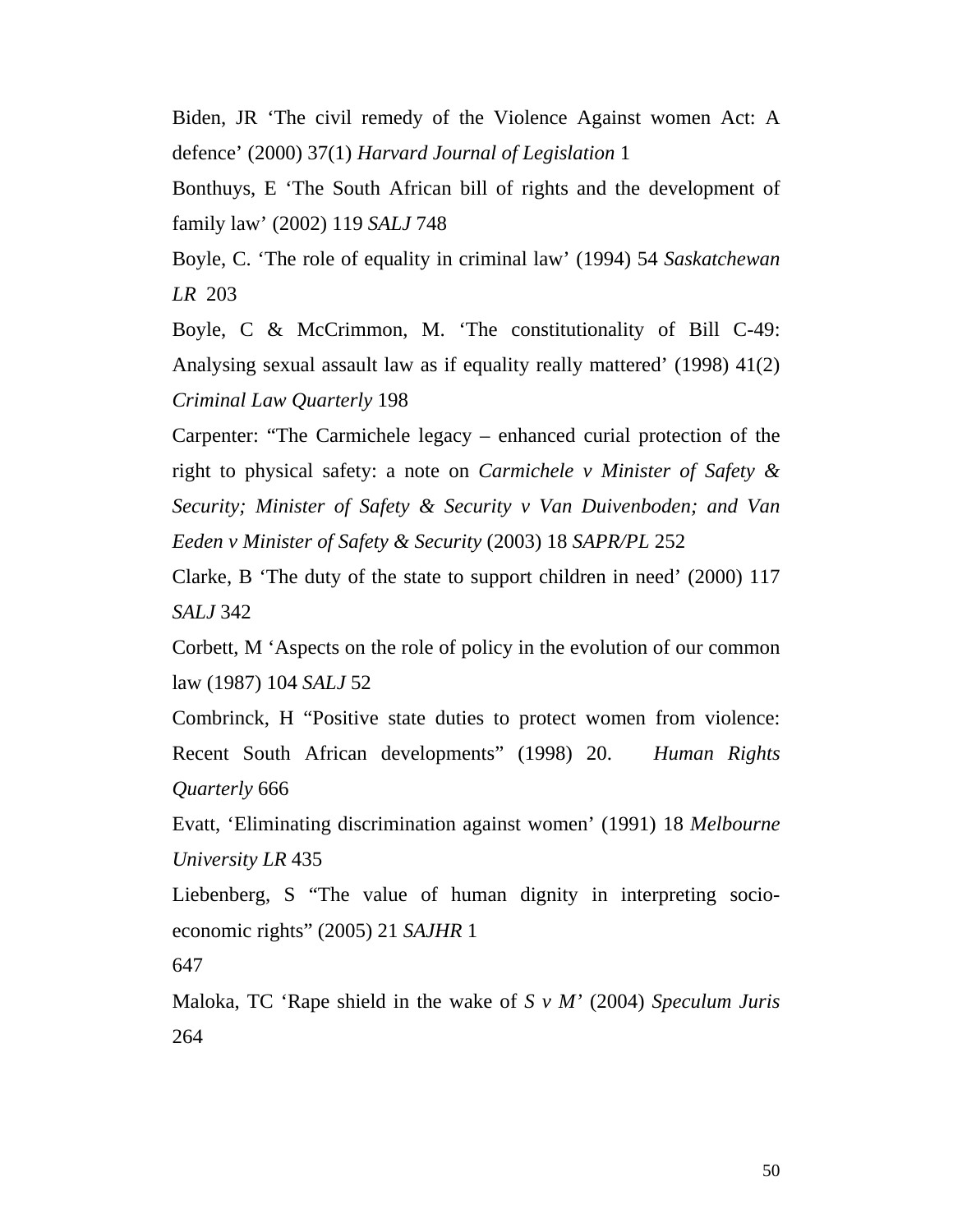Maloka, TC 'Childhood sexual abuse narratives: Taking their place in a long line "gendered harms" and "mirrored silence" (2006) 20(1) *Speculum Juris* 78

McColgan, A 'Common law – Relevance of sexual history evidence' (1996)

16(2) *Oxford Journal of Legal Studies* 272

McInnes, J & Boyle, C. 'Judging sexual assault law against a standard of equality' (1995) 29 *University of British Columbia LR* 341

Muller, B & Holley, K. "I just want to go home": juvenile offenders and their perceptions of the legal process' (2003) 120 *SALJ* 71

Mureinik, E 'A Bridge to where: Introduction to the interim Bill of Rights' (1994) 10 *SALJ* 31

Neethling, "Delictual protection of the right to bodily integrity and security of the person against omissions by the state" (2005) 122 (3) *SALJ* 572

Nightingale. M.L. 'Judicial attitudes and differential treatment: Native woman in sexual cases' (1991) 23 *Ottawa LR* 71

Pieterse 'The right to be free from public or private violence after *Carmichele* (2002) 119 *SALJ* 27

Plasket, C 'Protecting the public purse: Appropriate relief and cost order against officials' (2000) 117 *SALJ* 151

Plasket, C 'Standing, welfare rights and administrative justice: *Maluleke v MEC, Health & Welfare, Northern Province'* (2000) 117 *SALJ* 647

Plasket, C 'Administrative law and social assistance' (2003) *SALJ* 494

Plasket, C 'Enforcing judgments against the state' 2003 17 *Speculum Juris* 1

Sand, J 'Unblinkering the unruly horse: Public policy in the law of contract' 1972 *Cambridge LJ* 144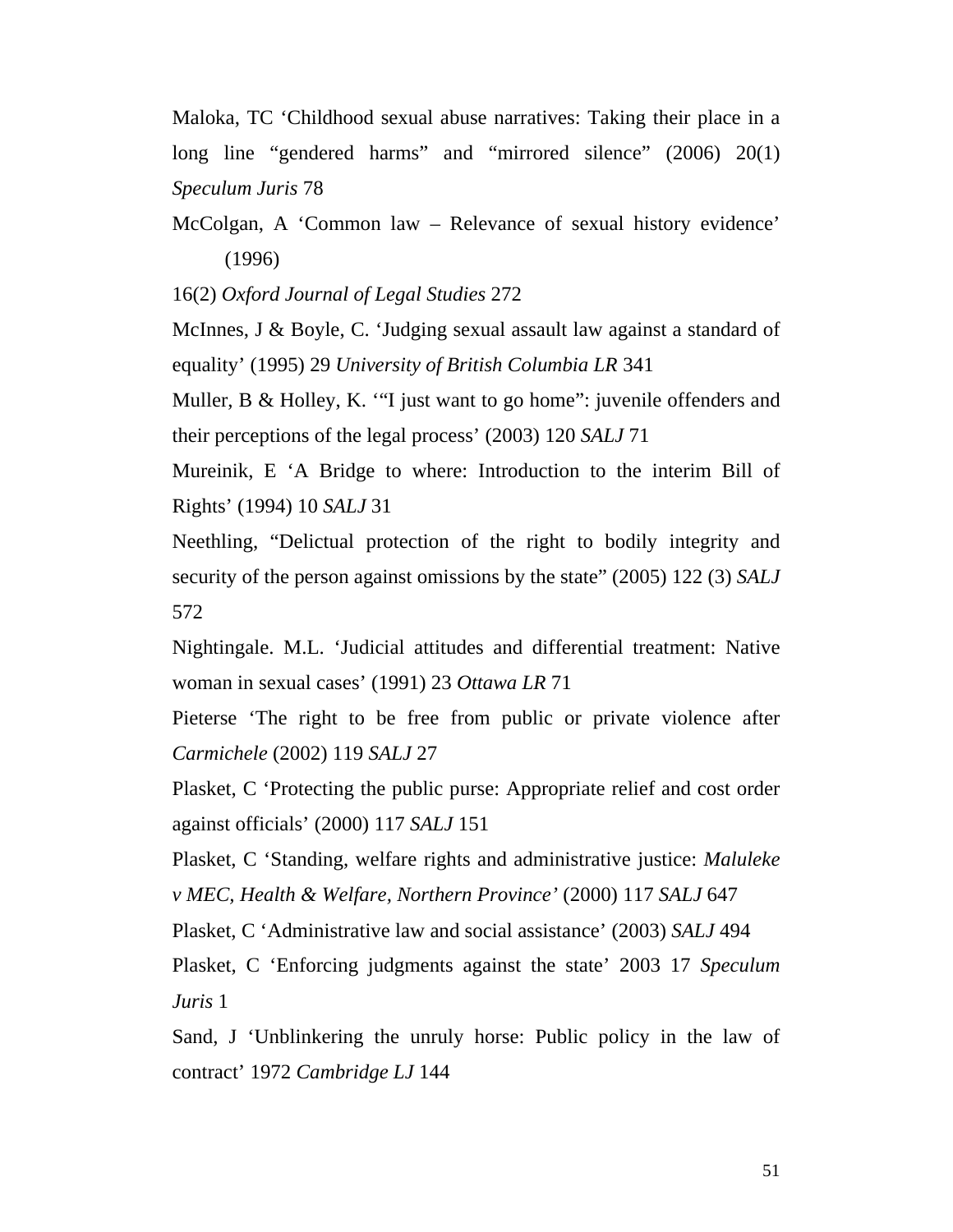Sloth-Nielsen, J 'Chicken soup or chainsaws: Some Implications of the constitutionalisation of children's rights in South Africa' (1996) *Acta Juridica* 6

Wood, K., & Jewekes, R 'Violence, rape, and sexual coercion: everyday love in a South African township' (1997) 5(2) *Gender & Development* 41-46;

#### *Texts*

#### Boberg *Delict* 220

Britz, Vetten & Low, *Violence against Women on Metropolitan South Africa* (155 Monograph Series No. 41)

Burchell *Principles of Delict* (1993)

Carpenter: "The right to physical safety as a constitutionally protected human right" in *Suprema Lex Essays on the Constitution Presented to Marius Wiechers* (1998) 139

De Waal, Currie and Erasmus, *The Bill of Rights Handbook* 4ed (2001) 258;

Dugard, J 'International Human Rights' in Van Wyk *et al* (eds) *Rights and Constitutionalism: The South African Legal Order* (1994) 171

Fleming *The Law of Torts* 4 ed 136

Hutchison, D 'Aquilian Liability II (Twentieth Century) in Zimmerman, R & Visser, D (eds*) Civil and Common Law in South Africa* (1996) Ch. 18 Greenberg 'Race, sex and religious discrimination in international law' in Meron (ed) Human Rights in International Law: Legal and Policy Issues (1984) 307;

Lubbe & Murray *Farlam & Hathaway Contract – Cases, Materials, Commentary* 3ed (1988) 240-242

McKerron *Delict* 94